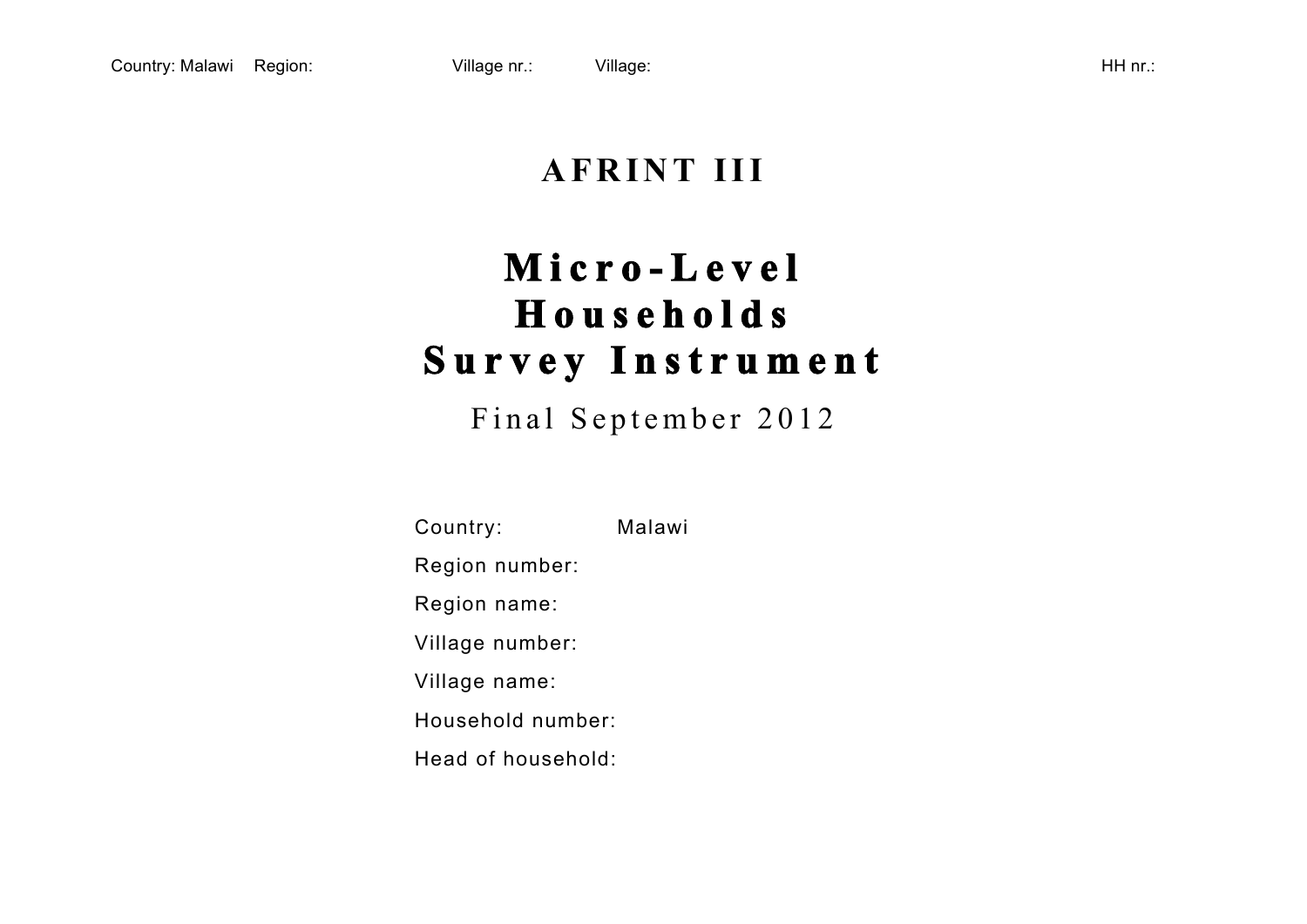## **Contents**

| 1.  |  |
|-----|--|
| 2.  |  |
|     |  |
|     |  |
|     |  |
|     |  |
|     |  |
|     |  |
|     |  |
|     |  |
|     |  |
|     |  |
|     |  |
|     |  |
|     |  |
|     |  |
| 5.  |  |
| 6.  |  |
| 7.  |  |
| 8.  |  |
| 9.  |  |
|     |  |
|     |  |
| 10. |  |
| 11. |  |
| 12. |  |
|     |  |
|     |  |
|     |  |
|     |  |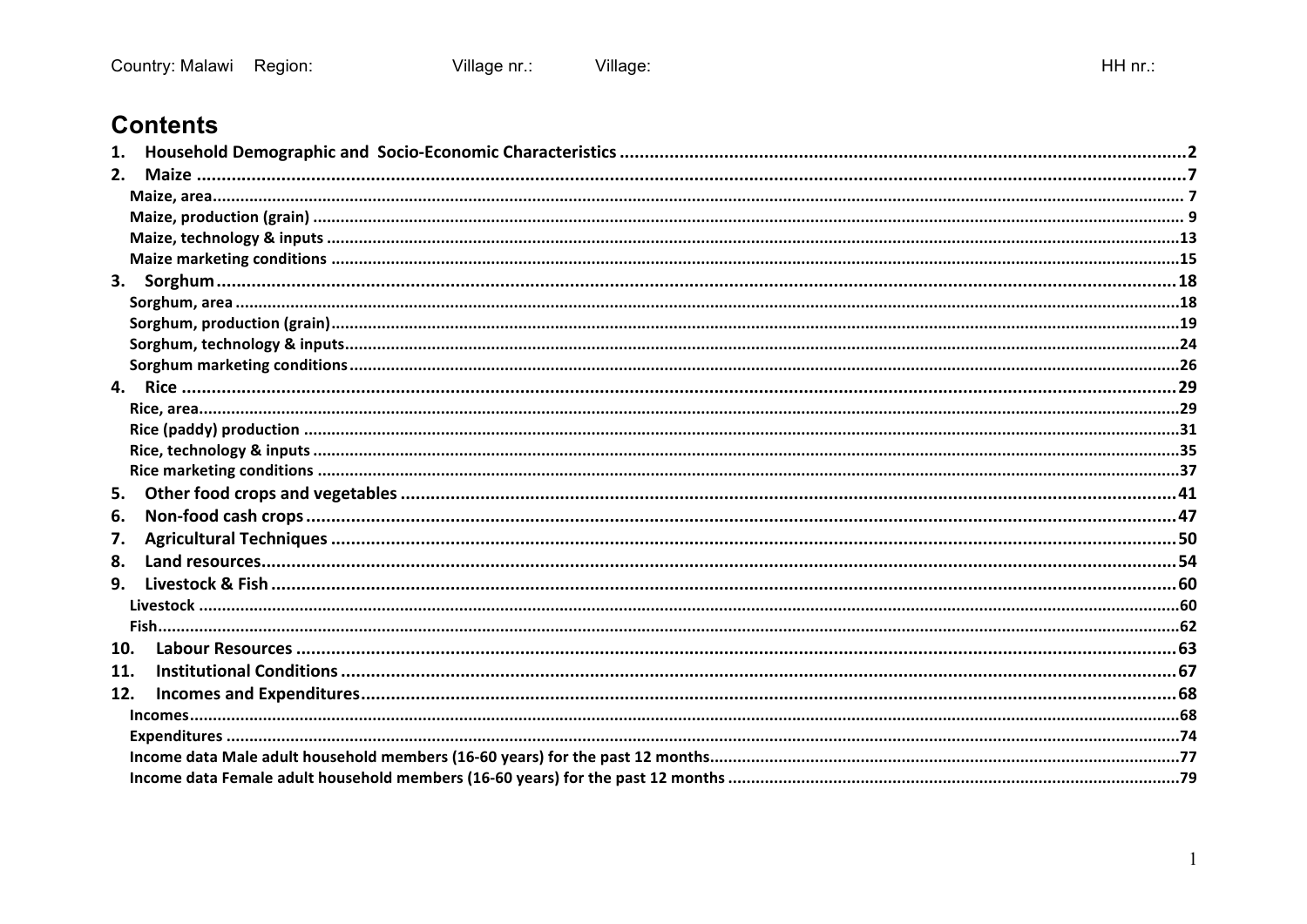- **Questions are addressed to the farm manager/farm decision maker who should preferably be the respondent.**
- **Throughout use -9 for 'Don't know, Information missing' and -8 for 'Uncodeable information'**

| Core<br>var.<br>no | Variable label | Variable values | Skip-rules, information etc. |
|--------------------|----------------|-----------------|------------------------------|
|--------------------|----------------|-----------------|------------------------------|

#### **1.Household Demographic and Socio-Economic Characteristics**

| e001 | Country                                            | 1=Ethiopia, 2=Ghana, 3=Kenya, 4=Malawi,<br>5=Nigeria, 6=Tanzania, 7=Uganda,8=Zambia,<br>$9 = Mozambique$ |  |
|------|----------------------------------------------------|----------------------------------------------------------------------------------------------------------|--|
| e002 | Region                                             |                                                                                                          |  |
| e003 | Full name of village                               |                                                                                                          |  |
|      | e004   For Afrint II villages: Old village number: |                                                                                                          |  |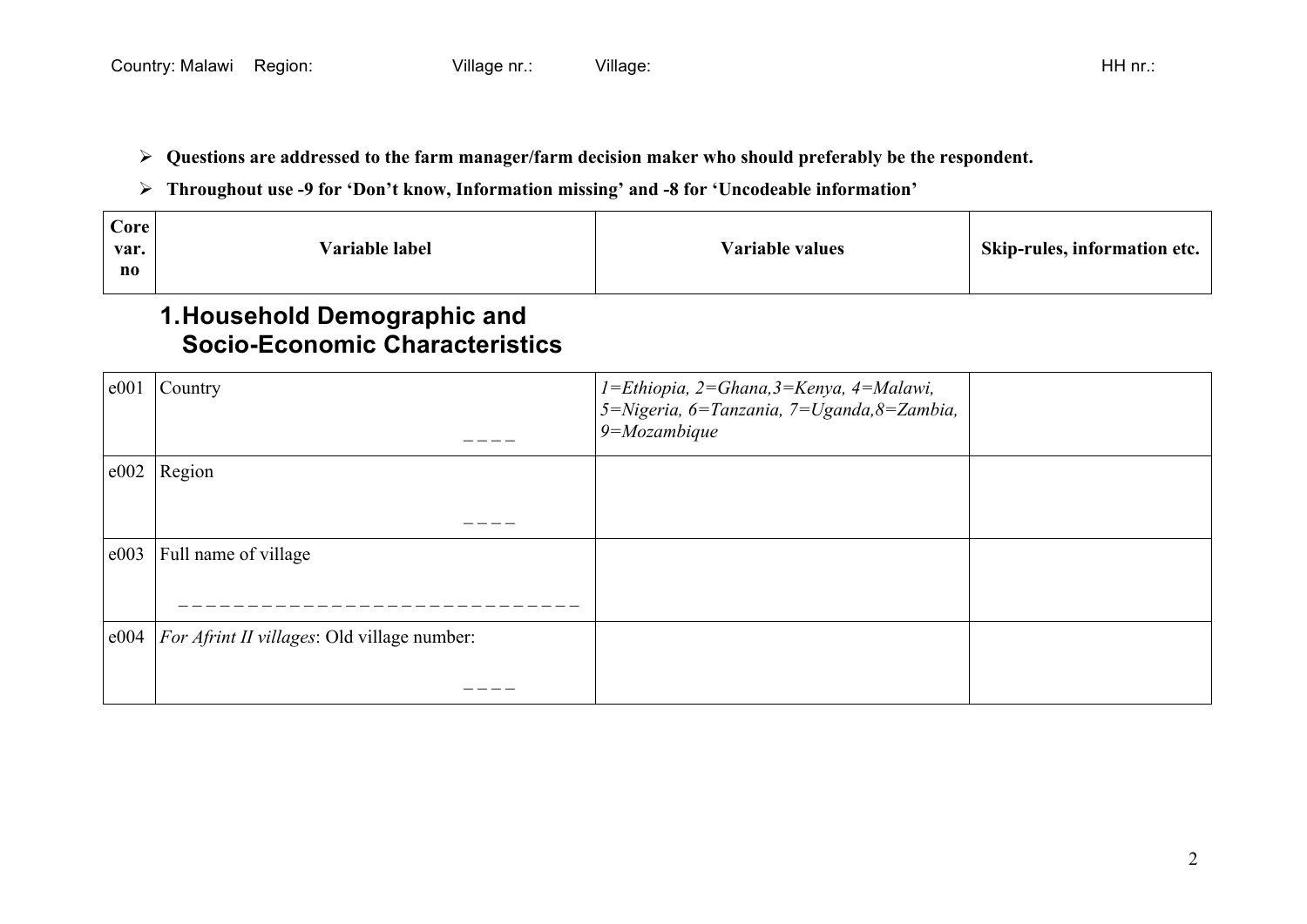| e005 | For interviewer: Sub-sample                                                                                                         | $1 =$ Afrint II sample, re-interviewed household,<br>2=Sample of descendants of Afrint II<br>households, 3=Sample of immigrant<br>households, $9$ =new respondent sampled to<br>make up for attrition |                                                                                                        |
|------|-------------------------------------------------------------------------------------------------------------------------------------|-------------------------------------------------------------------------------------------------------------------------------------------------------------------------------------------------------|--------------------------------------------------------------------------------------------------------|
| e006 | For newly sampled households new household number                                                                                   |                                                                                                                                                                                                       | Newly sampled households are<br>either immigrant households<br>or sampled to make up for<br>attrition. |
| e007 | If household immigrated to the village:                                                                                             | $1 = Within region, 2 = From another region,$<br>$3=U$ rban area                                                                                                                                      |                                                                                                        |
|      | Where did you come from?                                                                                                            |                                                                                                                                                                                                       |                                                                                                        |
| e008 | For reinterviewed Afrint II households to answer:<br>Is the head of household the same person as in 2008?                           | $1 = yes, 0 = no$                                                                                                                                                                                     | If 'yes' the name of the<br>household head should be the<br>same as in 2008.                           |
| e009 | Name of head of household                                                                                                           |                                                                                                                                                                                                       |                                                                                                        |
| e010 | If household head is descendant of Afrint II household:<br>How many descendant households are there from the<br>original household? |                                                                                                                                                                                                       |                                                                                                        |
|      | Number of descendant households:                                                                                                    |                                                                                                                                                                                                       |                                                                                                        |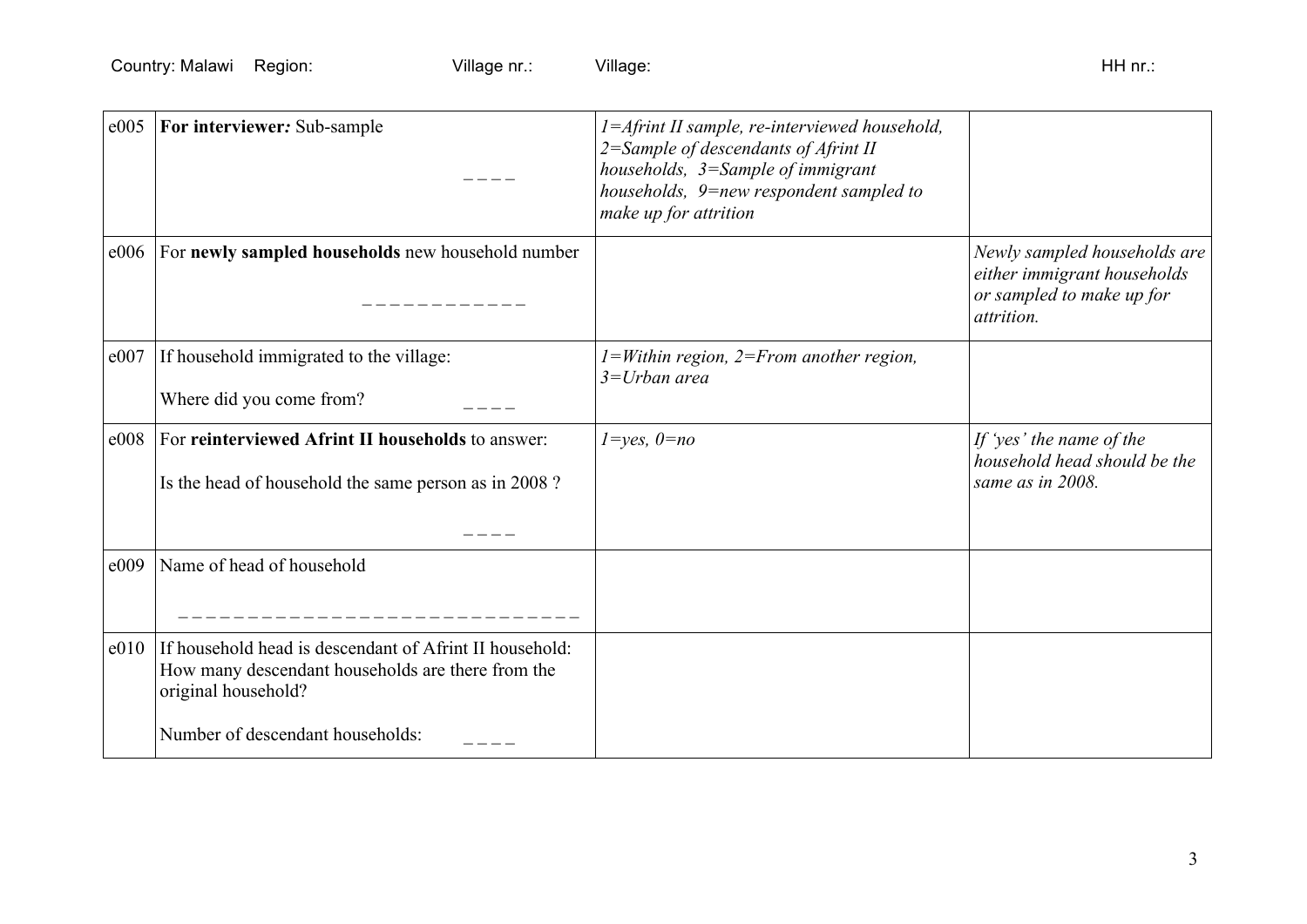| e011 | Number of descendant households who remain in the<br>village:                                        |                                                                                                                                                                                                   |                                                                                                                                                      |
|------|------------------------------------------------------------------------------------------------------|---------------------------------------------------------------------------------------------------------------------------------------------------------------------------------------------------|------------------------------------------------------------------------------------------------------------------------------------------------------|
| e012 | Of the descendant households who remain in the village,<br>how many are farming?                     |                                                                                                                                                                                                   |                                                                                                                                                      |
| e013 | For reinterviewed Afrint II households to answer:<br>Is the farm manager the same person as in 2008? | $1 = yes, 0 = no$                                                                                                                                                                                 | If 'yes', compare with your<br>household list so that the name<br>of the farm manager is the<br>same as in 2008.                                     |
| e014 | Name of farm manager                                                                                 |                                                                                                                                                                                                   | For interviewer: Be sure to get<br>the de facto farm manager, i.e.<br>the person who decides about<br>land and crop use. Consider<br>gender aspects! |
| e015 | Respondent?                                                                                          | $1 = Farm$ manager, $2 =$ spouse of farm manager,<br>$3 =$ grown up child,<br>$4$ =relative, 5=parent of farm manager, 6=other                                                                    |                                                                                                                                                      |
| e016 | Household type                                                                                       | $1 = Nuclear$ , $2 = Extended$ , $3 = Polygamous$ , $4 = De$<br>jure female headed (widow, never married,<br>divorced), 5=De facto female headed (husband<br>absent), $6 = Not$ yet married males |                                                                                                                                                      |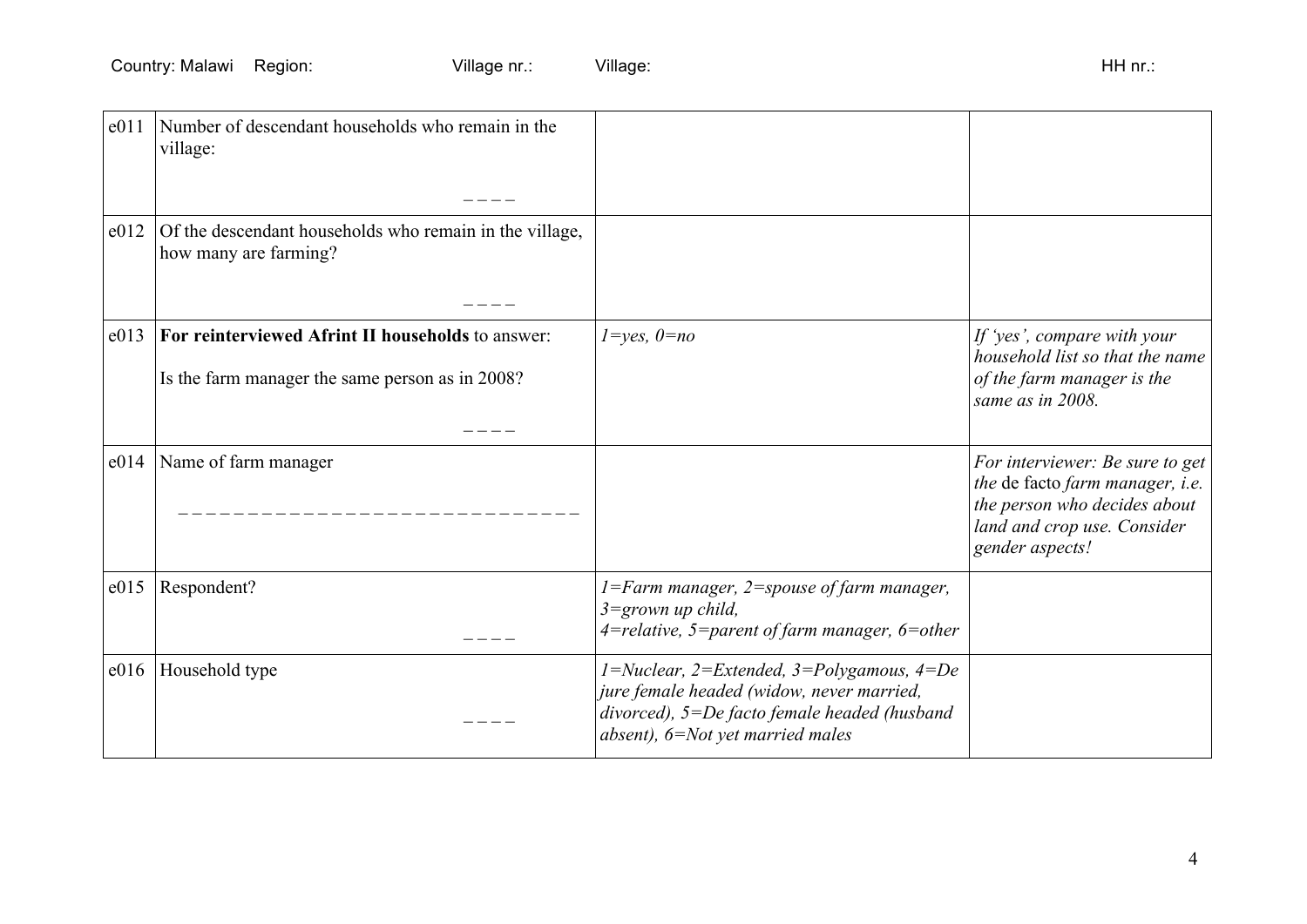| e017 | Sex of head of household                           |             | $Male=1, female=0$     |                                                               |
|------|----------------------------------------------------|-------------|------------------------|---------------------------------------------------------------|
|      |                                                    |             |                        |                                                               |
| e018 | Sex of farm manager                                |             | $Male=1, female=0$     |                                                               |
|      |                                                    |             |                        |                                                               |
| e019 | Age of head of household                           |             |                        |                                                               |
|      |                                                    | $  -$ years |                        |                                                               |
| e020 | Age of farm manager                                |             |                        |                                                               |
|      |                                                    | years       |                        |                                                               |
| e021 | Educational level of farm manager?                 |             | Total years in school. |                                                               |
|      |                                                    | years       |                        |                                                               |
|      | No. of household members who regularly sleep here: |             |                        | <b>Consider only regularly</b><br>residing household members. |
| e022 | 16-60 years?                                       |             |                        |                                                               |
| e023 | No. of males                                       |             |                        |                                                               |
| e024 | No. of females                                     |             |                        |                                                               |
|      | No. of household members who regularly sleep here: |             |                        | Consider only regularly<br>residing household members.        |
| e025 | 15 and below?                                      |             |                        |                                                               |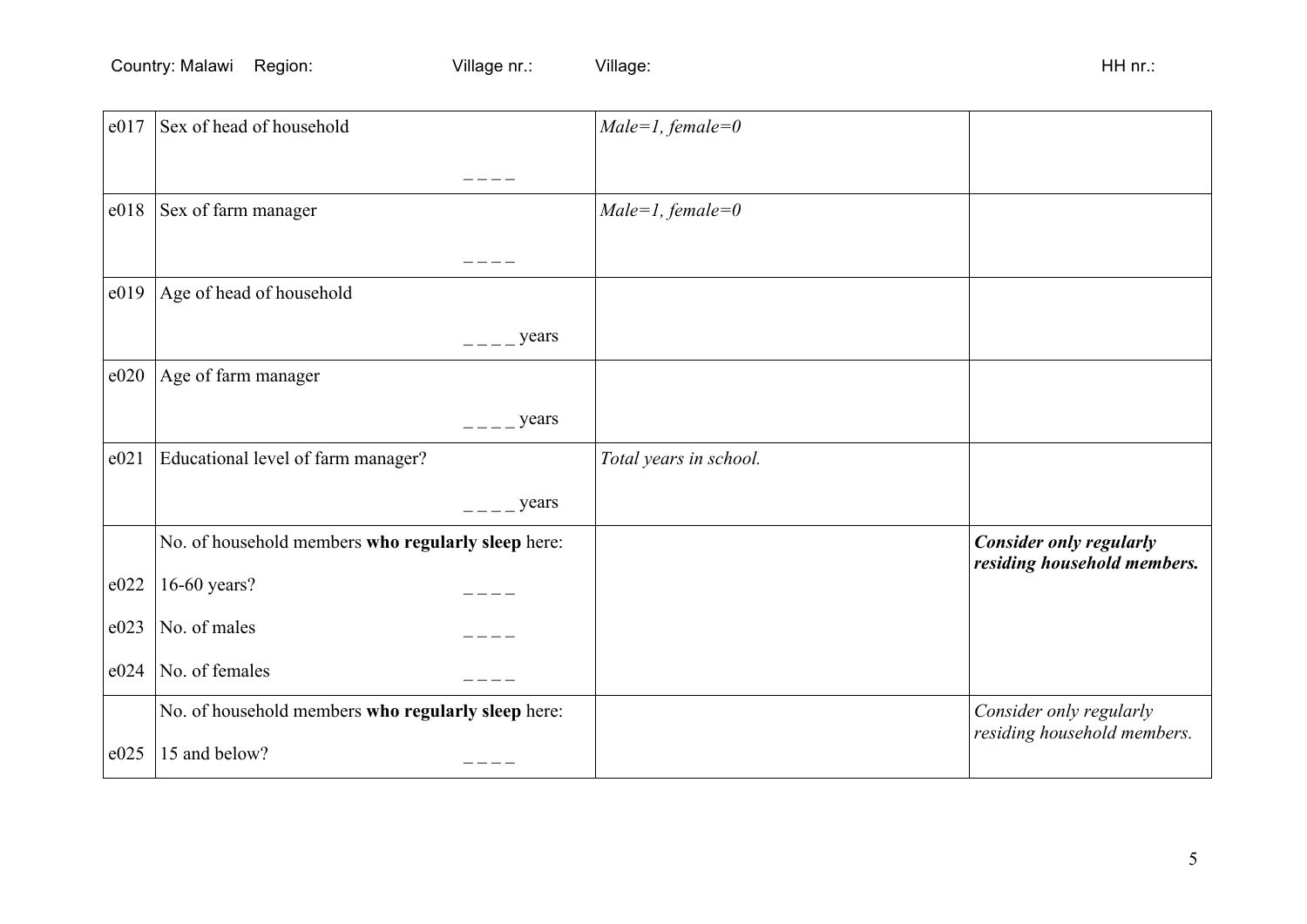| No. of household members who regularly sleep here:                                         |                                                                                                                                                              | Consider only regularly<br>residing household members. |
|--------------------------------------------------------------------------------------------|--------------------------------------------------------------------------------------------------------------------------------------------------------------|--------------------------------------------------------|
|                                                                                            |                                                                                                                                                              |                                                        |
| How many of the household members are able workers?                                        |                                                                                                                                                              |                                                        |
|                                                                                            |                                                                                                                                                              |                                                        |
| <b>For interviewer:</b> Estimate the distance from the<br>household to the village centre. |                                                                                                                                                              |                                                        |
| km                                                                                         |                                                                                                                                                              |                                                        |
| <b>For interviewer:</b> Ethnicity of head of household.                                    | Country teams code this by using the village<br>number and then a digit for each ethnic group,<br>which is given a value label in the data entry<br>routine. |                                                        |
|                                                                                            | 61 and above?                                                                                                                                                |                                                        |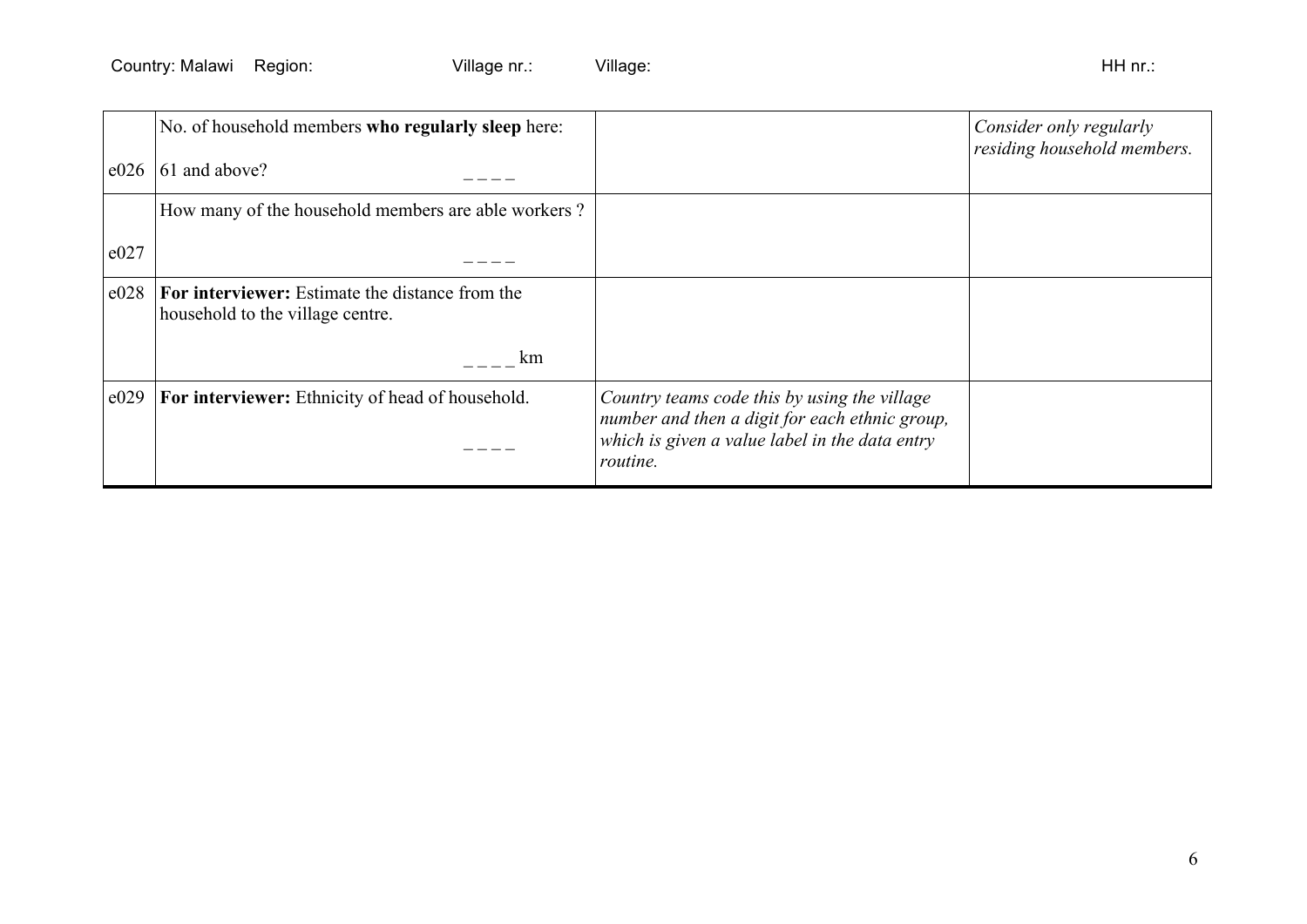## **2.Maize**

| e030 | Does your household grow maize?                                                                                         | $1 = yes, 0 = no$                                                                        | If the household does not grow<br>maize skip the maize section<br>and go on to sorghum (e086<br><i>onwards</i> ). |
|------|-------------------------------------------------------------------------------------------------------------------------|------------------------------------------------------------------------------------------|-------------------------------------------------------------------------------------------------------------------|
|      | Maize, area                                                                                                             |                                                                                          |                                                                                                                   |
| e031 | How many growing seasons for maize do you normally<br>have in a year?                                                   | <i>l</i> =one season (one harvest per year) $2 = two$<br>seasons (two harvests per year) |                                                                                                                   |
| e032 | During the most recent crop year, did you grow maize in<br>pure stand only or was your maize mixed with other<br>crops? | $l = pure$ stand only<br>$2$ =intercropped                                               |                                                                                                                   |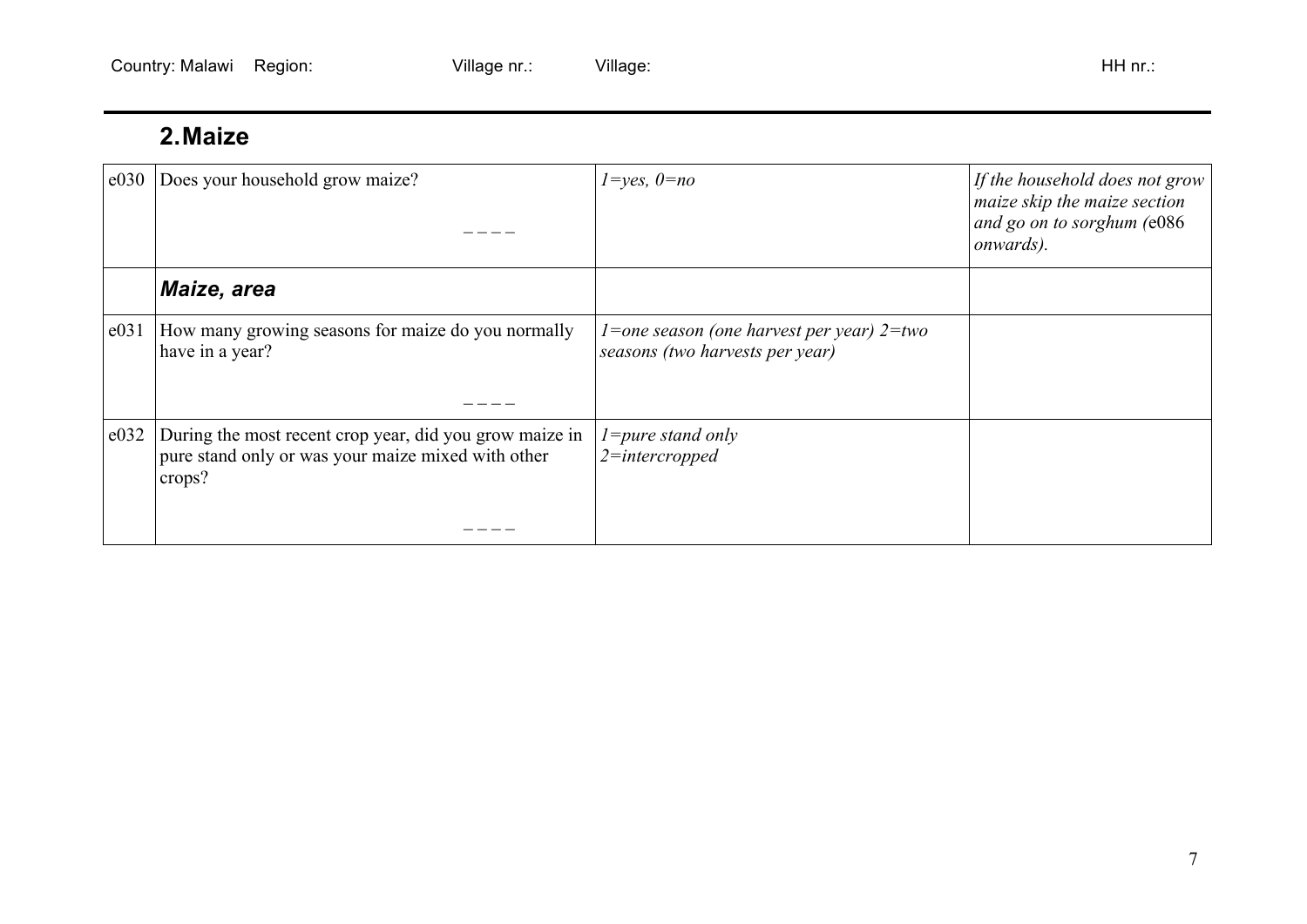|      | What was the area under maize during the most recent<br>crop year?                                                                                                                                                                                                                                                                                                                 | Express in local unit and then<br>recalculate into hectares.                                                                           |
|------|------------------------------------------------------------------------------------------------------------------------------------------------------------------------------------------------------------------------------------------------------------------------------------------------------------------------------------------------------------------------------------|----------------------------------------------------------------------------------------------------------------------------------------|
| e033 | $--- - - -$ local unit<br>$local\ unit$ =<br>Recalculation:<br>$\frac{1}{2}$ $\frac{1}{2}$ $\frac{1}{2}$ $\frac{1}{2}$ $\frac{1}{2}$ $\frac{1}{2}$ $\frac{1}{2}$ $\frac{1}{2}$ $\frac{1}{2}$ $\frac{1}{2}$ $\frac{1}{2}$ $\frac{1}{2}$ $\frac{1}{2}$ $\frac{1}{2}$ $\frac{1}{2}$ $\frac{1}{2}$ $\frac{1}{2}$ $\frac{1}{2}$ $\frac{1}{2}$ $\frac{1}{2}$ $\frac{1}{2}$ $\frac{1}{2}$ | If two harvests of maize are<br>taken per year and the area<br>hence is cultivated twice with<br>maize, the area should be<br>doubled. |
|      |                                                                                                                                                                                                                                                                                                                                                                                    | If maize is intercropped, ask<br>respondent to estimate maize<br>area from the share of maize,<br>for example using seed ratios.       |
|      | What was the area under maize during the crop year<br>before the most recent one?                                                                                                                                                                                                                                                                                                  | Express in local unit and then<br>recalculate into hectares.                                                                           |
|      | $\frac{1}{2}$ $\frac{1}{2}$ $\frac{1}{2}$ $\frac{1}{2}$ $\frac{1}{2}$ $\frac{1}{2}$ $\frac{1}{2}$ $\frac{1}{2}$ $\frac{1}{2}$ $\frac{1}{2}$ $\frac{1}{2}$ $\frac{1}{2}$ $\frac{1}{2}$ $\frac{1}{2}$ $\frac{1}{2}$ $\frac{1}{2}$ $\frac{1}{2}$ $\frac{1}{2}$ $\frac{1}{2}$ $\frac{1}{2}$ $\frac{1}{2}$ $\frac{1}{2}$                                                                |                                                                                                                                        |
| e034 | Recalculation:<br>, ha                                                                                                                                                                                                                                                                                                                                                             |                                                                                                                                        |
|      | What was the area under maize three crop years ago?                                                                                                                                                                                                                                                                                                                                | Express in local unit and then<br>recalculate into hectares.                                                                           |
|      | $--- - -$ local unit                                                                                                                                                                                                                                                                                                                                                               |                                                                                                                                        |
| e035 | Recalculation:<br>ha<br>$\frac{1}{2} - \frac{1}{2} - \frac{1}{2} = -$                                                                                                                                                                                                                                                                                                              |                                                                                                                                        |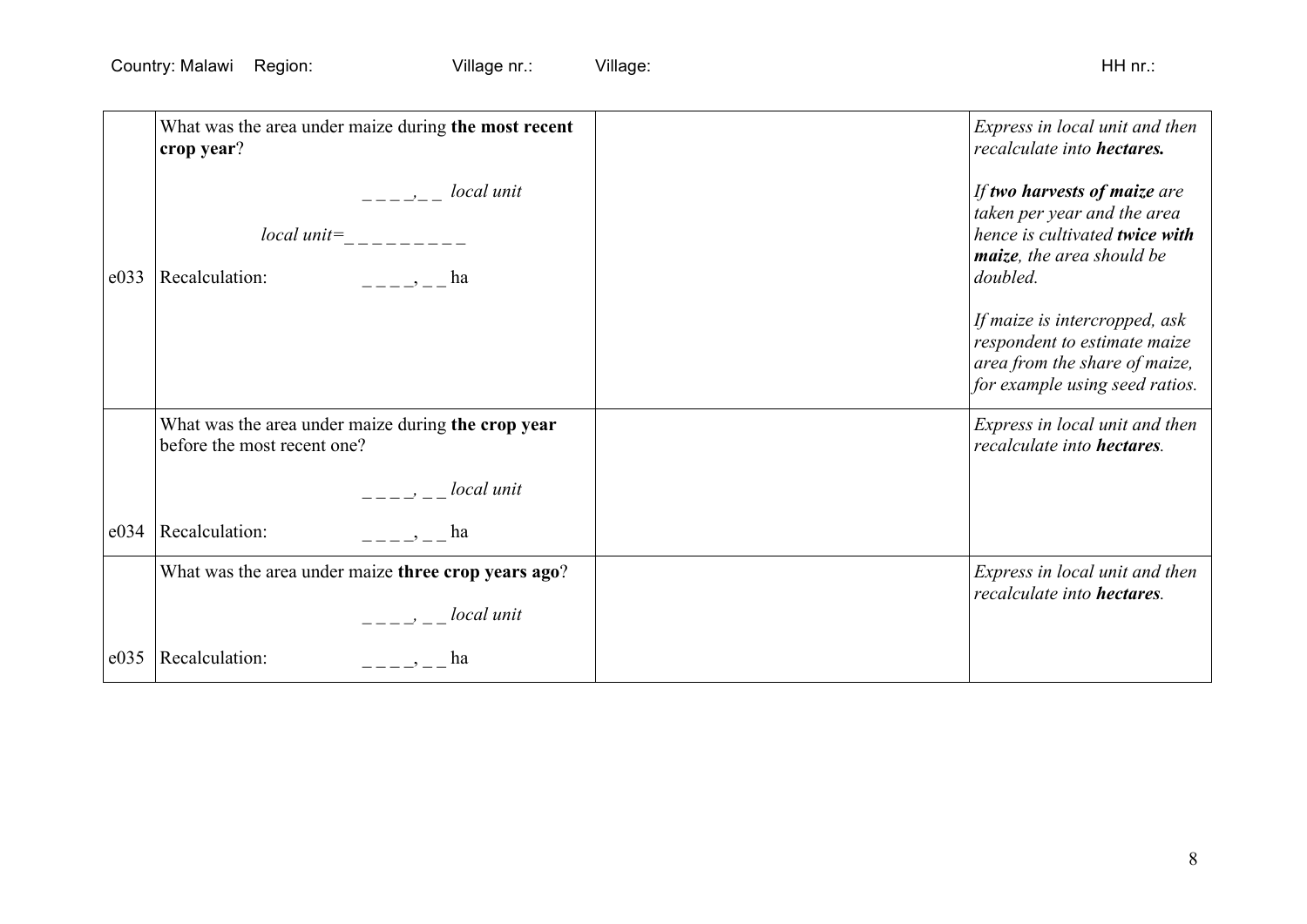|      | <b>Maize, production (grain)</b>                                                                                                                                                            |                                                                   |                                                                                         |
|------|---------------------------------------------------------------------------------------------------------------------------------------------------------------------------------------------|-------------------------------------------------------------------|-----------------------------------------------------------------------------------------|
|      | What was the total production of maize (grain) during the<br>most recent crop year (For households that take two<br>crops per crop year, use total production for the crop<br>year).        | Express in bags or other local unit, then<br>recalculate into kg. | Include the amount of green or<br>premature maize harvested;<br>grain equivalent;       |
| e036 | bags<br>kg                                                                                                                                                                                  |                                                                   | If two harvests are taken<br>yearly include total production<br>over the last crop year |
|      | What was the total production of maize during the crop<br>year before the most recent one (For households that take<br>two crops per crop year, use total production for the crop<br>year)? | Express in bags or other local unit, then<br>recalculate into kg. |                                                                                         |
|      | bags                                                                                                                                                                                        |                                                                   |                                                                                         |
| e037 | kg                                                                                                                                                                                          |                                                                   |                                                                                         |
|      | What was the total production of maize three crop years<br>ago (For households that take two crops per crop year,<br>use total production for the crop year)?                               | Express in bags or other local unit, then<br>recalculate into kg. |                                                                                         |
|      | bags                                                                                                                                                                                        |                                                                   |                                                                                         |
| e038 | $k_{\mathcal{Q}}$                                                                                                                                                                           |                                                                   |                                                                                         |
| e039 | Do you send any maize to relatives that are not part of<br>your household?                                                                                                                  | $1 = yes, 0 = no$                                                 | If no, go to question $e041$ .                                                          |
|      |                                                                                                                                                                                             |                                                                   |                                                                                         |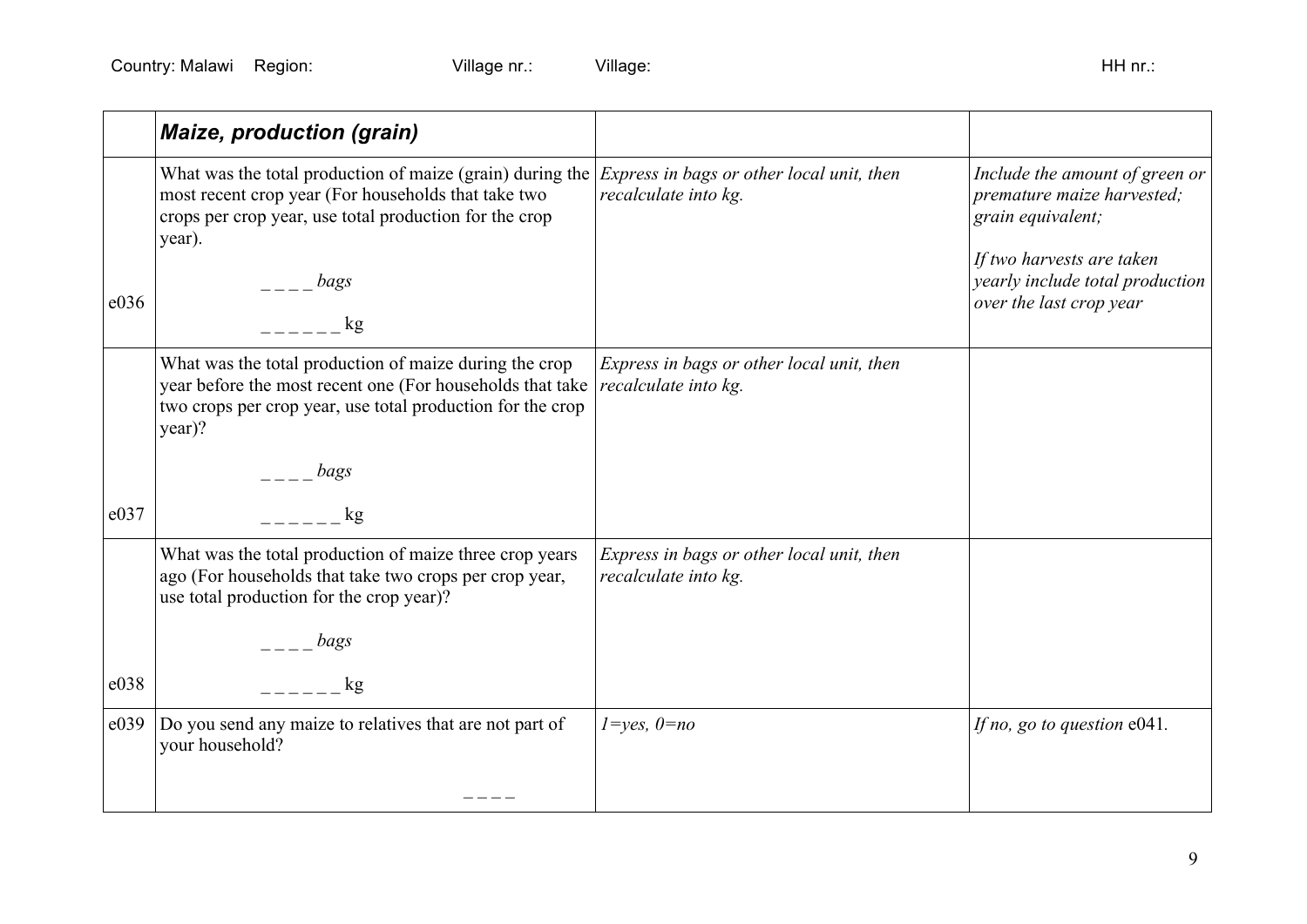|      | Following your most recent crop year, how much maize<br>did you send?                                                                                                          |                      |                                                                                                                          |
|------|--------------------------------------------------------------------------------------------------------------------------------------------------------------------------------|----------------------|--------------------------------------------------------------------------------------------------------------------------|
|      | bags                                                                                                                                                                           |                      |                                                                                                                          |
| e040 | kg                                                                                                                                                                             |                      |                                                                                                                          |
| e041 | Do relatives that are not part of your household come to<br>collect maize from you?                                                                                            | $1 = yes, 0 = no$    | If no, go to question e043.                                                                                              |
|      |                                                                                                                                                                                |                      |                                                                                                                          |
|      | Following your most recent crop year, how much maize<br>did they collect?                                                                                                      |                      |                                                                                                                          |
|      | bags                                                                                                                                                                           |                      |                                                                                                                          |
| e042 | $\mathbf{kg}$                                                                                                                                                                  |                      |                                                                                                                          |
|      | Summing up: How much maize in total did your relatives <i>Express in bags or other local unit, then</i><br>collect or you send to them following the most recent<br>crop year? | recalculate into kg. | Cross-check the results with<br>the data collected above on<br>amounts so that the total<br>amounts here correspond with |
|      | Maize, amount<br>bags                                                                                                                                                          |                      | what respondents send to<br>relatives and what relatives<br>have collected from them.                                    |
| e043 | $k$ g                                                                                                                                                                          |                      | If the total amount of collected<br>and sent maize is equal to<br>zero, go to question e052.                             |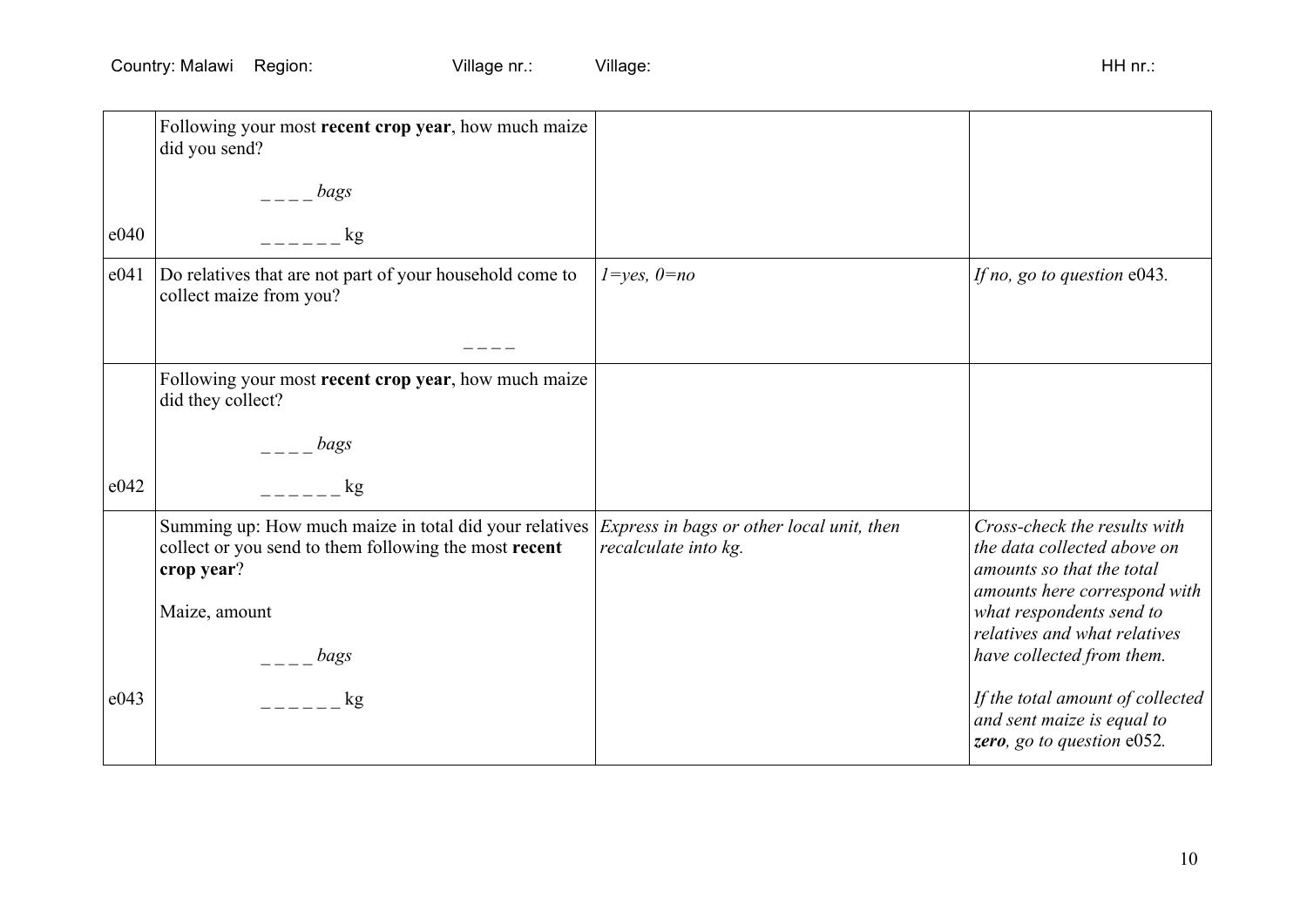|      | Where do the relatives to whom you send maize, or who<br>come to collect maize from you, live?                 | $1 = yes, 0 = no$ |  |
|------|----------------------------------------------------------------------------------------------------------------|-------------------|--|
| e044 | same village                                                                                                   |                   |  |
| e045 | neighbouring villages                                                                                          |                   |  |
| e046 | other rural areas                                                                                              |                   |  |
| e047 | towns in same district/county                                                                                  |                   |  |
| e048 | towns outside district/county                                                                                  |                   |  |
| e049 | major urban areas                                                                                              |                   |  |
| e050 | capital city                                                                                                   |                   |  |
|      | Out of the maize that you send or they collect (e043)<br>above, how much is given to relatives in urban areas? |                   |  |
|      | Maize, amount                                                                                                  |                   |  |
|      | bags                                                                                                           |                   |  |
| e051 | kg                                                                                                             |                   |  |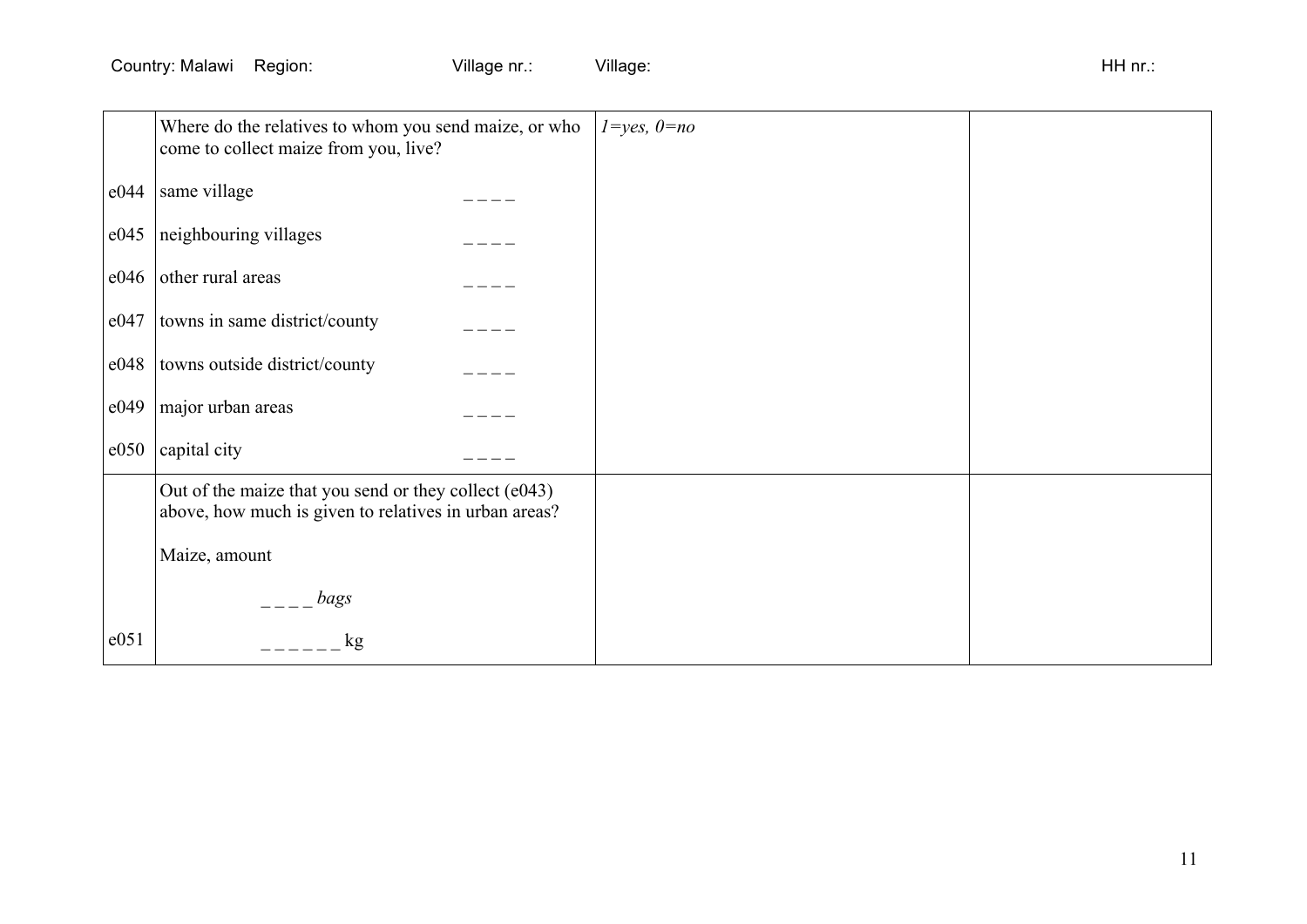|      | How much of the total output of maize (e036) following<br>the most recent crop year was used for: |                               | Express in local units (bags etc.), recalculate<br>into kg after the survey | Include the amount of green or<br>premature maize harvested;<br>grain equivalent. |
|------|---------------------------------------------------------------------------------------------------|-------------------------------|-----------------------------------------------------------------------------|-----------------------------------------------------------------------------------|
|      | 1. Home consumption                                                                               | bags                          |                                                                             |                                                                                   |
| e052 |                                                                                                   | $\log$                        |                                                                             | Check the total $(e057)$ against<br>total production above (e036).                |
|      | 2. Payment for hired labour                                                                       | bags                          |                                                                             |                                                                                   |
| e053 |                                                                                                   | kg                            |                                                                             |                                                                                   |
|      | 3.Sale                                                                                            | bags                          |                                                                             |                                                                                   |
| e054 |                                                                                                   | kg                            |                                                                             |                                                                                   |
|      | 4. Transfers to relatives (should equal the amount in e043<br>above)                              |                               |                                                                             |                                                                                   |
| e055 |                                                                                                   | bags                          |                                                                             |                                                                                   |
|      |                                                                                                   | kg                            |                                                                             |                                                                                   |
|      | 5. Other uses (seed, animal feed, brewing, gifts, storage<br>losses etc.)                         |                               |                                                                             |                                                                                   |
| e056 |                                                                                                   | bags                          |                                                                             |                                                                                   |
|      |                                                                                                   | kg                            |                                                                             |                                                                                   |
| e057 | Total (should equal e036)                                                                         |                               |                                                                             |                                                                                   |
|      |                                                                                                   | bags                          |                                                                             |                                                                                   |
|      |                                                                                                   | kg<br>$\pm$ $\pm$ $\pm$ $\pm$ |                                                                             |                                                                                   |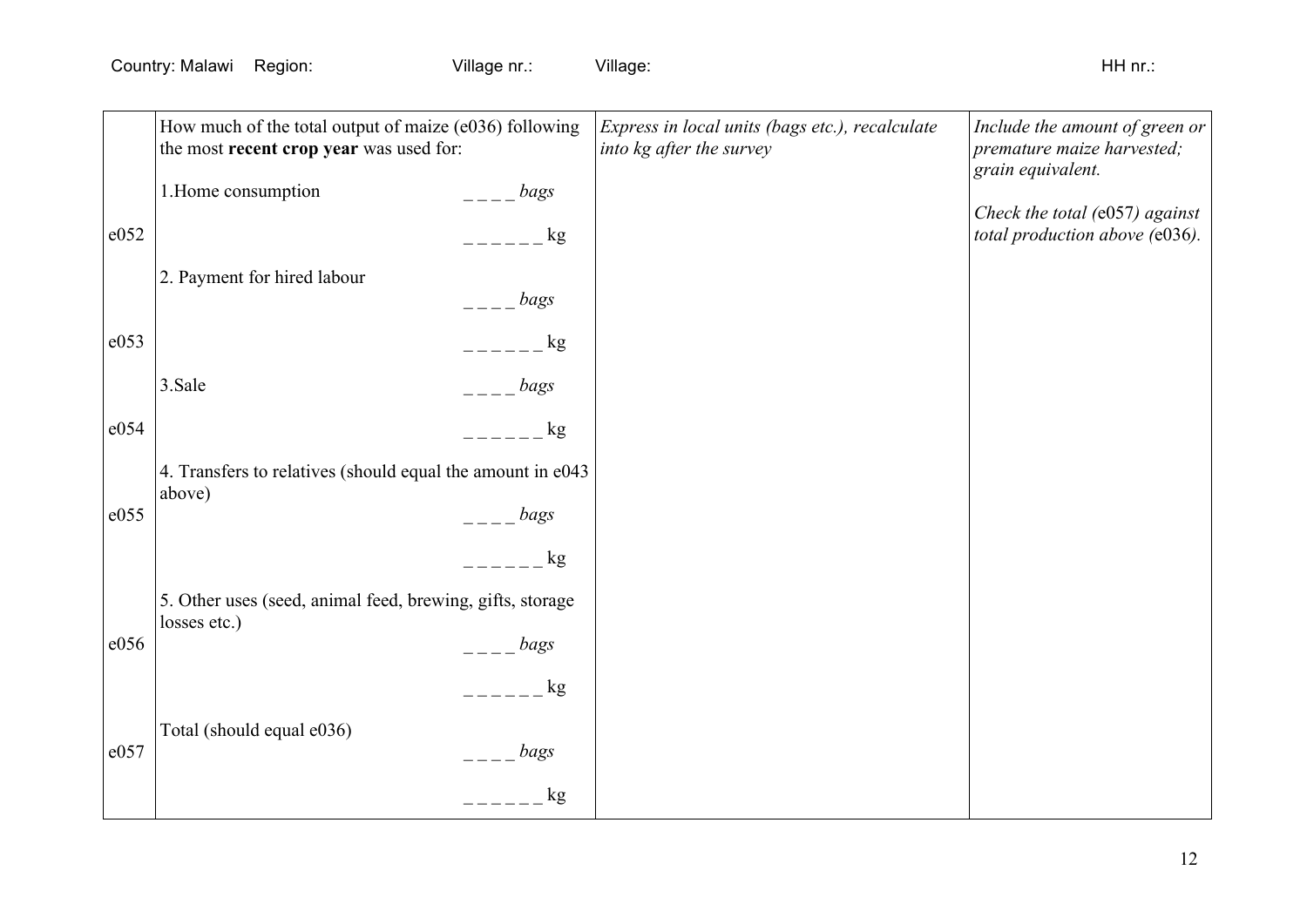|      | Maize, technology & inputs                                                                                                                                                                                                                                                                                          |                                                                                                                                                                            |                                                                                                                                                             |
|------|---------------------------------------------------------------------------------------------------------------------------------------------------------------------------------------------------------------------------------------------------------------------------------------------------------------------|----------------------------------------------------------------------------------------------------------------------------------------------------------------------------|-------------------------------------------------------------------------------------------------------------------------------------------------------------|
| e058 | During the most recent crop year, what was the main<br>variety of maize planted?                                                                                                                                                                                                                                    | $1 =$ traditional<br>$2 =$ improved variety (OPV, composites)<br>$3 = hybrid$                                                                                              | To partners and interviewers:<br>Be sure to check the local<br>terminology for maize<br>varieties to ensure that<br>respondents understand the<br>question. |
| e059 | How did you acquire (get hold of) the maize seed you<br>used in the most recent crop year?                                                                                                                                                                                                                          | $1 = own stock$<br>2=other farmers or neighbours<br>$3 = pure$ hased in the market<br>4=received or purchased from extension agents,<br>NGOs or other formal organizations |                                                                                                                                                             |
| e060 | Do you use artificial fertilizer on your maize?                                                                                                                                                                                                                                                                     | $1 = No$ , my soil is fertile<br>$2 = No$ , I cannot afford to<br>$3 = Yes$                                                                                                | If no, skip to e064.                                                                                                                                        |
|      | If yes, during the most recent crop year, how much<br>money did you spend on artificial fertilizer for maize?<br>local currency                                                                                                                                                                                     | Indicate in local currency but recalculate into<br>USD after the survey.                                                                                                   |                                                                                                                                                             |
| e061 | USD                                                                                                                                                                                                                                                                                                                 |                                                                                                                                                                            |                                                                                                                                                             |
|      | If yes, during the most recent crop year, how many bags<br>or other local unit of fertilizer did you use?                                                                                                                                                                                                           | Indicate in local unit but recalculate into kg<br>after the survey.                                                                                                        |                                                                                                                                                             |
|      | $\frac{1}{1}$ = $\frac{1}{1}$ local unit                                                                                                                                                                                                                                                                            |                                                                                                                                                                            |                                                                                                                                                             |
| e062 | $\frac{1}{2}$ $\frac{1}{2}$ $\frac{1}{2}$ $\frac{1}{2}$ $\frac{1}{2}$ $\frac{1}{2}$ $\frac{1}{2}$ $\frac{1}{2}$ $\frac{1}{2}$ $\frac{1}{2}$ $\frac{1}{2}$ $\frac{1}{2}$ $\frac{1}{2}$ $\frac{1}{2}$ $\frac{1}{2}$ $\frac{1}{2}$ $\frac{1}{2}$ $\frac{1}{2}$ $\frac{1}{2}$ $\frac{1}{2}$ $\frac{1}{2}$ $\frac{1}{2}$ |                                                                                                                                                                            |                                                                                                                                                             |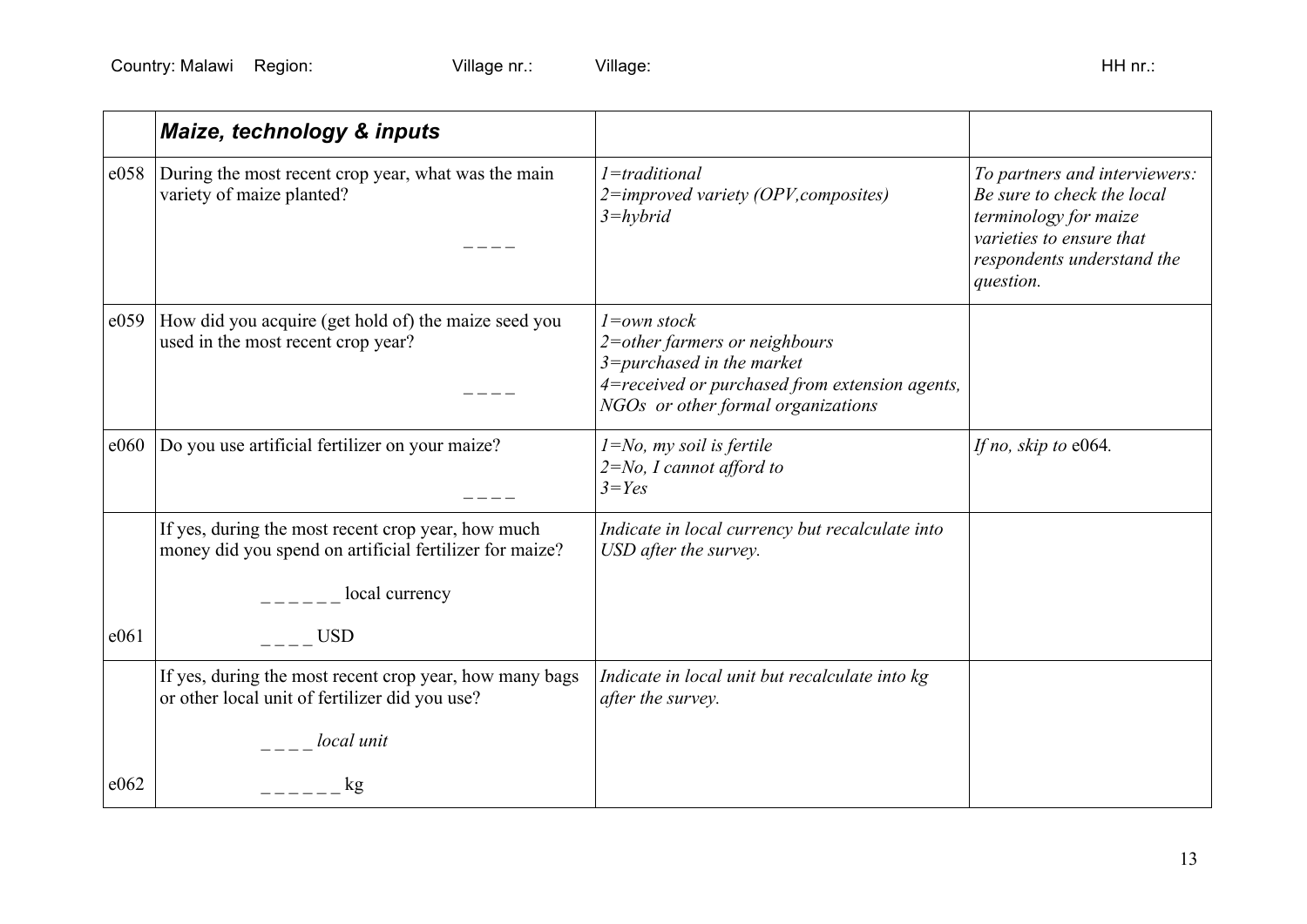| e063 | How do you compare the amount of fertilizer used on<br>maize in the most recent cropping season with 2008? | $0 = No$ fertiliser applied in 2008<br>$1 = A$ mount decreased since then<br>$2 = A$ mount unchanged<br>$3 =$ Amount increased since then | To partners and interviewers:<br>Be sure to check the local<br>terminology for pesticides and<br>herbicides to ensure that<br>respondents understand the<br>question here and below. |
|------|------------------------------------------------------------------------------------------------------------|-------------------------------------------------------------------------------------------------------------------------------------------|--------------------------------------------------------------------------------------------------------------------------------------------------------------------------------------|
| e064 | During the most recent crop year, were pesticides applied $1 = yes$ , $0 = no$<br>on growing maize crop?   |                                                                                                                                           |                                                                                                                                                                                      |
| e065 | During the most recent crop year, what was your main<br>method of land preparation for maize?              | $l = hoe$ cultivation<br>$2$ = $\alpha$ xen ploughing<br>$3 =$ tractor ploughing<br>$4$ =no till agriculture<br>$5$ =other                |                                                                                                                                                                                      |
| e066 | During the most recent crop year, were herbicides<br>applied on maize?                                     | $1 = yes, 0 = no$                                                                                                                         | If no, skip to e068.                                                                                                                                                                 |
|      | If yes, during the most recent crop year, how much<br>money did you spend on herbicides for maize?         | Indicate in local currency but recalculate into<br>USD after the survey.                                                                  |                                                                                                                                                                                      |
|      | $\frac{1}{2}$ = $\frac{1}{2}$ local currency                                                               |                                                                                                                                           |                                                                                                                                                                                      |
| e067 | <b>USD</b>                                                                                                 |                                                                                                                                           |                                                                                                                                                                                      |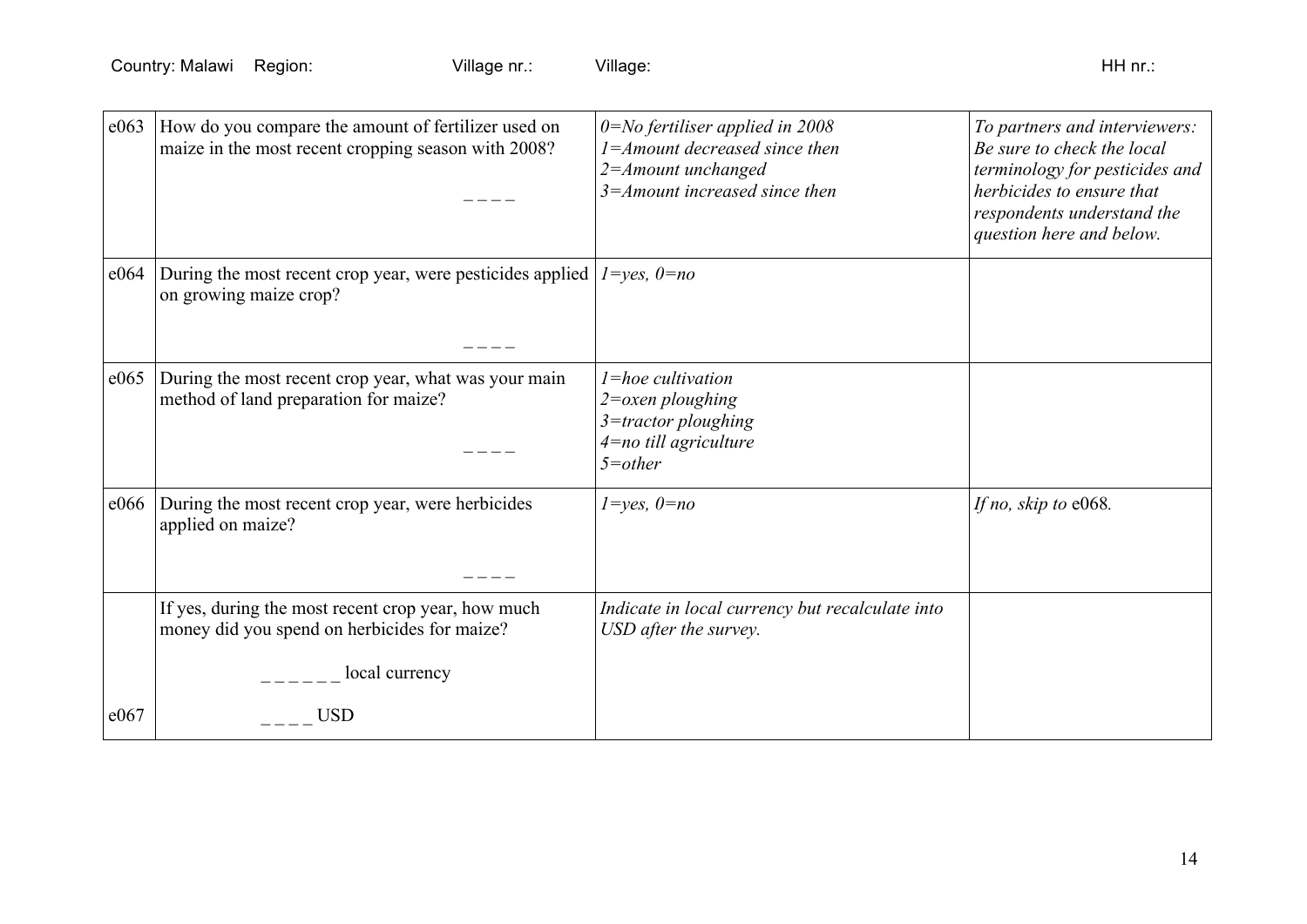|      | <b>Maize marketing conditions</b>                                                                                                                    |                                                                                            |                                                                                                                                    |
|------|------------------------------------------------------------------------------------------------------------------------------------------------------|--------------------------------------------------------------------------------------------|------------------------------------------------------------------------------------------------------------------------------------|
| e068 | Did you sell or do you intend to sell any maize following<br>your most recent crop year?                                                             | $1 = yes, 0 = no$                                                                          | If no, skip to $e077$ for newly<br>sampled households, OR to the<br>sorghum section e086 onwards<br>for re-interviewed households. |
|      | What was the total amount of maize sold (or is planned to<br>be sold, e054) after the most recent crop year?<br>$\frac{1}{1-2}$ bags                 | Express in local units (bags etc.), then<br>recalculate into kg after the interview/survey | Should be equivalent to the<br>amount listed as sale in e054<br>above.                                                             |
| e069 | $\mathbf{kg}$                                                                                                                                        |                                                                                            |                                                                                                                                    |
|      | What was (is) the lowest price for maize you received<br>following the most recent crop year?<br>$\frac{1}{2}$ = $\frac{1}{2}$ local currency/100 kg | Indicate in local currency per 100 kg but<br>recalculate into current USD after survey.    |                                                                                                                                    |
| e070 | $--- - -$ USD/100 kg                                                                                                                                 |                                                                                            |                                                                                                                                    |
|      | What was (is) the highest price for maize you received<br>following the most recent crop year?                                                       | Indicate in local currency per 100 kg but<br>recalculate into current USD after survey.    |                                                                                                                                    |
|      | $\frac{1}{2}$ = $\frac{1}{2}$ = $\frac{1}{2}$ local currency/100 kg                                                                                  |                                                                                            |                                                                                                                                    |
| e071 | $-- -- ---$ USD/100 kg                                                                                                                               |                                                                                            |                                                                                                                                    |
| e072 | Did you access information on maize prices over mobile<br>phone?                                                                                     | $1 = yes, 0 = no$                                                                          |                                                                                                                                    |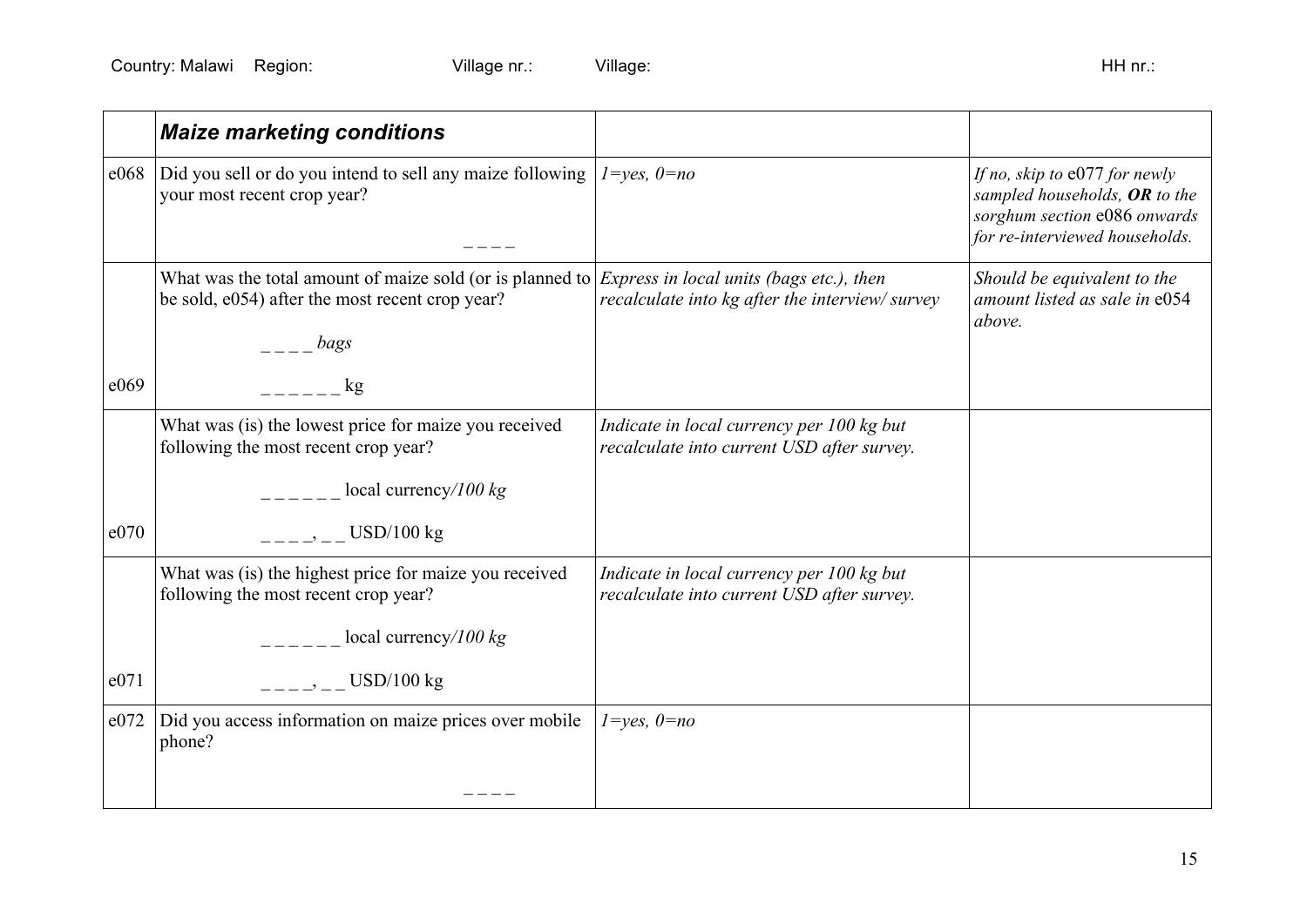| e073 | Where did you sell your maize?                                                                                | $l = in$ the village, 2=outside the village, 3=both<br>inside and outside the village                                                                                                                       |                                                                                        |
|------|---------------------------------------------------------------------------------------------------------------|-------------------------------------------------------------------------------------------------------------------------------------------------------------------------------------------------------------|----------------------------------------------------------------------------------------|
| e074 | What is your main market outlet for maize?                                                                    | 1=Traders from within the village $2$ ="briefcase"<br>traders"/large scale traders<br>$3 = brokers$<br>4=State marketing board,<br>5=NGO or donor project,<br>$6$ =Farmers' groups or organization, 7=Other |                                                                                        |
| e075 | In the crop year before the last one did you sell more or<br>less maize than after the most recent crop year? | $0 = No$ maize sold the year before last<br>$l = A$ mount decreased since then<br>$2 = A$ mount unchanged<br>$3 =$ Amount increased since then                                                              |                                                                                        |
| e076 | In your view, how has the price for maize changed since<br>2008?                                              | $0$ =maize not sold at that time<br>$1$ =worse price today (price has decreased)<br>2=price unchanged<br>3=better price today (price has increased)                                                         |                                                                                        |
|      | Only newly sampled households should answer<br>questions e077 to e085.                                        |                                                                                                                                                                                                             | If the household is not newly<br>sampled skip to the sorghum<br>section (e086 onwards) |
| e077 | Did you grow maize in 2008?                                                                                   | $1 = yes, 0 = no$                                                                                                                                                                                           | If no, skip to the sorghum<br>section (e086 onwards)                                   |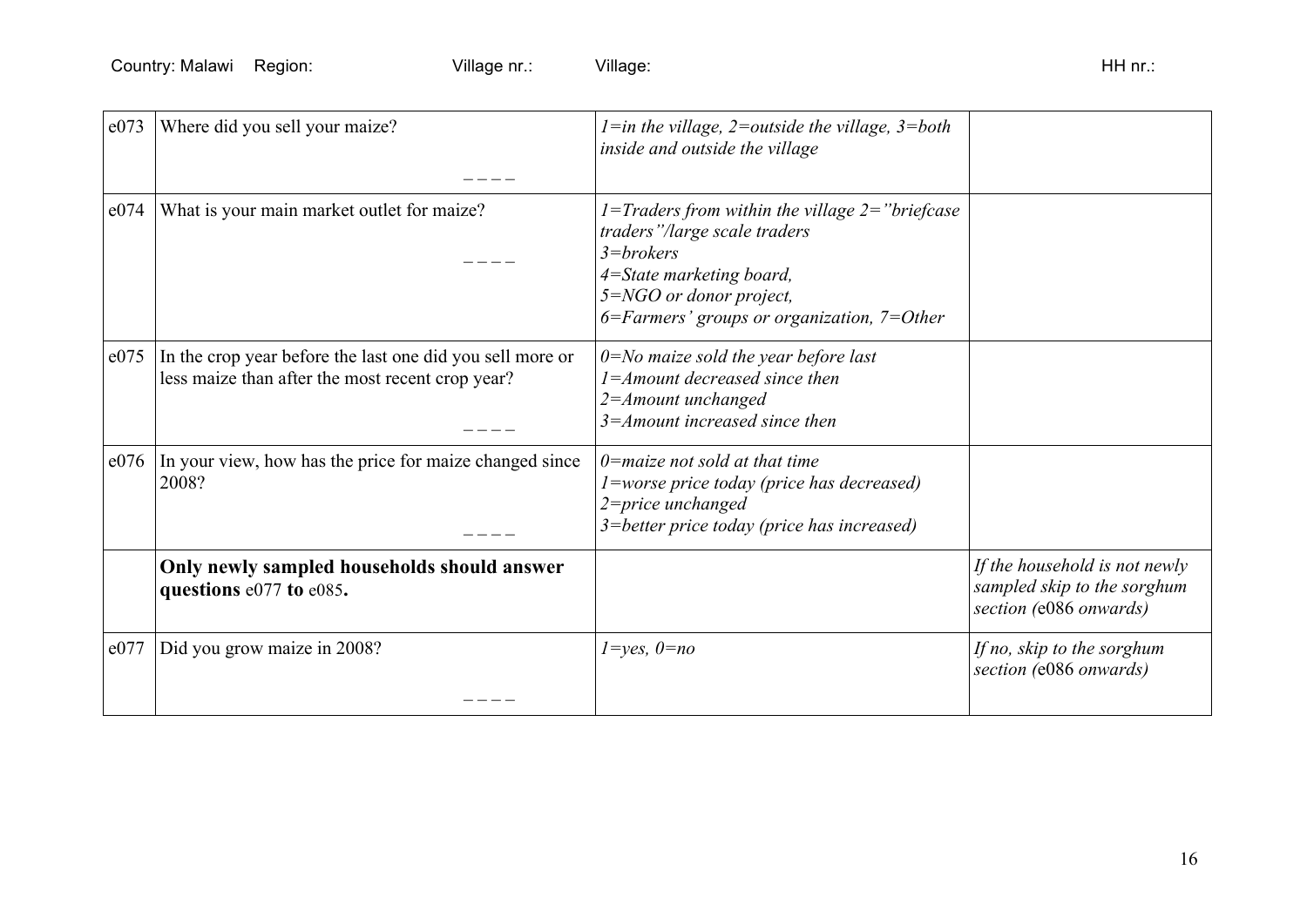| e078 | What was the size of the land under maize in the most<br>recent crop year, compared to 2008?                                                        | $0 = did not grow maize at that time$<br>$1 =$ area decreased since then<br>$2$ =area unchanged<br>$3$ =area increased since then |  |
|------|-----------------------------------------------------------------------------------------------------------------------------------------------------|-----------------------------------------------------------------------------------------------------------------------------------|--|
| e079 | Do you get more or less maize from a given size of land<br>(e.g. one acre) today, compared to 2008, i.e. have the yields<br>increased or decreased? | $0 = did not grow maize at that time$<br>$1 =$ vields have decreased<br>$2 = yields$ unchanged<br>3=yields have increased         |  |
| e080 | What was the main variety of maize planted in 2008?                                                                                                 | $1 = traditional$<br>2=improved variety (OPV, composites)<br>$3 = hybrid$                                                         |  |
| e081 | Were pesticides applied on growing maize crop in 2008?                                                                                              | $1 = yes, 0 = no$                                                                                                                 |  |
| e082 | Were herbicides applied in 2008?                                                                                                                    | $1 = yes, 0 = no$                                                                                                                 |  |
| e083 | What was your main method of land preparation for maize<br>in 2008?                                                                                 | $l = hoe$ cultivation<br>$2$ = $o$ xen ploughing<br>$3 =$ tractor ploughing<br>$4$ =no till agriculture<br>$5$ = $other$          |  |
| e084 | Did you sell any maize in 2008?                                                                                                                     | $1 = yes, 0 = no$                                                                                                                 |  |
| e085 | Since 2008, how has the amount of maize you sell changed?                                                                                           | $1 =$ less maize sold now<br>2=no significant change<br>$3$ =more maize sold now                                                  |  |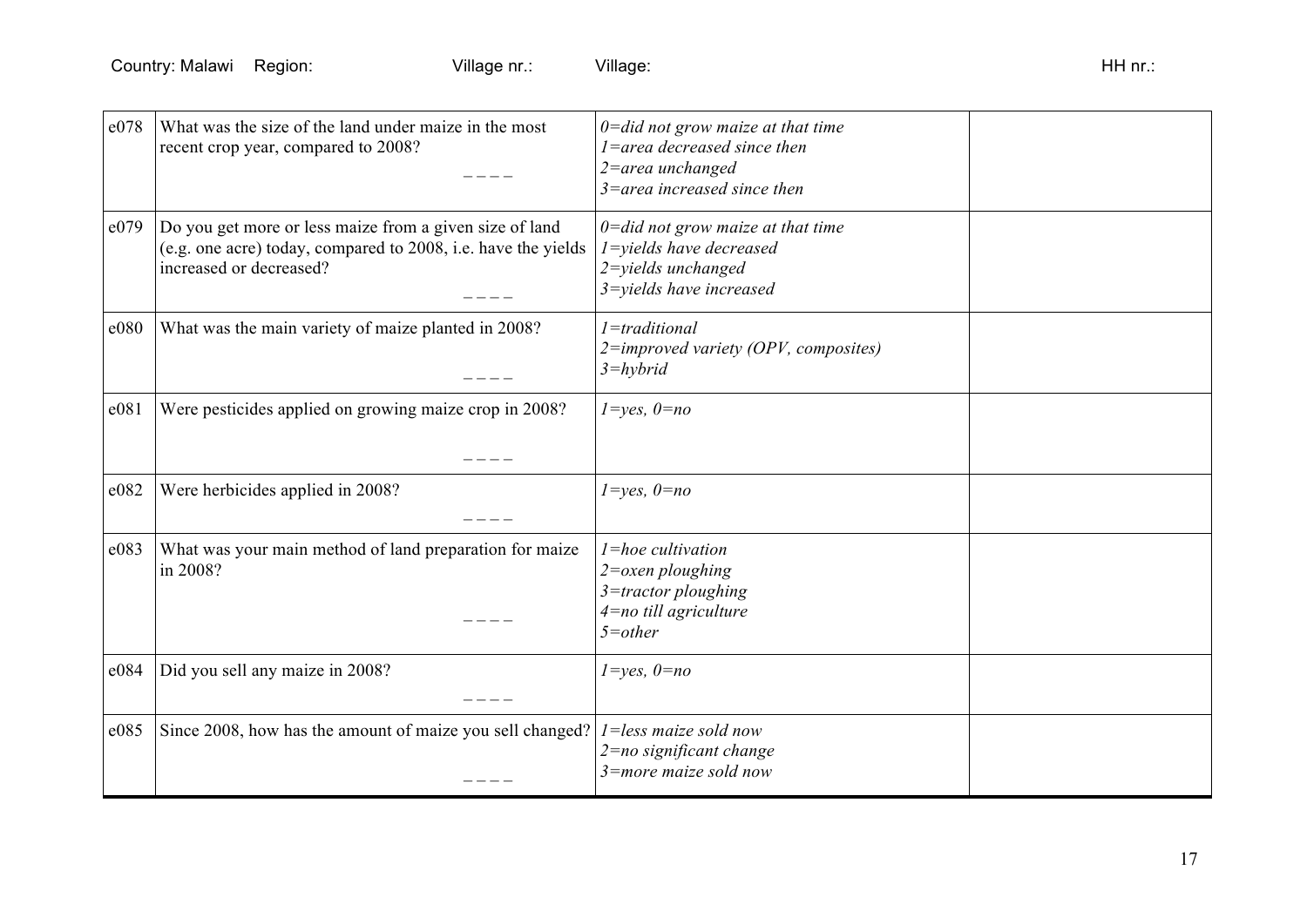# **3.Sorghum**

| e086 | Does your household grow sorghum?                                                                                                                              | $1 = yes, 0 = no$                                                                    | If the household does not grow<br>sorghum skip the sorghum<br>section and go on to the rice<br>section (e143)  |
|------|----------------------------------------------------------------------------------------------------------------------------------------------------------------|--------------------------------------------------------------------------------------|----------------------------------------------------------------------------------------------------------------|
|      | Sorghum, area                                                                                                                                                  |                                                                                      |                                                                                                                |
| e087 | How many growing seasons for sorghum do you<br>normally have in a year?                                                                                        | $l =$ one season (one harvest per year)<br>$2 = two$ seasons (two harvests per year) |                                                                                                                |
| e088 | During the most recent crop year, did you grow sorghum<br>in pure stand only or was your sorghum mixed with other $\frac{2 = \text{intercroped}}{2}$<br>crops? | $l = pure$ stand only                                                                |                                                                                                                |
|      | What was the area under sorghum in your most recent<br>crop year?                                                                                              |                                                                                      | Express in local unit and then<br>recalculate into <b>hectares</b> .                                           |
| e089 | $--- - -$ local unit<br>$local unit =$ $------$<br>Recalculation:<br>ha                                                                                        |                                                                                      | If two harvests are taken per<br>year and the area hence is<br>cultivated twice, the area<br>should be doubled |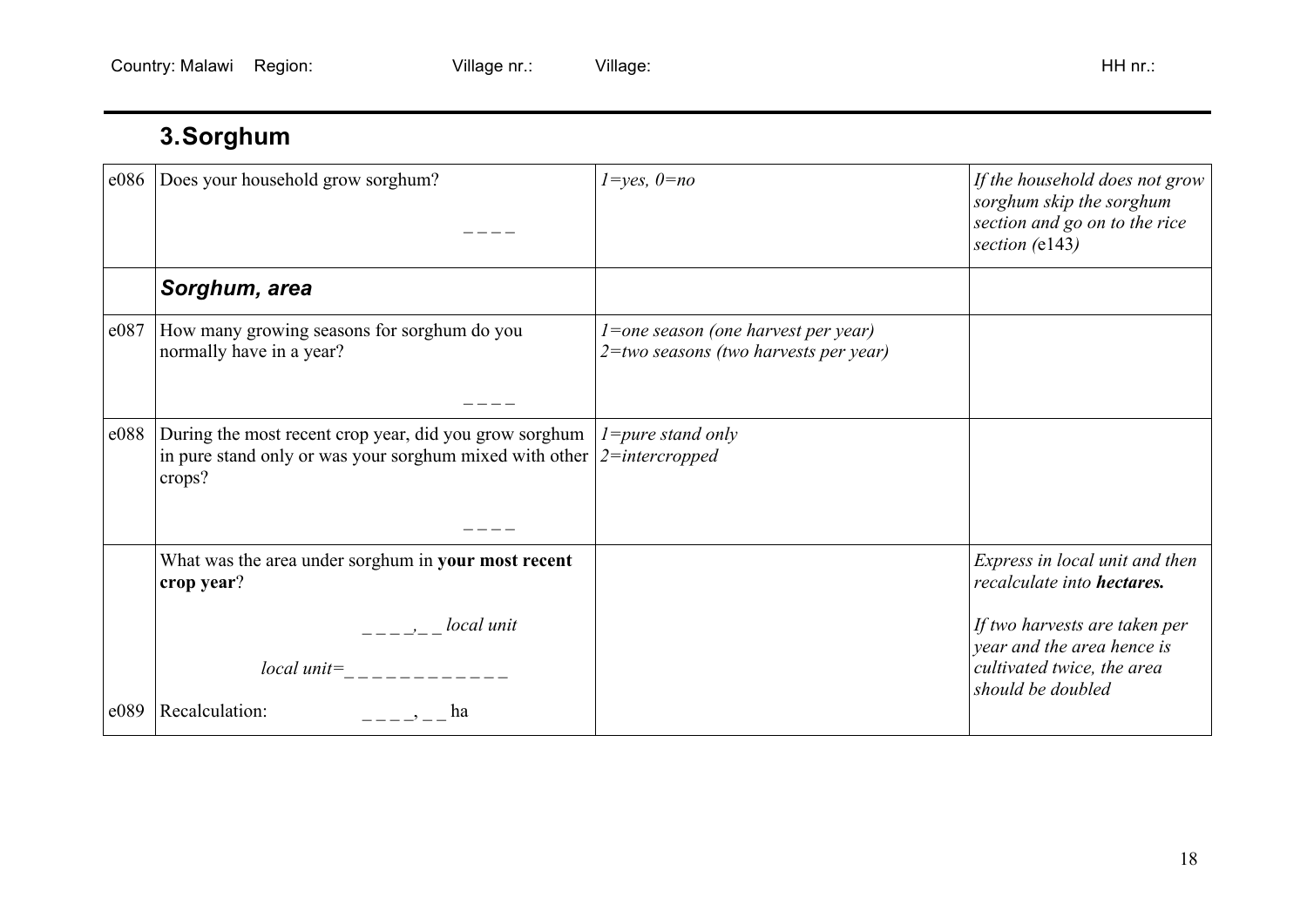|      | What was the area under sorghum for the crop year<br>before the most recent one?                                                                               |                                                                   | Express in local unit and then<br>recalculate into hectares.                                                                                                                                              |
|------|----------------------------------------------------------------------------------------------------------------------------------------------------------------|-------------------------------------------------------------------|-----------------------------------------------------------------------------------------------------------------------------------------------------------------------------------------------------------|
| e090 | $-- ---$ local unit<br>Recalculation:<br>$\frac{1}{2}$ , ha                                                                                                    |                                                                   | If two harvests are taken per<br>year and the area hence is<br>cultivated twice, the area<br>should be doubled                                                                                            |
| e091 | What was the area under sorghum three crop years ago?<br>$-- ---$ local unit<br>Recalculation:<br>ha ba                                                        |                                                                   | Express in local unit and then<br>recalculate into hectares.<br>If two harvests of sorghum<br>are taken per year and the<br>area hence is cultivated twice<br>with sorghum, the area should<br>be doubled |
|      | Sorghum, production (grain)                                                                                                                                    |                                                                   |                                                                                                                                                                                                           |
|      | What was the total production of sorghum during the<br>most recent crop year (For households that take two<br>crops yearly, use total production in the year)? | Express in bags or other local unit, then<br>recalculate into kg. | Include the amount of green or<br>premature sorghum harvested;<br>grain equivalent;                                                                                                                       |
| e092 | bags<br>$\mathbf{kg}$                                                                                                                                          |                                                                   | If two harvests are taken<br>yearly include total production                                                                                                                                              |
|      |                                                                                                                                                                |                                                                   | over the last crop year                                                                                                                                                                                   |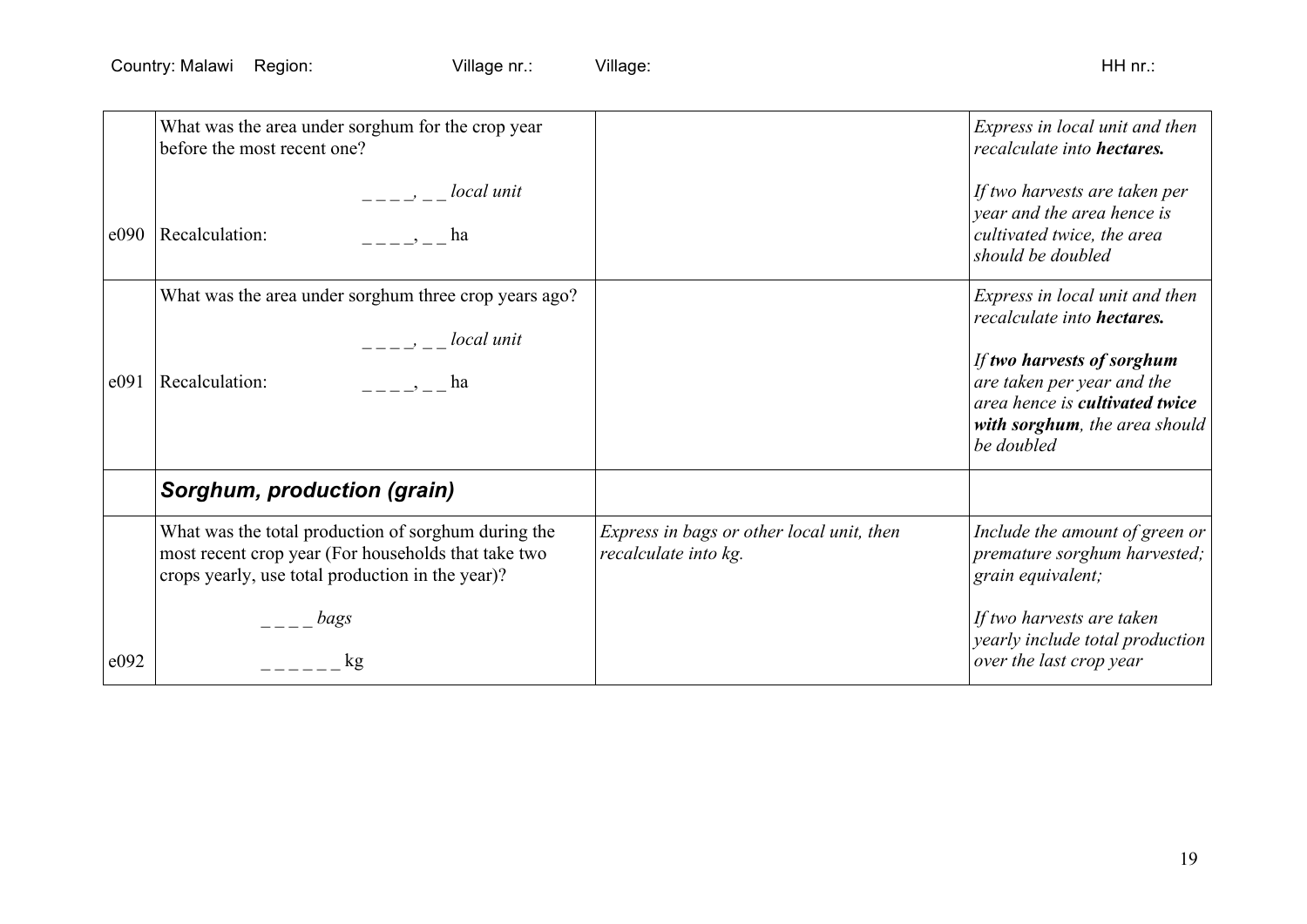|      | What was the total production of sorghum during the<br>crop year before the most recent one (For households that<br>take two crops yearly, use total production in the year)?<br>bags | Express in bags or other local unit, then<br>recalculate into kg. |                      |
|------|---------------------------------------------------------------------------------------------------------------------------------------------------------------------------------------|-------------------------------------------------------------------|----------------------|
| e093 | kg                                                                                                                                                                                    |                                                                   |                      |
|      | What was the total production of sorghum three crop<br>years ago (For households that take two crops yearly, use<br>total production in the year)?                                    | Express in bags or other local unit, then<br>recalculate into kg. |                      |
|      | bags                                                                                                                                                                                  |                                                                   |                      |
| e094 | kg                                                                                                                                                                                    |                                                                   |                      |
| e095 | Do you send any sorghum to relatives that are not part of<br>your household?                                                                                                          | $1 = yes$ , $0 = no$                                              | If no, skip to e097. |
|      | Following your most recent crop year, how much<br>sorghum did you send?                                                                                                               |                                                                   |                      |
|      | bags                                                                                                                                                                                  |                                                                   |                      |
| e096 | kg                                                                                                                                                                                    |                                                                   |                      |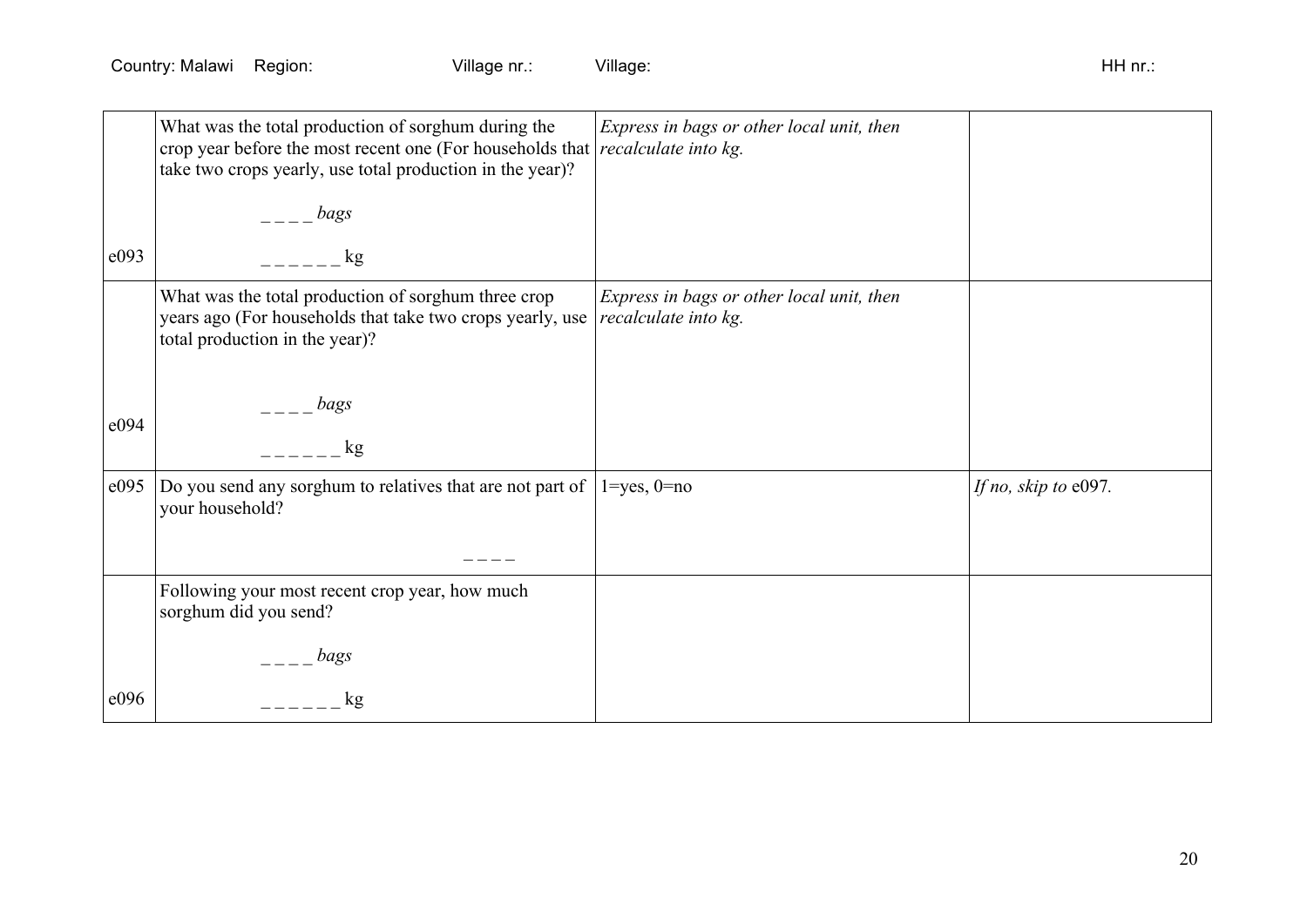| e097 | Do relatives that are not part of your household come to<br>collect sorghum from you?                                           | $1 = yes, 0 = no$                                                 | If no, skip to e099.                                                                                                     |
|------|---------------------------------------------------------------------------------------------------------------------------------|-------------------------------------------------------------------|--------------------------------------------------------------------------------------------------------------------------|
|      |                                                                                                                                 |                                                                   |                                                                                                                          |
|      | Following your most recent crop year, how much<br>sorghum did they collect?                                                     |                                                                   |                                                                                                                          |
|      | bags                                                                                                                            |                                                                   |                                                                                                                          |
| e098 | kg                                                                                                                              |                                                                   |                                                                                                                          |
|      | Summing up: How much sorghum in total did your<br>relatives collect or you send to them following the most<br>recent crop year? | Express in bags or other local unit, then<br>recalculate into kg. | Cross-check the results with<br>the data collected above on<br>amounts so that the total<br>amounts here correspond with |
|      | bags                                                                                                                            |                                                                   | what respondents have sent to<br>relatives and what relatives                                                            |
| e099 | $\log$                                                                                                                          |                                                                   | have collected from them<br>respectively.                                                                                |
|      |                                                                                                                                 |                                                                   | If the total amount of collected<br>and sent sorghum is equal to<br>zero, go to question e108.                           |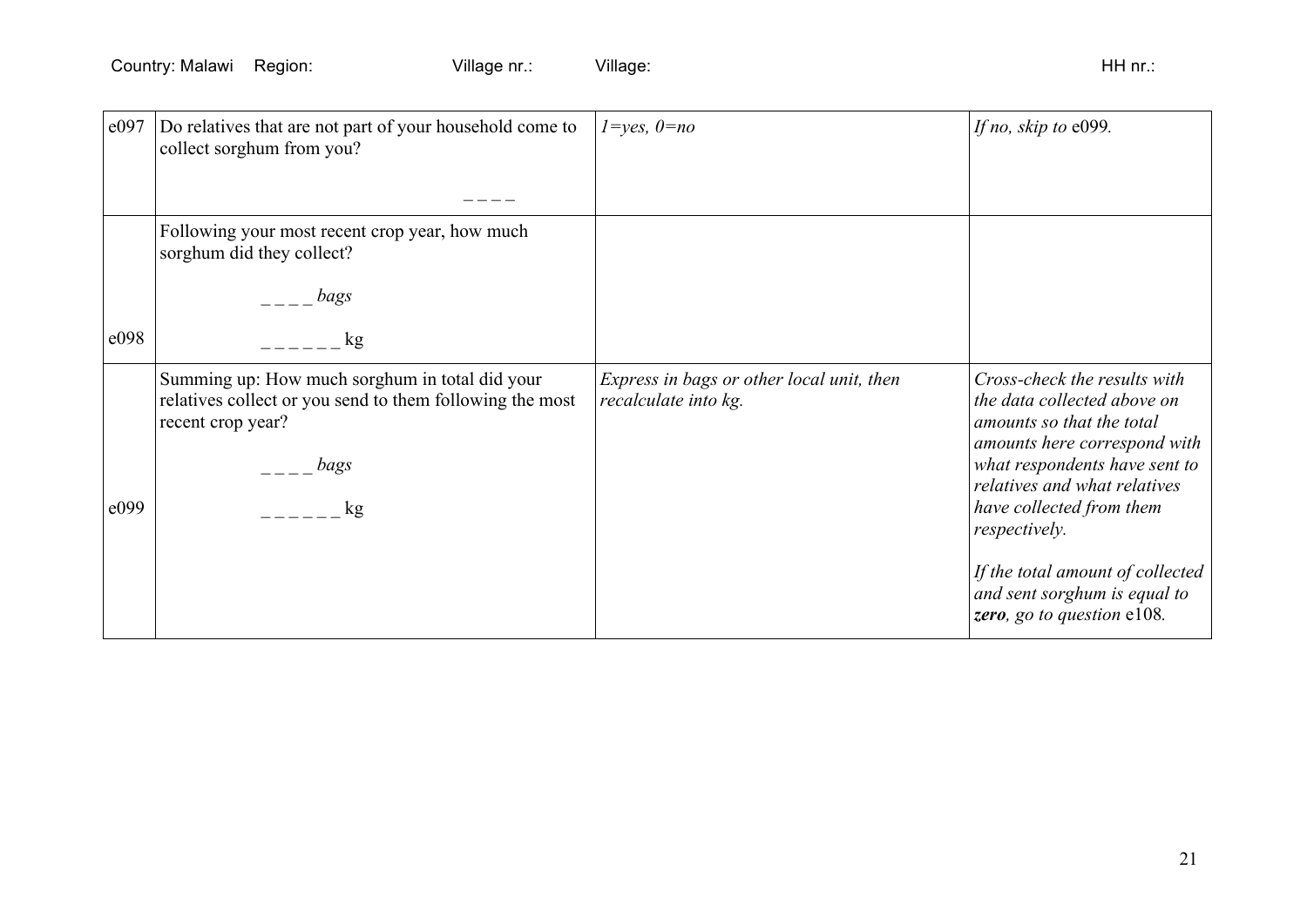|      | Where do the relatives to whom you send sorghum, or<br>who come to collect sorghum from you, live?               | $1 = yes, 0 = no$ |  |
|------|------------------------------------------------------------------------------------------------------------------|-------------------|--|
| e100 | same village                                                                                                     |                   |  |
| e101 | neighbouring villages                                                                                            |                   |  |
| e102 | other rural areas                                                                                                |                   |  |
| e103 | towns in same district                                                                                           |                   |  |
| e104 | towns outside district                                                                                           |                   |  |
| e105 | major urban areas                                                                                                |                   |  |
| e106 | capital city                                                                                                     |                   |  |
|      | Out of the sorghum that you send or they collect (e099)<br>above, how much is given to relatives in urban areas? |                   |  |
|      | bags                                                                                                             |                   |  |
| e107 | kg                                                                                                               |                   |  |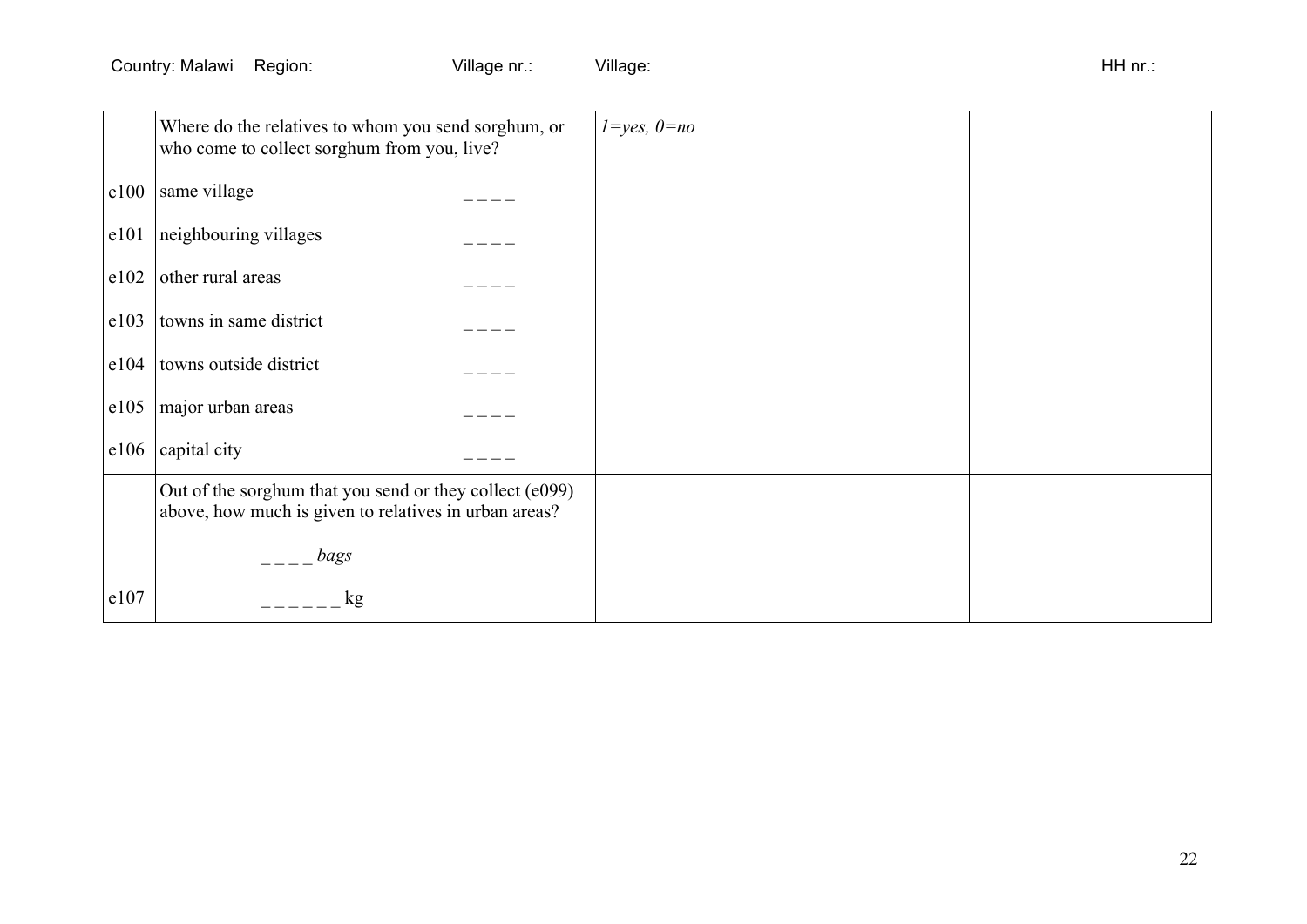|      | How much of the total output of sorghum (e092)<br>following the most recent crop year was used for: |                                    | Express in local units (bags etc.), recalculate<br>into kg after the survey | Include the amount of green or<br>premature sorghum harvested;<br>grain equivalent. |
|------|-----------------------------------------------------------------------------------------------------|------------------------------------|-----------------------------------------------------------------------------|-------------------------------------------------------------------------------------|
|      | 1. Home consumption                                                                                 | bags                               |                                                                             |                                                                                     |
| e108 |                                                                                                     | $    \frac{1}{2}$                  |                                                                             |                                                                                     |
|      | 2. Payment for hired labour                                                                         | bags                               |                                                                             |                                                                                     |
| e109 |                                                                                                     | $---$ kg                           |                                                                             |                                                                                     |
|      | 3.Sale                                                                                              | bags                               |                                                                             |                                                                                     |
| e110 |                                                                                                     | $ \&$ 8                            |                                                                             |                                                                                     |
|      | 4. Transfers to relatives (should equal the amount in e099<br>above)                                |                                    |                                                                             |                                                                                     |
|      |                                                                                                     | $\frac{1}{2}$ – $\frac{1}{2}$ bags |                                                                             |                                                                                     |
| e111 |                                                                                                     | $\log$                             |                                                                             |                                                                                     |
|      | 5. Other uses (seed, animal feed, brewing, gifts, storage                                           |                                    |                                                                             |                                                                                     |
|      | losses etc.)                                                                                        | bags                               |                                                                             |                                                                                     |
| e112 |                                                                                                     | $=    \log$                        |                                                                             |                                                                                     |
|      | Total (c.f. e092)                                                                                   | bags                               |                                                                             |                                                                                     |
| e113 |                                                                                                     | $=     \frac{1}{2}$                |                                                                             |                                                                                     |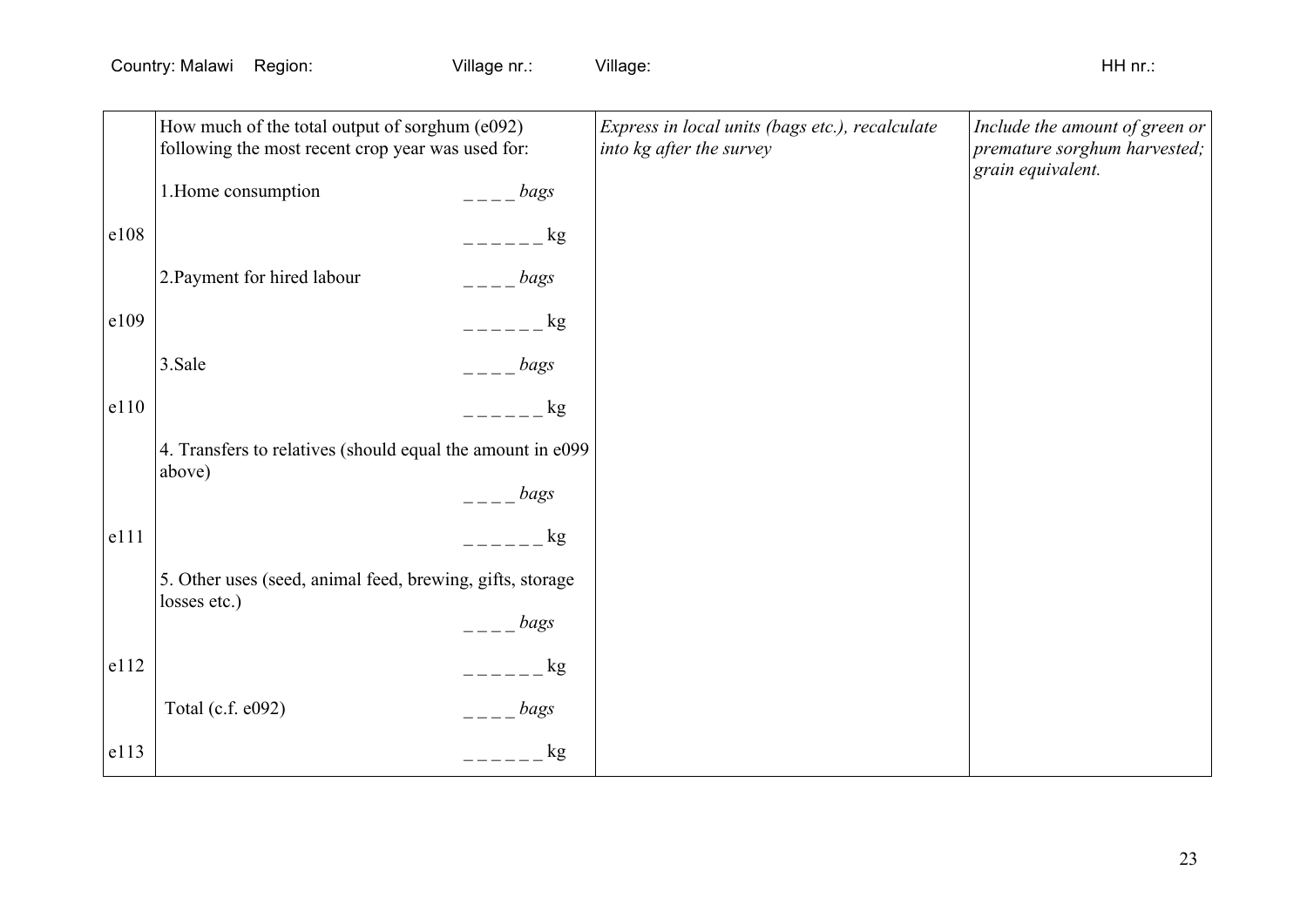|      | Sorghum, technology & inputs                                                                                                      |                                                                                                                                                                            |                         |
|------|-----------------------------------------------------------------------------------------------------------------------------------|----------------------------------------------------------------------------------------------------------------------------------------------------------------------------|-------------------------|
|      | e114 During the most recent crop year, what was the main<br>variety of sorghum planted?                                           | $1 =$ traditional<br>$2 =$ improved variety<br>$3 = hybrid$                                                                                                                |                         |
| e115 | How did you acquire (get hold of) the sorghum seed you<br>used in the most recent crop year?                                      | $l = own stock$<br>2=other farmers or neighbours<br>$3 = pure$ hased in the market<br>4=received or purchased from extension agents,<br>NGOs or other formal organizations |                         |
| e116 | Do you use artificial fertilizer on your sorghum?                                                                                 | $1 = No$ , my soil is fertile<br>$2 = No$ , I cannot afford to<br>$3 = Yes$                                                                                                |                         |
|      | If yes, during the most recent crop year, how much<br>money did you spend on artificial fertilizer for sorghum?<br>local currency | Indicate in local currency but recalculate into<br>USD after the survey                                                                                                    | If no, skip to $e120$ . |
| e117 | $--- -$ USD                                                                                                                       |                                                                                                                                                                            |                         |
|      | If yes, during the most recent crop year, how many bags<br>or other local unit of fertilizer did you use?                         | Indicate in local units but recalculate into kg<br>after the survey                                                                                                        |                         |
|      | local unit                                                                                                                        |                                                                                                                                                                            |                         |
| e118 | kg                                                                                                                                |                                                                                                                                                                            |                         |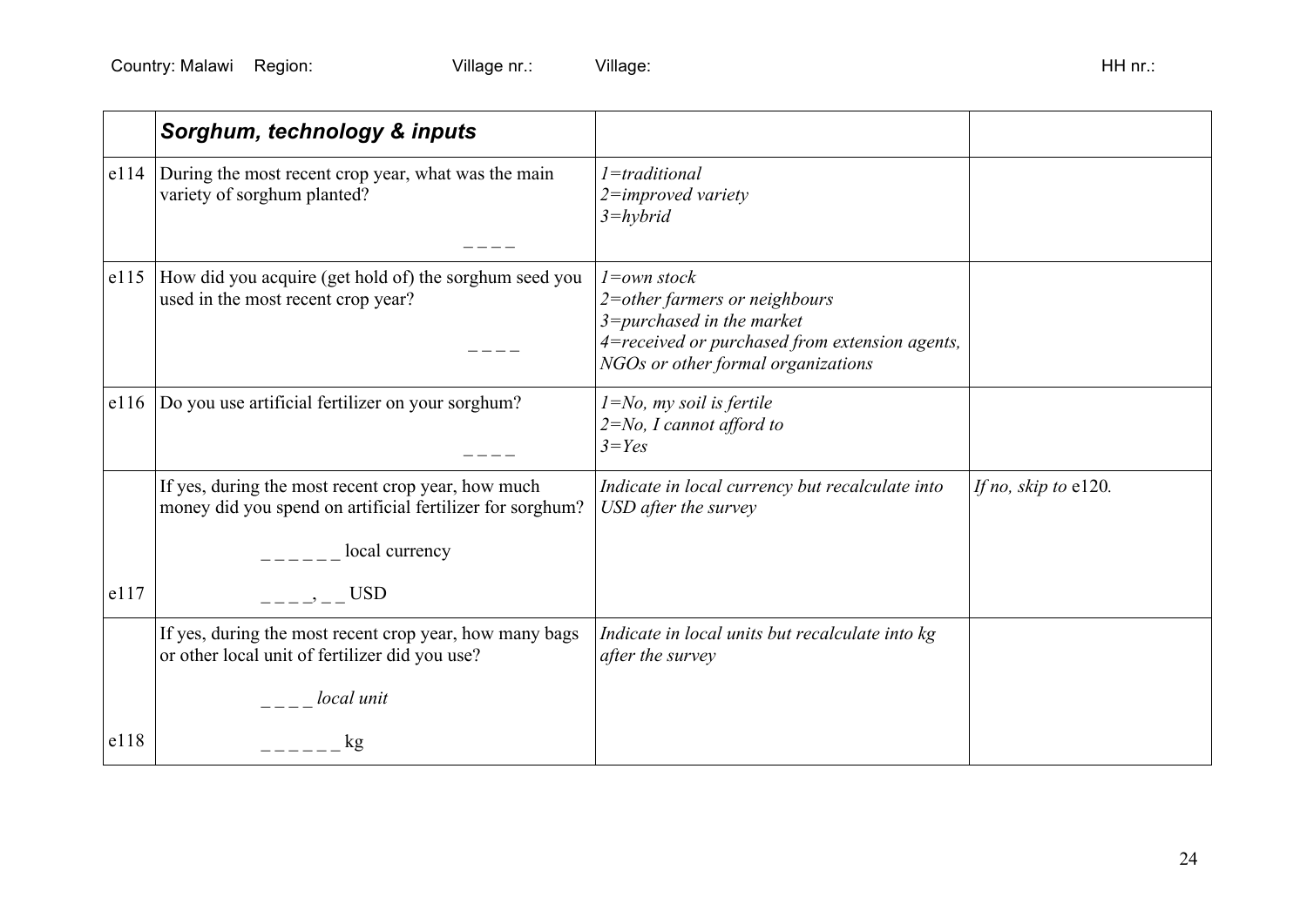| e119 | What was the amount of chemical fertilizer used on<br>sorghum in the most recent crop year as compared to<br>2008? | $0 = No$ fertiliser applied in 2008<br>$1 =$ Amount decreased since then<br>$2 = A$ mount unchanged<br>$3 =$ Amount increased since then |                      |
|------|--------------------------------------------------------------------------------------------------------------------|------------------------------------------------------------------------------------------------------------------------------------------|----------------------|
| e120 | During the most recent crop year, were pesticides applied<br>on growing sorghum crop?                              | $1 = yes, 0 = no$                                                                                                                        |                      |
| e121 | During the most recent crop year, what was your main<br>method of land preparation for sorghum?                    | $l = hoe$ cultivation<br>$2$ = $\alpha$ xen ploughing<br>$3 =$ tractor ploughing<br>$4$ =no till agriculture<br>$5$ =other               |                      |
| e122 | During the most recent crop year, were herbicides<br>applied on sorghum?                                           | $1 = yes, 0 = no$                                                                                                                        | If no, skip to e124. |
|      | If yes, during the most recent crop year, how much<br>money did you spend on herbicides for sorghum?               | Indicate in local currency but recalculate into<br>USD after the survey                                                                  |                      |
|      | local currency                                                                                                     |                                                                                                                                          |                      |
| e123 | <b>USD</b>                                                                                                         |                                                                                                                                          |                      |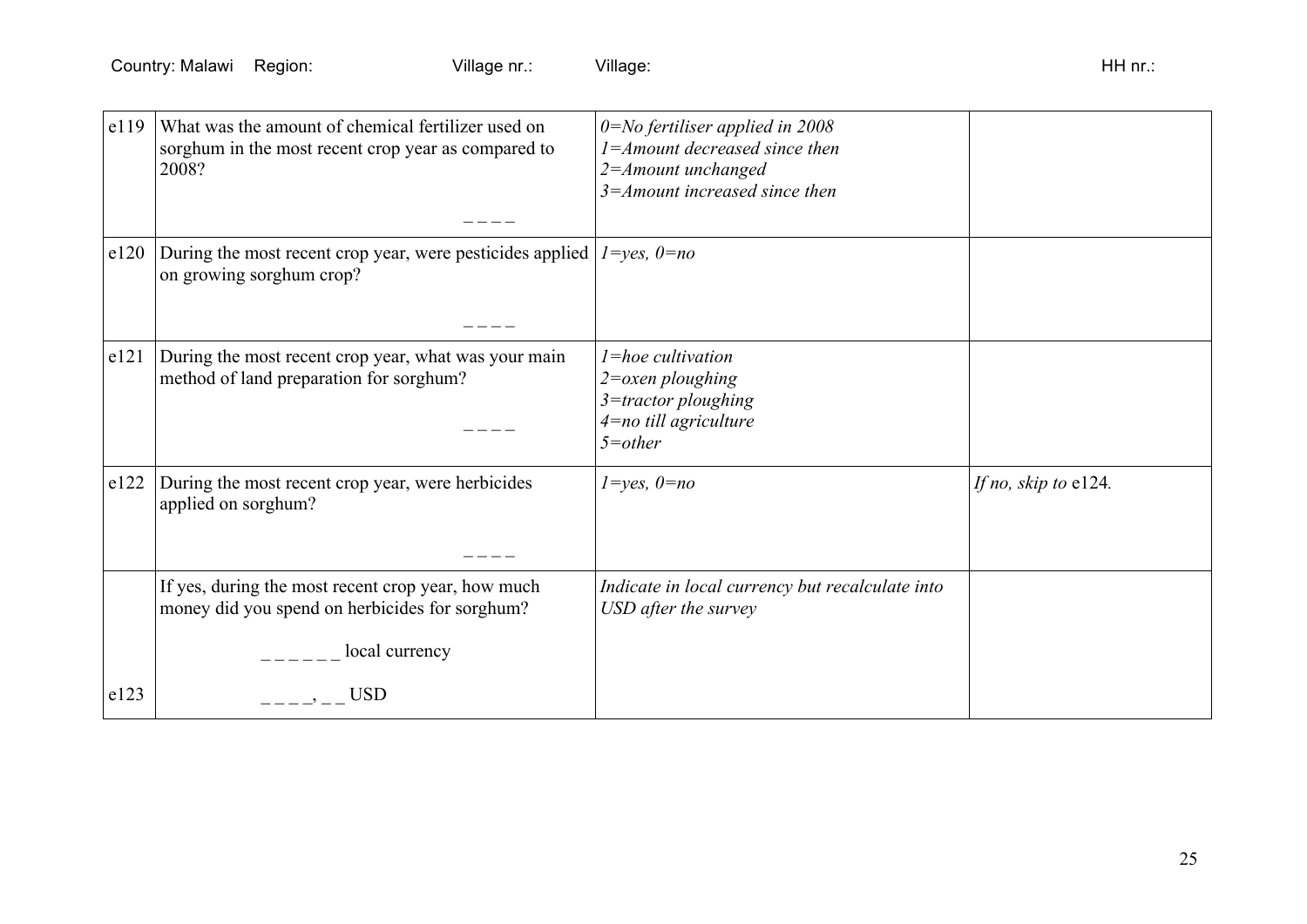|      | <b>Sorghum marketing conditions</b>                                                                      |                                                                                            |                                                                                                                               |
|------|----------------------------------------------------------------------------------------------------------|--------------------------------------------------------------------------------------------|-------------------------------------------------------------------------------------------------------------------------------|
| e124 | Did you sell or do you intend to sell any sorghum<br>following your most recent crop year?               | $1 = yes, 0 = no$                                                                          | If no, skip to e133 for newly<br>sampled households, OR to the<br>rice section e143 onwards for<br>re-interviewed households. |
|      | What was the total amount of sorghum sold (or is<br>planned to be sold) after the most recent crop year? | Express in local units (bags etc.), then<br>recalculate into kg after the interview/survey | The amount should equal<br>e110.                                                                                              |
|      | $\frac{1}{2}$ bags                                                                                       |                                                                                            |                                                                                                                               |
| e125 | kg                                                                                                       |                                                                                            |                                                                                                                               |
|      | What was (is) the lowest price for sorghum you received<br>following the most recent crop year           | Indicate in local currency per 100 kg but<br>recalculate into current USD after survey     |                                                                                                                               |
|      | $\frac{1}{2}$ = $\frac{1}{2}$ = local currency/100 kg                                                    |                                                                                            |                                                                                                                               |
| e126 | $-- ---$ USD/100 kg                                                                                      |                                                                                            |                                                                                                                               |
|      | What was (is) the highest price you received following<br>the most recent crop year?                     | Indicate in local currency per 100 kg but<br>recalculate into USD after survey             |                                                                                                                               |
|      | $\frac{1}{2}$ = $\frac{1}{2}$ local currency/100 kg                                                      |                                                                                            |                                                                                                                               |
| e127 | $-- -- ---$ USD/100 kg                                                                                   |                                                                                            |                                                                                                                               |
| e128 | Did you access information on sorghum prices over<br>mobile phone?                                       | $1 = yes, 0 = no$                                                                          |                                                                                                                               |
|      |                                                                                                          |                                                                                            |                                                                                                                               |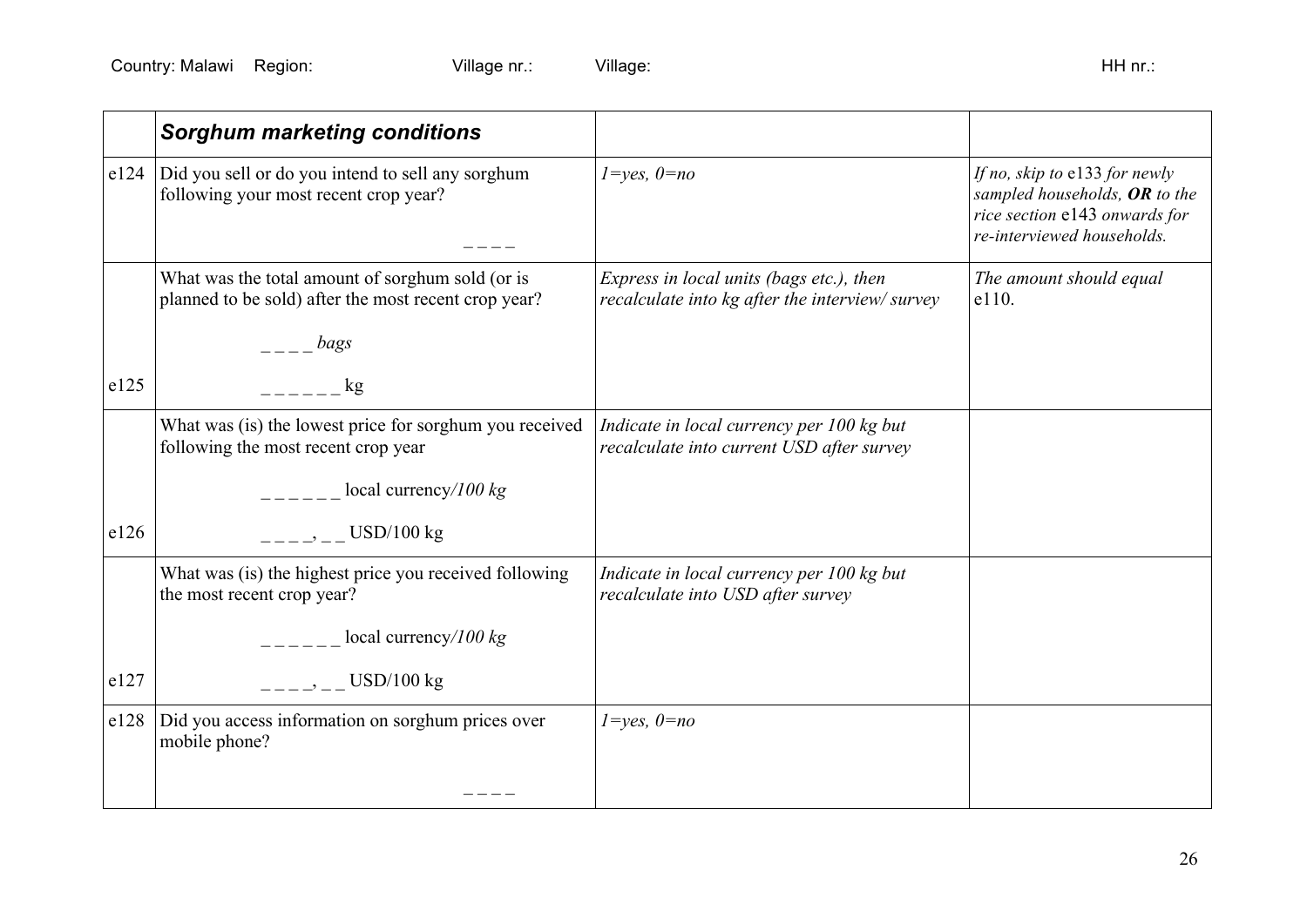| e129 | Where did you sell your sorghum?                                                                             | $l = in$ the village, 2=outside the village, 3=both<br>inside and outside the village                                                                                                          |                                                                                      |
|------|--------------------------------------------------------------------------------------------------------------|------------------------------------------------------------------------------------------------------------------------------------------------------------------------------------------------|--------------------------------------------------------------------------------------|
| e130 | What is your main market outlet for sorghum?                                                                 | 1=Traders from within the village $2$ ="briefcase"<br>traders"/large scale traders 3=brokers 4=State<br>marketing board, 5=NGO or donor project,<br>6=Farmers' groups or organization, 7=Other |                                                                                      |
| e131 | In the season before the last one did you sell more or less<br>sorghum than after the most recent crop year? | $0 = No$ sorghum sold the year before last<br>$1 =$ Amount decreased since then<br>$2 = A$ mount unchanged<br>$3 = A$ mount increased since then                                               |                                                                                      |
| e132 | In your view, how has the price for sorghum changed<br>since 2008?                                           | $0$ =sorghum not sold at that time<br><i>l</i> =worse price today (price has decreased)<br>$2$ =price unchanged<br>3=better price today (price has increased)                                  |                                                                                      |
|      | Only newly sampled households should answer<br>questions e133 to e142.                                       |                                                                                                                                                                                                | If the household is not newly<br>sampled skip to the rice<br>section (e143 onwards). |
| e133 | Did you grow sorghum in 2008?                                                                                | $1 = yes, 0 = no$                                                                                                                                                                              | If no, skip to the rice section<br>$($ e $143$ onwards).                             |
| e134 | What was the size of the land under sorghum in the most<br>recent crop year, compared to 2008?               | $1 =$ area decreased since then<br>$2$ =area unchanged<br>$3$ =area increased since then                                                                                                       |                                                                                      |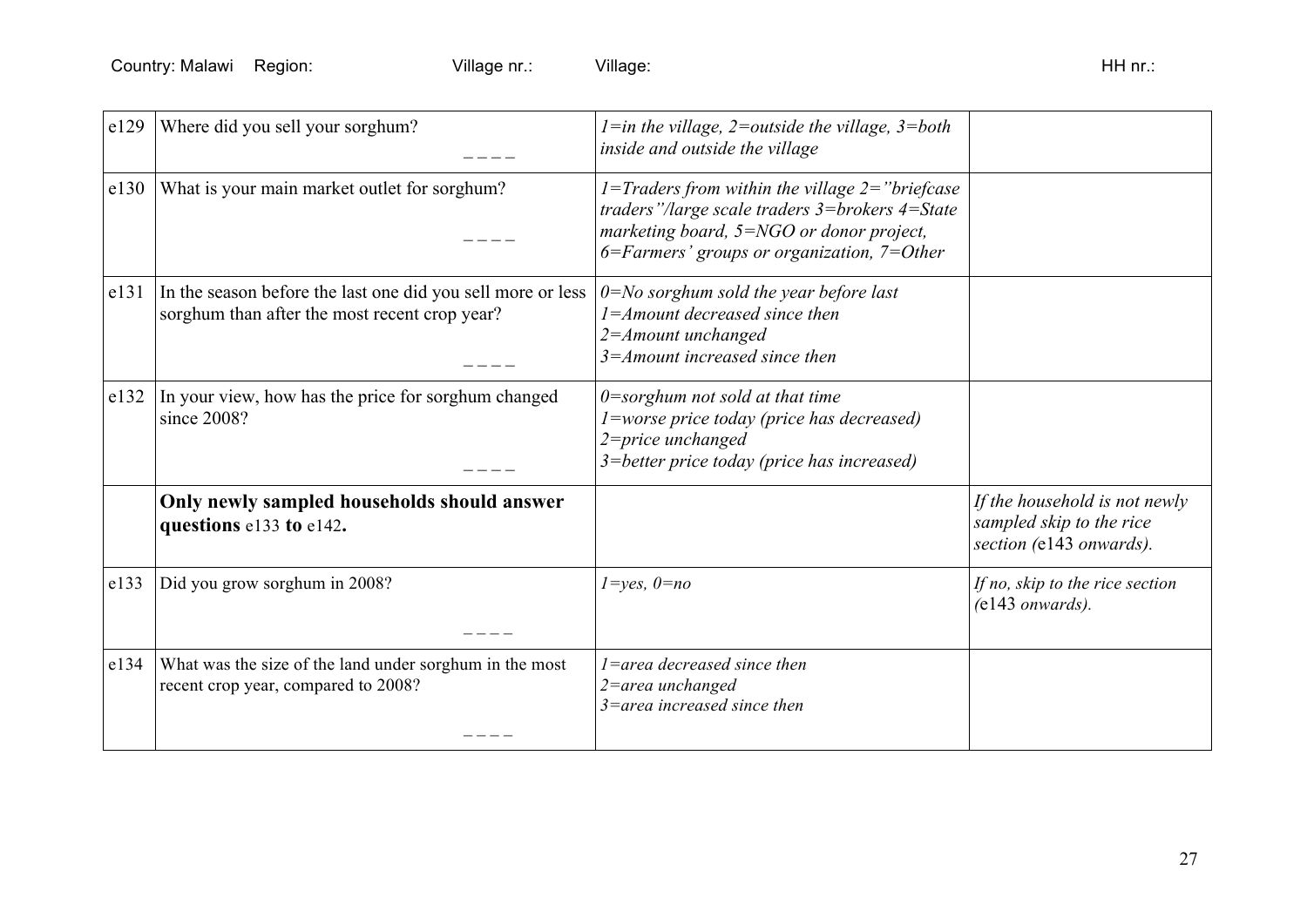| e135 | Do you get more or less sorghum from a given size of land<br>(e.g. one acre) today, compared to 2008, i.e. have the yields<br>increased or decreased? | $1 =$ vields have decreased<br>2=yields unchanged<br>3=yields have increased                                                                   |  |
|------|-------------------------------------------------------------------------------------------------------------------------------------------------------|------------------------------------------------------------------------------------------------------------------------------------------------|--|
| e136 | What was the main variety of sorghum planted in 2008?                                                                                                 | $1 = traditional$<br>$2 =$ improved variety<br>$3 = hybrid$                                                                                    |  |
| e137 | Do you use more or less chemical fertilizer on sorghum<br>today as compared to 2008?                                                                  | $0 = No$ fertiliser applied at that time<br>$1 =$ Amount decreased since then<br>$2 = A$ mount unchanged<br>$3 = A$ mount increased since then |  |
| e138 | Were pesticides applied on growing sorghum crop in 2008?                                                                                              | $1 = yes, 0 = no$                                                                                                                              |  |
| e139 | Were herbicides applied in 2008?                                                                                                                      | $1 = yes, 0 = no$                                                                                                                              |  |
| e140 | What was your main method of land preparation for<br>sorghum in 2008?                                                                                 | $l = hoe$ cultivation<br>$2$ = $o$ xen ploughing<br>$3 =$ tractor ploughing<br>$4$ =no till agriculture<br>$5$ = $other$                       |  |
| e141 | Did you sell any sorghum in 2008?                                                                                                                     | $1 = yes, 0 = no$                                                                                                                              |  |
| e142 | Since 2008, how has the amount of sorghum you sell<br>changed?                                                                                        | $1 = less$ sorghum sold now<br>$2 = no$ significant change<br>$3$ =more sorghum sold now                                                       |  |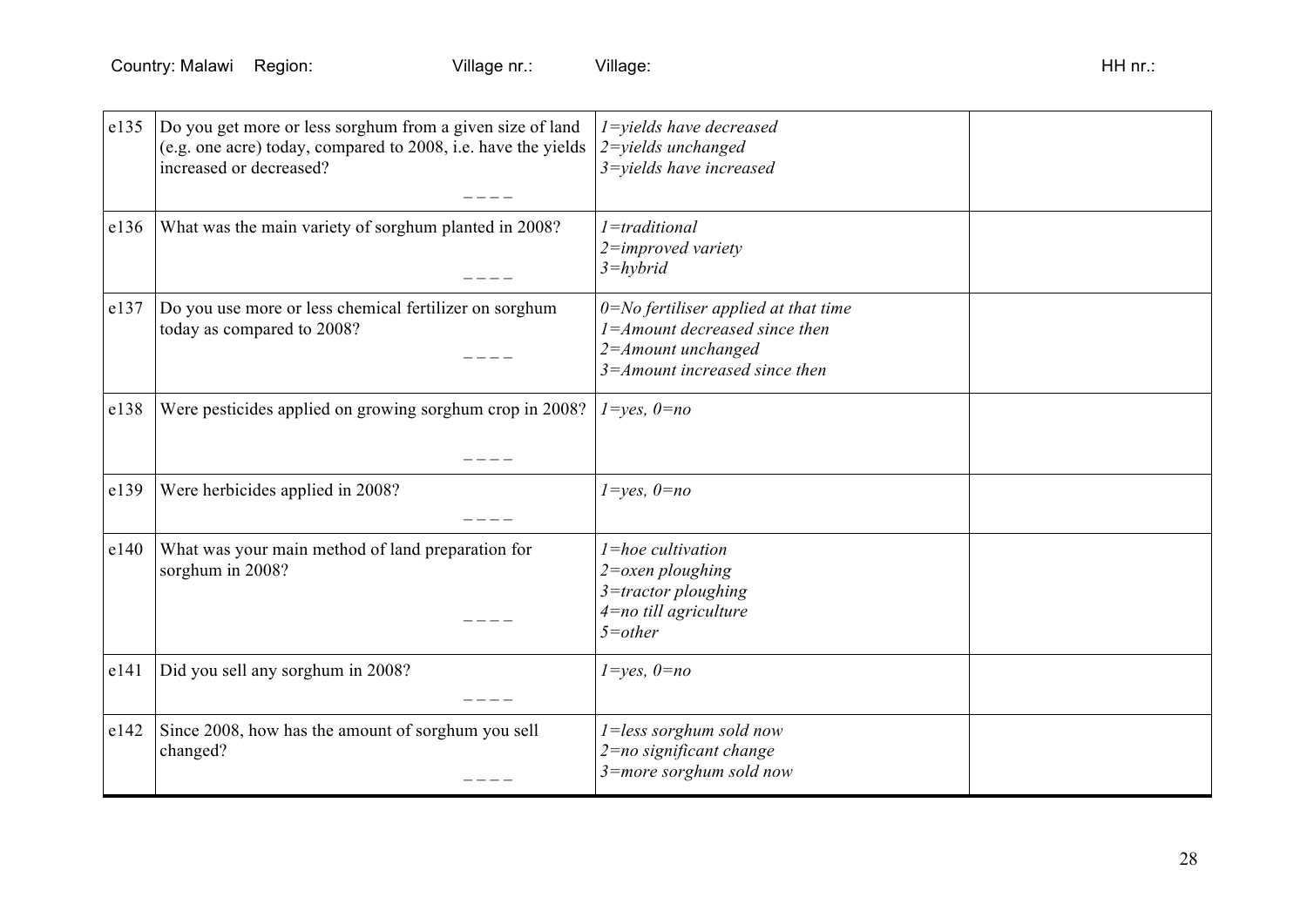## **4.Rice**

| e143 | Does your household grow rice?                                                                                                                                                                                                                                                                                                                                                                                                                                                                                                                                                       | $1 = yes$<br>$0=nq$                  | If the household does not grow<br>rice skip the rice section and<br>go on to other food crops and<br>vegetables (e203 onwards).                                                                                                                                       |
|------|--------------------------------------------------------------------------------------------------------------------------------------------------------------------------------------------------------------------------------------------------------------------------------------------------------------------------------------------------------------------------------------------------------------------------------------------------------------------------------------------------------------------------------------------------------------------------------------|--------------------------------------|-----------------------------------------------------------------------------------------------------------------------------------------------------------------------------------------------------------------------------------------------------------------------|
|      | Rice, area                                                                                                                                                                                                                                                                                                                                                                                                                                                                                                                                                                           |                                      |                                                                                                                                                                                                                                                                       |
| e144 | How many crops of rice do you normally take in a year?                                                                                                                                                                                                                                                                                                                                                                                                                                                                                                                               | $l = one$<br>$2 = two$<br>$3$ =three |                                                                                                                                                                                                                                                                       |
|      | What was the area under rice in your most recent crop<br>year?                                                                                                                                                                                                                                                                                                                                                                                                                                                                                                                       |                                      | Express in local unit and then<br>recalculate into hectares.                                                                                                                                                                                                          |
| e145 | $\frac{1}{1-\frac{1}{1-\frac{1}{1-\frac{1}{1-\frac{1}{1-\frac{1}{1-\frac{1}{1-\frac{1}{1-\frac{1}{1-\frac{1}{1-\frac{1}{1-\frac{1}{1-\frac{1}{1-\frac{1}{1-\frac{1}{1-\frac{1}{1-\frac{1}{1-\frac{1}{1-\frac{1}{1-\frac{1}{1-\frac{1}{1-\frac{1}{1-\frac{1}{1-\frac{1}{1-\frac{1}{1-\frac{1}{1-\frac{1}{1-\frac{1}{1-\frac{1}{1-\frac{1}{1-\frac{1}{1-\frac{1}{1-\frac{1}{1-\frac{1}{1-\frac{1}{1-\frac{1}{1-\frac{1$<br>$local unit =$ ________<br>Recalculation:<br>ha barang di kalendar di kacamatan di kacamatan di kacamatan di kacamatan di dalam kalendar di kacamatan di da |                                      | If two or three harvests of rice<br>are taken per year and the<br>area hence is cultivated with<br>rice two or three times yearly<br>the area should be adjusted to<br>take this into consideration<br>(doubled for two harvests, and<br>tripled for three harvests). |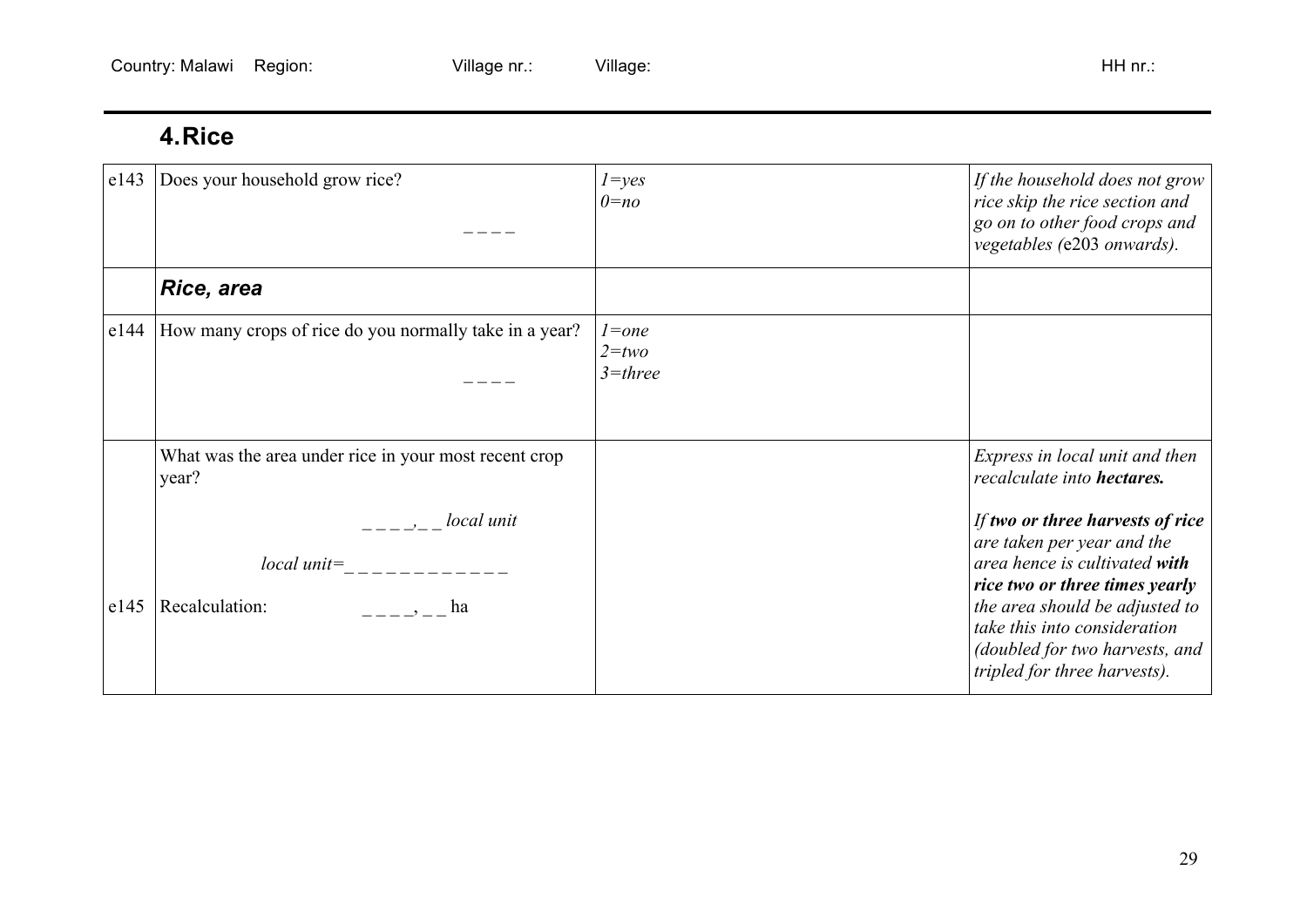|      | What was the area under rice for the crop year before the<br>most recent one? | Express in local unit and then<br>recalculate into hectares.                                                                                                                                                                            |
|------|-------------------------------------------------------------------------------|-----------------------------------------------------------------------------------------------------------------------------------------------------------------------------------------------------------------------------------------|
|      | $-- ---$ local unit<br>e146   Recalculation:<br>ha                            | If two or three harvests are<br>taken per year and the area<br>hence is cultivated more than<br>once the area should be<br>adjusted to take this into<br>consideration (doubled for two<br>harvests, and tripled for three<br>harvests) |
|      | What was the area under rice three crop years ago?                            | Express in local unit and then<br>recalculate into hectares.                                                                                                                                                                            |
| e147 | $\frac{1}{2}$ local unit<br>Recalculation:<br>$   \rightarrow$ $-$ ha         | If two or three harvests are<br>taken per year and the area<br>hence is cultivated more than<br>once the area should be<br>adjusted to take this into<br>consideration (doubled for two<br>harvests, and tripled for three<br>harvests) |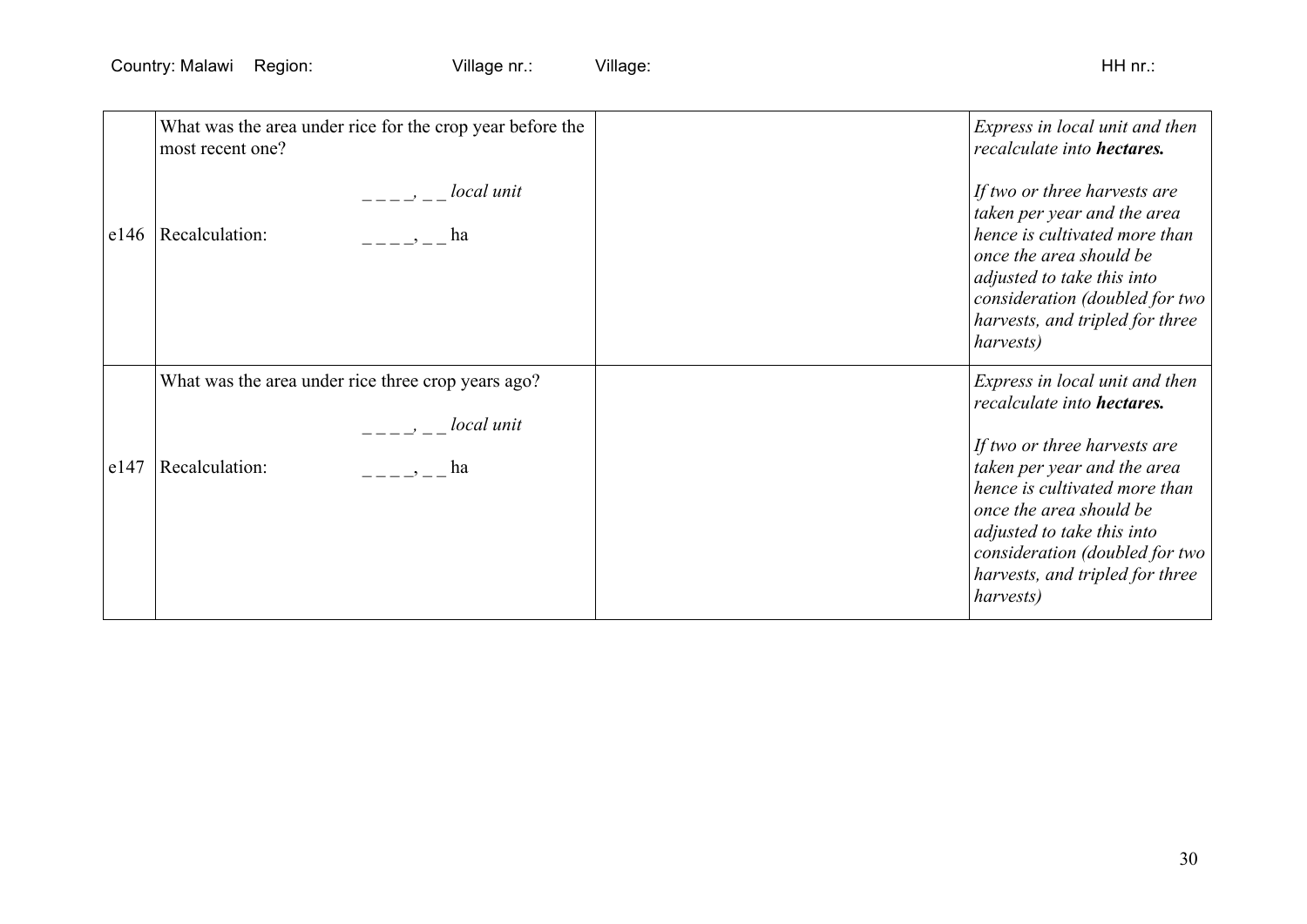|      | <b>Rice (paddy) production</b>                                                                                                                                                   |                                                                   | This whole section refers to<br>'paddy', i.e. unmilled rice.                                     |
|------|----------------------------------------------------------------------------------------------------------------------------------------------------------------------------------|-------------------------------------------------------------------|--------------------------------------------------------------------------------------------------|
|      | What was the total production of rice during the most<br>recent crop year (For households that take two/three<br>crops yearly use total production in the year)?                 | Express in bags or other local unit, then<br>recalculate into kg. | If two or more harvests are taken<br>yearly include total production<br>over the last crop year. |
|      | bags                                                                                                                                                                             |                                                                   |                                                                                                  |
| e148 | $k$ g                                                                                                                                                                            |                                                                   |                                                                                                  |
|      | What was the total production of paddy during the crop<br>year before the most recent one (For households that take<br>two/three crops yearly use total production in the year)? | Express in bags or other local unit, then<br>recalculate into kg. | If two or more harvests are taken<br>yearly include total production<br>over the last crop year  |
|      | bags                                                                                                                                                                             |                                                                   |                                                                                                  |
| e149 | $k$ g                                                                                                                                                                            |                                                                   |                                                                                                  |
|      | What was the total production of paddy three crop years<br>ago (For households that take two/three crops yearly use<br>total production in the year)?                            | Express in bags or other local unit, then<br>recalculate into kg. | If two or more harvests are taken<br>yearly include total production<br>over the last crop year  |
|      | bags                                                                                                                                                                             |                                                                   |                                                                                                  |
| e150 | kg                                                                                                                                                                               |                                                                   |                                                                                                  |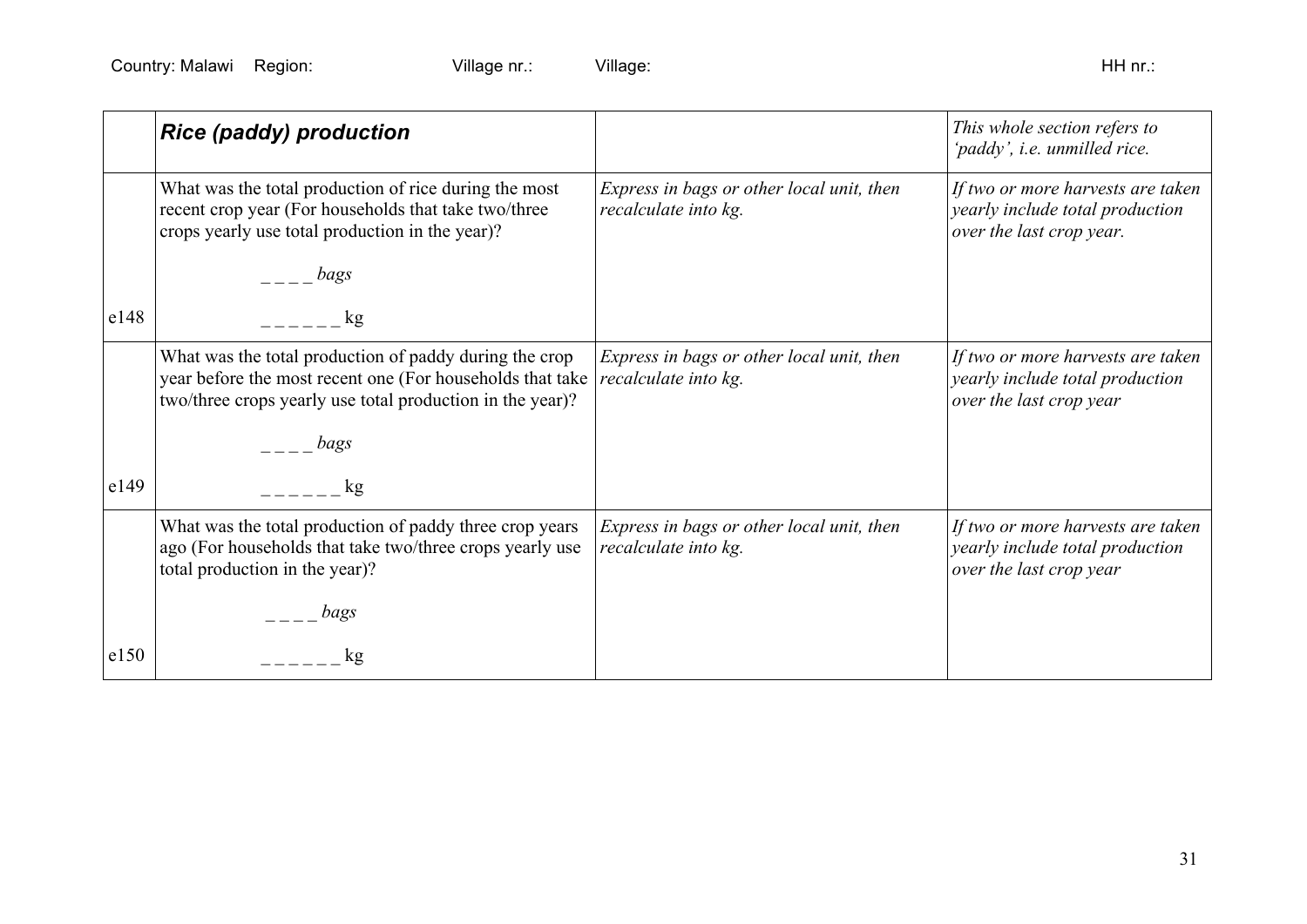| e151 | Do you send any paddy (or milled rice) to relatives that<br>are not part of your household? | $1 = yes, 0 = no$ | If no, skip to e153.<br>In the following we take for<br>granted that the respondent sends<br>paddy. If instead (s)he sends<br>milled rice, adjust to paddy<br>equivalents by multiplying the<br>rice weight with 1.67. |
|------|---------------------------------------------------------------------------------------------|-------------------|------------------------------------------------------------------------------------------------------------------------------------------------------------------------------------------------------------------------|
|      | Following your most recent crop year, how much paddy<br>did you send?                       |                   |                                                                                                                                                                                                                        |
|      | bags                                                                                        |                   |                                                                                                                                                                                                                        |
| e152 | kg                                                                                          |                   |                                                                                                                                                                                                                        |
| e153 | Do relatives that are not part of your household come to<br>collect paddy from you?         | $1 = yes, 0 = no$ | If no, skip to e155.                                                                                                                                                                                                   |
|      | Following your most recent crop year, how much paddy<br>did they collect?                   |                   |                                                                                                                                                                                                                        |
|      | bags                                                                                        |                   |                                                                                                                                                                                                                        |
| e154 | kg                                                                                          |                   |                                                                                                                                                                                                                        |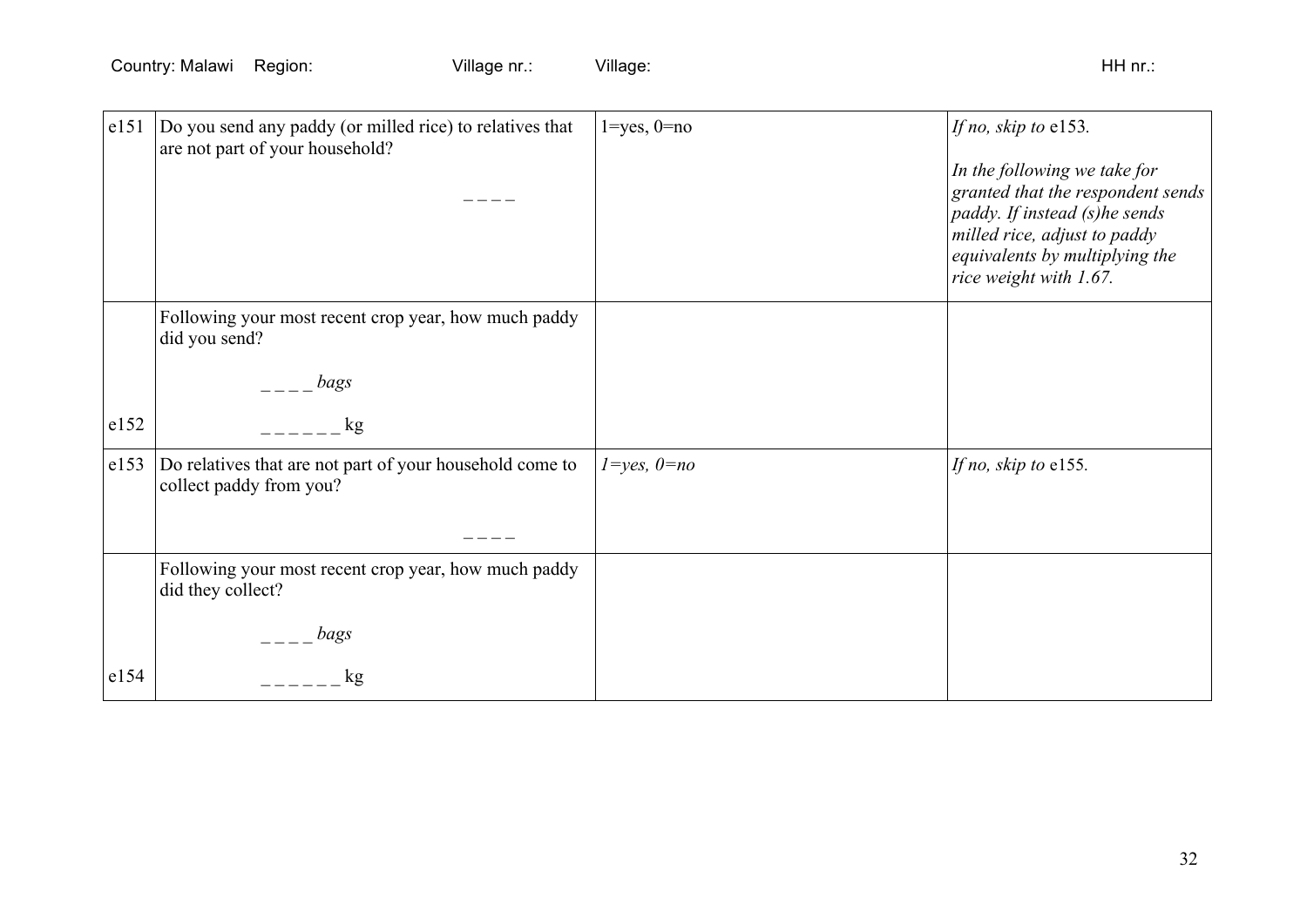| e155 | Summing up: How much paddy in total did your relatives<br>collect or you send to them following the most recent crop<br>year?<br>bags<br>$\log$ | Express in bags or other local unit, then<br>recalculate into kg. | Cross-check the results with the<br>data collected above on amounts<br>so that the total amounts here<br>correspond with what respondents<br>have sent to relatives and what<br>relatives have collected from them<br>respectively. |
|------|-------------------------------------------------------------------------------------------------------------------------------------------------|-------------------------------------------------------------------|-------------------------------------------------------------------------------------------------------------------------------------------------------------------------------------------------------------------------------------|
|      |                                                                                                                                                 |                                                                   | If the total amount of collected and<br>sent paddy is equal to zero, go to<br>question e164.                                                                                                                                        |
|      | Where do the relatives to whom you send paddy, or who<br>come to collect paddy from you, live?                                                  | $1 = yes, 0 = no$                                                 |                                                                                                                                                                                                                                     |
| e156 | same village                                                                                                                                    |                                                                   |                                                                                                                                                                                                                                     |
| e157 | neighbouring villages                                                                                                                           |                                                                   |                                                                                                                                                                                                                                     |
| e158 | other rural areas                                                                                                                               |                                                                   |                                                                                                                                                                                                                                     |
| e159 | towns in same district                                                                                                                          |                                                                   |                                                                                                                                                                                                                                     |
| e160 | towns outside district                                                                                                                          |                                                                   |                                                                                                                                                                                                                                     |
| e161 | major urban areas                                                                                                                               |                                                                   |                                                                                                                                                                                                                                     |
| e162 | capital city                                                                                                                                    |                                                                   |                                                                                                                                                                                                                                     |
|      | Out of the paddy that you send or they collect (e155) above,<br>how much is given to relatives in urban areas?                                  |                                                                   |                                                                                                                                                                                                                                     |
|      | bags                                                                                                                                            |                                                                   |                                                                                                                                                                                                                                     |
| e163 | kg                                                                                                                                              |                                                                   |                                                                                                                                                                                                                                     |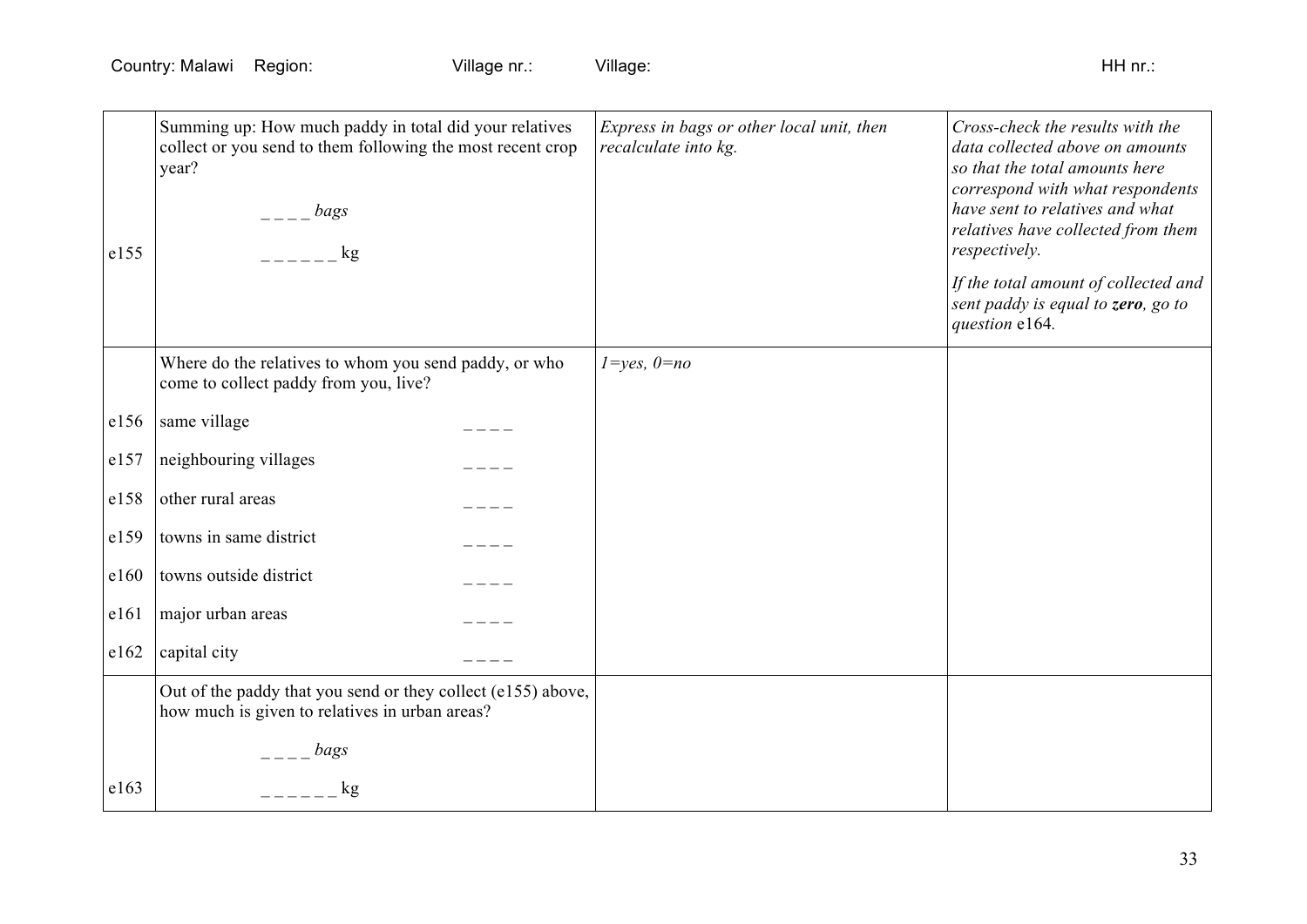|      | most recent crop year was used for:                                       |         | How much of the total output of paddy (e148) following the <i>Express in local units (bags etc.), recalculate</i><br>into kg after the survey. | Include the amount of green or<br>premature paddy harvested; grain<br>equivalent. |
|------|---------------------------------------------------------------------------|---------|------------------------------------------------------------------------------------------------------------------------------------------------|-----------------------------------------------------------------------------------|
|      | 1. Home consumption                                                       | bags    |                                                                                                                                                |                                                                                   |
| e164 |                                                                           | kg      |                                                                                                                                                |                                                                                   |
|      | 2. Payment for hired labour                                               | bags    |                                                                                                                                                |                                                                                   |
| e165 |                                                                           | kg      |                                                                                                                                                |                                                                                   |
|      |                                                                           |         |                                                                                                                                                |                                                                                   |
|      | 3.Sale                                                                    | bags    |                                                                                                                                                |                                                                                   |
| e166 |                                                                           | $ -$ kg |                                                                                                                                                |                                                                                   |
|      | 4. Transfers to relatives (should equal the amount in e155)<br>above)     |         |                                                                                                                                                |                                                                                   |
|      |                                                                           | bags    |                                                                                                                                                |                                                                                   |
| e167 |                                                                           | $-$ kg  |                                                                                                                                                |                                                                                   |
|      | 5. Other uses (seed, animal feed, brewing, gifts, storage<br>losses etc.) |         |                                                                                                                                                |                                                                                   |
|      |                                                                           | bags    |                                                                                                                                                |                                                                                   |
| e168 |                                                                           | kg      |                                                                                                                                                |                                                                                   |
|      | Total (c.f. e148)                                                         | bags    |                                                                                                                                                |                                                                                   |
| e169 |                                                                           | kg      |                                                                                                                                                |                                                                                   |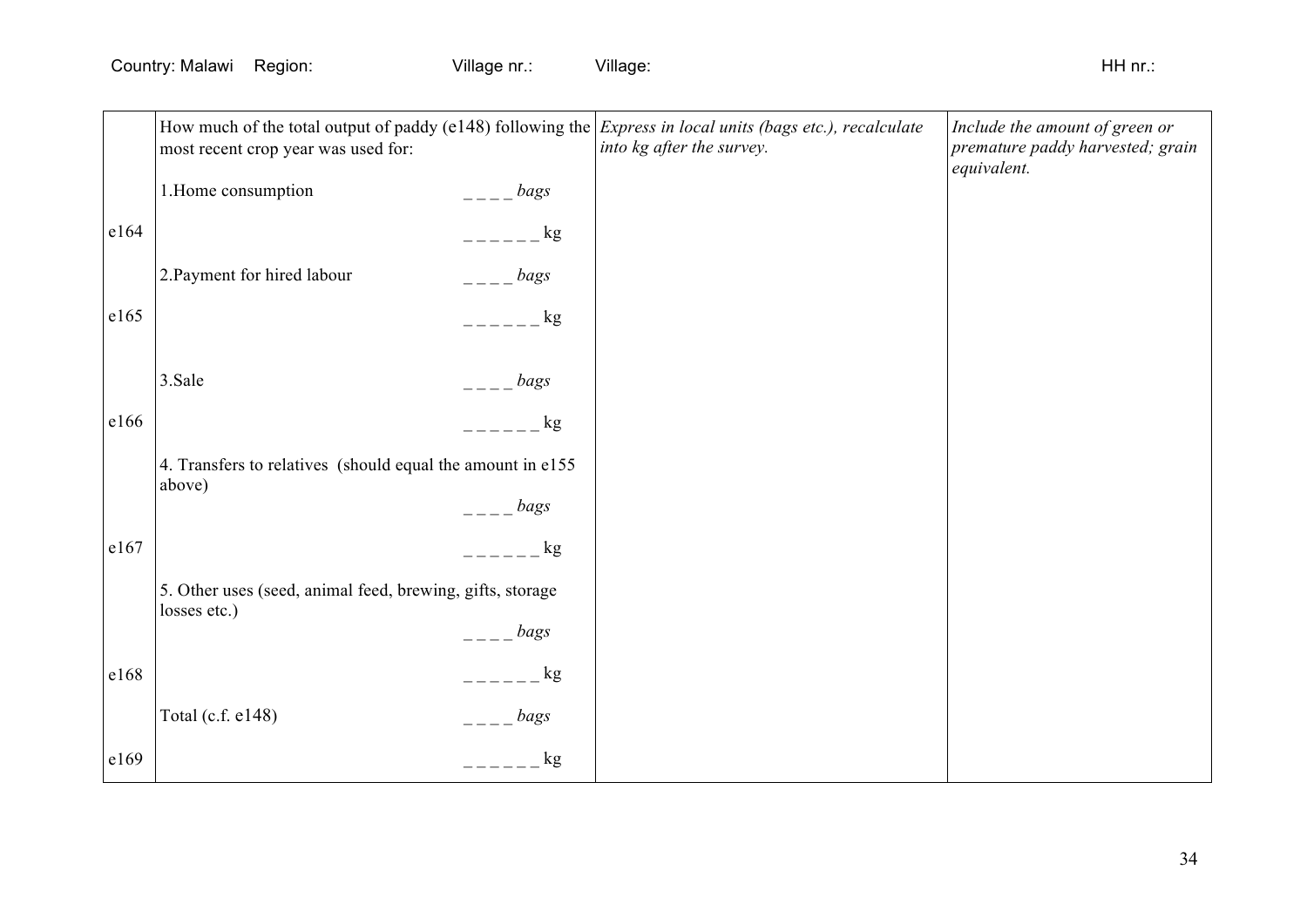|      | Rice, technology & inputs                                                                                   |                                                                                                                                                                            |                      |
|------|-------------------------------------------------------------------------------------------------------------|----------------------------------------------------------------------------------------------------------------------------------------------------------------------------|----------------------|
|      | During the most recent crop year, what types of rice were<br>grown? Indicate the proportions (in per cent): |                                                                                                                                                                            |                      |
| e170 | 1. Upland rice (rainfed)<br>$\%$                                                                            |                                                                                                                                                                            |                      |
| e171 | 2. Lowland rainfed rice<br>$\overline{a}$ = $\overline{a}$ $\overline{b}$                                   |                                                                                                                                                                            |                      |
| e172 | $\%$<br>3. Lowland irrigated rice                                                                           |                                                                                                                                                                            |                      |
|      | 100 %<br>Total                                                                                              |                                                                                                                                                                            |                      |
| e173 | During the most recent crop year, what was the main<br>variety of rice planted?                             | $1 =$ traditional<br>$2 = improved$                                                                                                                                        |                      |
| e174 | Did you plant any NERICA or NERICA descendants?                                                             | $1 = yes, 0 = no$                                                                                                                                                          |                      |
| e175 | How did you acquire (get hold of) the rice seed you used<br>in the most recent crop year?                   | $l = own stock$<br>2=other farmers or neighbours<br>$3 = pure$ hased in the market<br>4=received or purchased from extension agents,<br>NGOs or other formal organizations |                      |
| e176 | Do you use artificial fertilizer on your rice?                                                              | $1 = No$ , my soil is fertile<br>$2 = No$ , I cannot afford to<br>$3 = Yes$                                                                                                | If no, skip to e180. |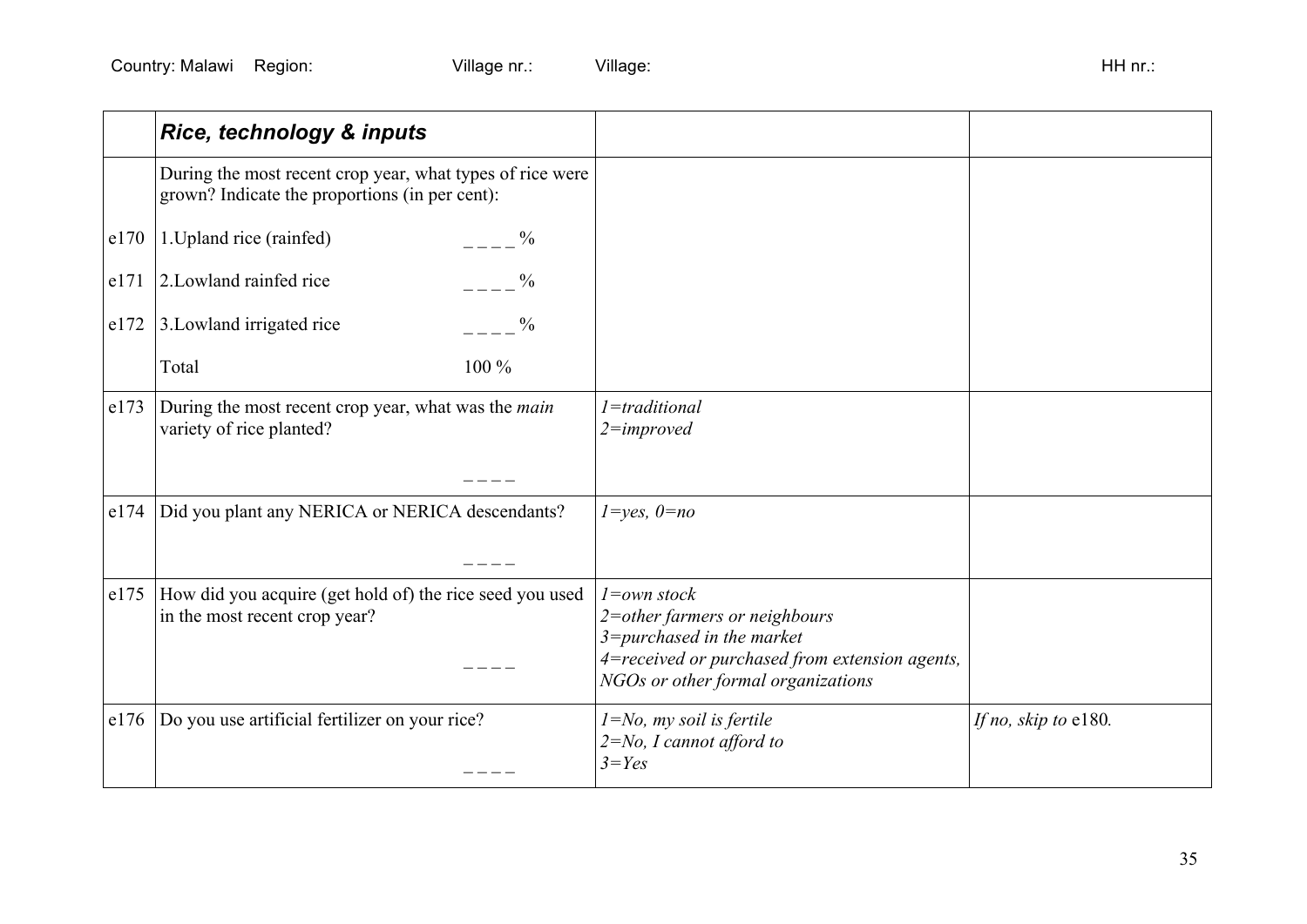|      | If yes, during the most recent crop year, how much<br>money did you spend on artificial fertilizer for rice? | Indicate in local currency but recalculate into<br>USD after the survey.                                                                  |  |
|------|--------------------------------------------------------------------------------------------------------------|-------------------------------------------------------------------------------------------------------------------------------------------|--|
|      | $\frac{1}{2}$ local currency                                                                                 |                                                                                                                                           |  |
| e177 | <b>USD</b>                                                                                                   |                                                                                                                                           |  |
|      | If yes, during the most recent crop year, how many bags<br>or other local unit of fertilizer did you use?    |                                                                                                                                           |  |
|      | local unit                                                                                                   |                                                                                                                                           |  |
| e178 | kg                                                                                                           |                                                                                                                                           |  |
| e179 | What was the amount of chemical fertilizer used on rice<br>in the most recent crop year as compared to 2008? | $0 = No$ fertiliser applied in 2008<br>$1 = A$ mount decreased since then<br>$2 = A$ mount unchanged<br>$3 =$ Amount increased since then |  |
| e180 | During the most recent crop year, were pesticides applied $1 = yes$ , $0 = no$<br>on growing rice crop?      |                                                                                                                                           |  |
| e181 | During the most recent crop year, what was your main<br>method of land preparation for rice?                 | $l = hoe$ cultivation<br>$2$ =oxen ploughing<br>$3 =$ tractor ploughing<br>$4$ =other                                                     |  |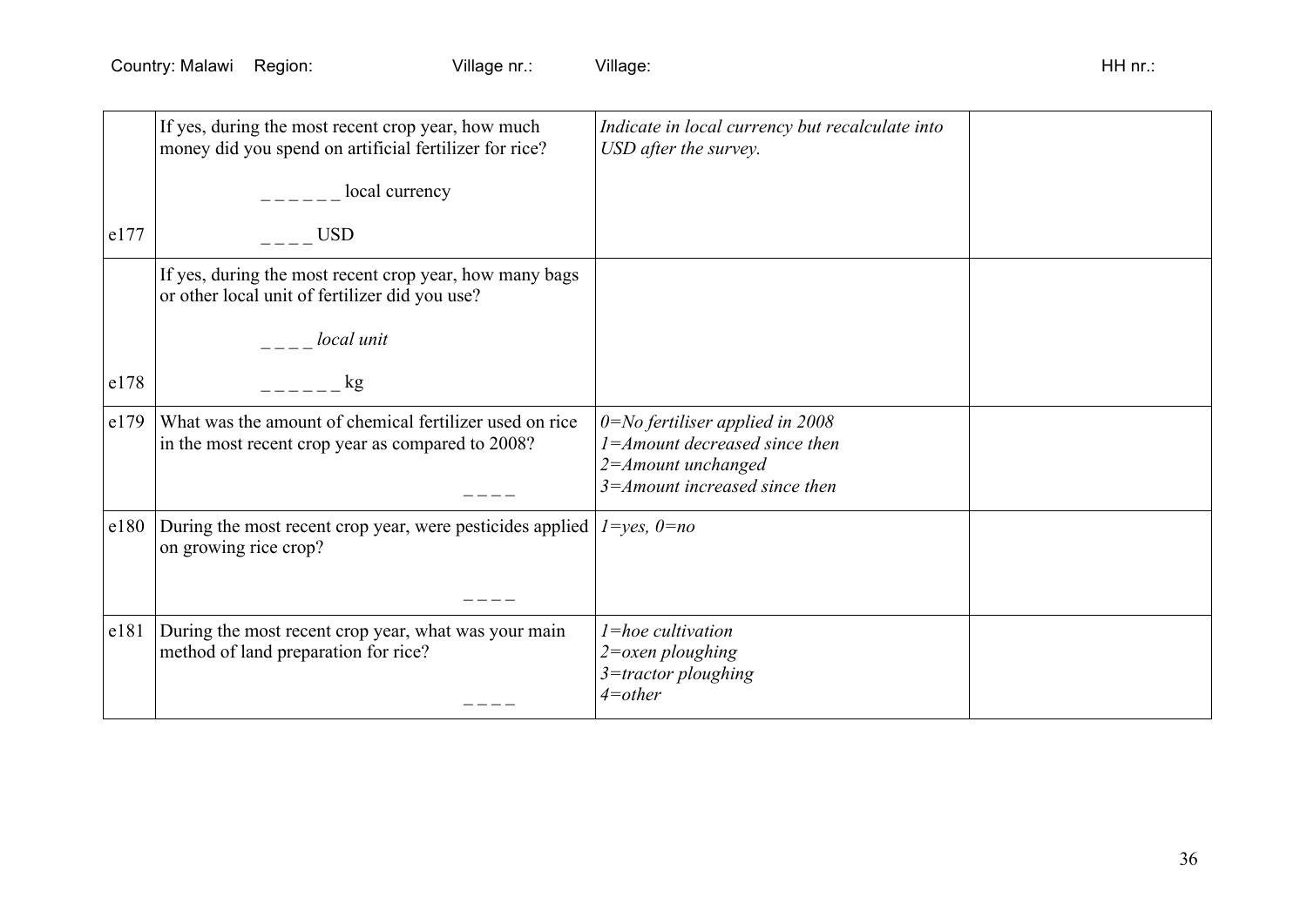| e182           | During the most recent crop year, were herbicides<br>applied on rice?                                                                   | $1 = yes, 0 = no$                                                                           | If no, skip to e180.                                                                                                             |
|----------------|-----------------------------------------------------------------------------------------------------------------------------------------|---------------------------------------------------------------------------------------------|----------------------------------------------------------------------------------------------------------------------------------|
|                |                                                                                                                                         |                                                                                             |                                                                                                                                  |
|                | If yes, during the most recent crop year, how much<br>money did you spend on herbicides for rice?                                       |                                                                                             |                                                                                                                                  |
|                | local currency                                                                                                                          |                                                                                             |                                                                                                                                  |
| e183           | <b>USD</b>                                                                                                                              |                                                                                             |                                                                                                                                  |
|                | <b>Rice marketing conditions</b>                                                                                                        |                                                                                             |                                                                                                                                  |
| $ e184\rangle$ | Did you sell or do you intend to sell any paddy following<br>your most recent crop year?                                                | $1 = yes, 0 = no$                                                                           | If no, skip to $e193$ for newly<br>sampled households, $OR$ to the<br>section on other food crops<br>and vegetables e203 onwards |
|                |                                                                                                                                         |                                                                                             | for re-interviewed households.                                                                                                   |
|                | What was the total amount of paddy sold (or is planned<br>to be sold, this should equal e166 above) after the most<br>recent crop year? | Express in local units (bags etc.), then<br>recalculate into kg after the interview/survey. | This should equal e166 above.<br>The sales should not exceed<br>reported production                                              |
|                | bags or other local unit                                                                                                                |                                                                                             |                                                                                                                                  |
| e185           | kg                                                                                                                                      |                                                                                             |                                                                                                                                  |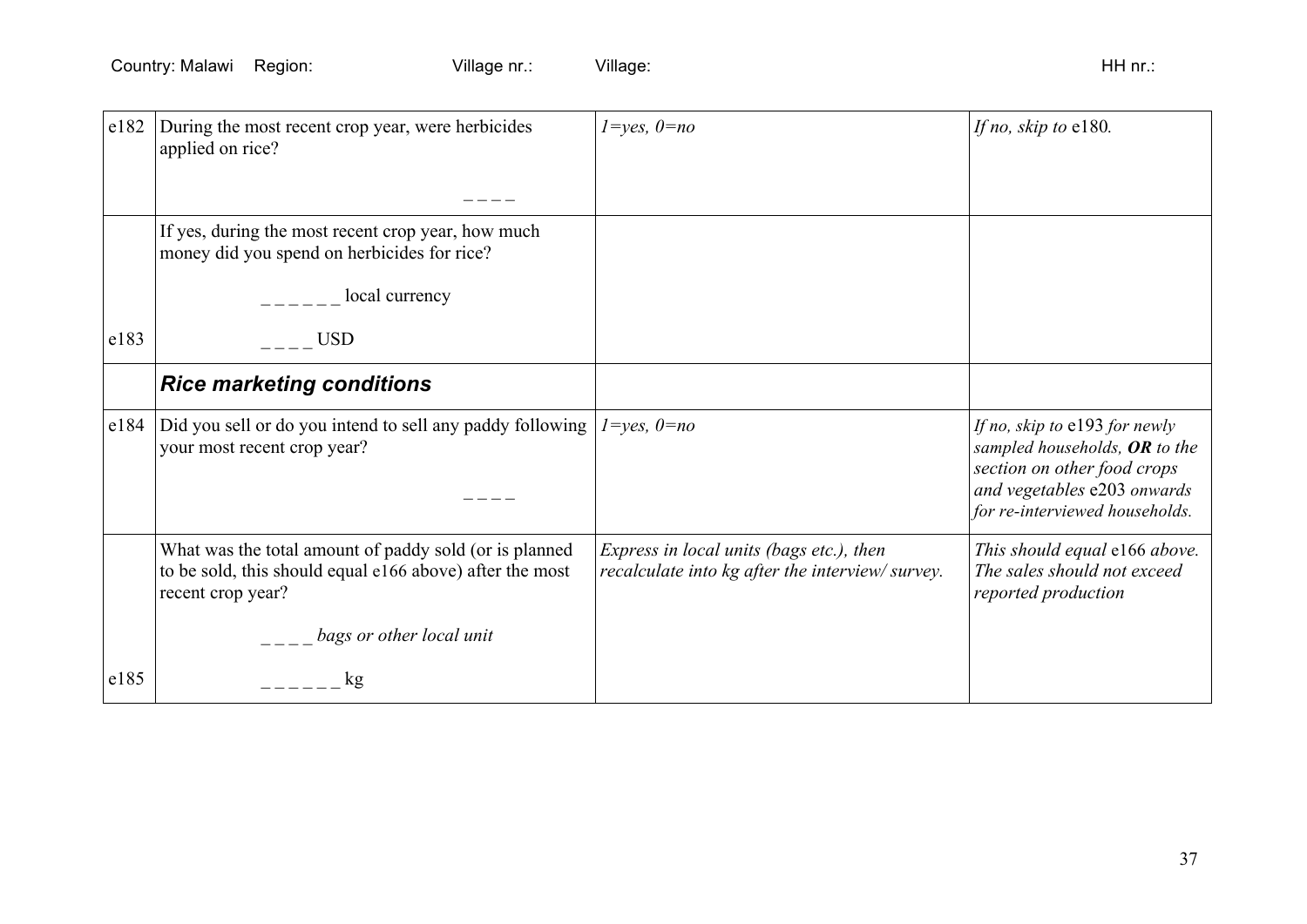| e186 | What was (is) the lowest price for paddy you received<br>following the most recent crop year?<br>local currency/100 $kg$<br>$-- ---$ USD/100 kg | Indicate in local currency per 100 kg but<br>recalculate into USD after survey.                                                                                                                              |  |
|------|-------------------------------------------------------------------------------------------------------------------------------------------------|--------------------------------------------------------------------------------------------------------------------------------------------------------------------------------------------------------------|--|
| e187 | What was (is) the highest price you received following<br>the most recent crop year?<br>local currency/100 kg<br>$-- ---$ USD/100 kg            | Indicate in local currency per 100 kg but<br>recalculate into USD after survey.                                                                                                                              |  |
| e188 | Did you access information on paddy prices over mobile<br>phone?                                                                                | $1 = yes, 0 = no$                                                                                                                                                                                            |  |
| e189 | Where did you sell your paddy?                                                                                                                  | $l = in$ the village, 2=outside the village, 3=both<br>inside and outside the village                                                                                                                        |  |
| e190 | What is your main market outlet for paddy?                                                                                                      | $1 = Traders from within the village 2 = "brief case$<br>traders"/large scale traders $3 =$ brokers $4 =$ State<br>marketing board, 5=NGO or donor project,<br>$6$ =Farmers' groups or organization, 7=Other |  |
| e191 | In the crop year before the last one did you sell more or<br>less paddy than after the most recent crop year?                                   | $0 = No$ maize sold the year before last<br>$1 =$ Amount decreased since then<br>2=Amount unchanged<br>$3 =$ Amount increased since then                                                                     |  |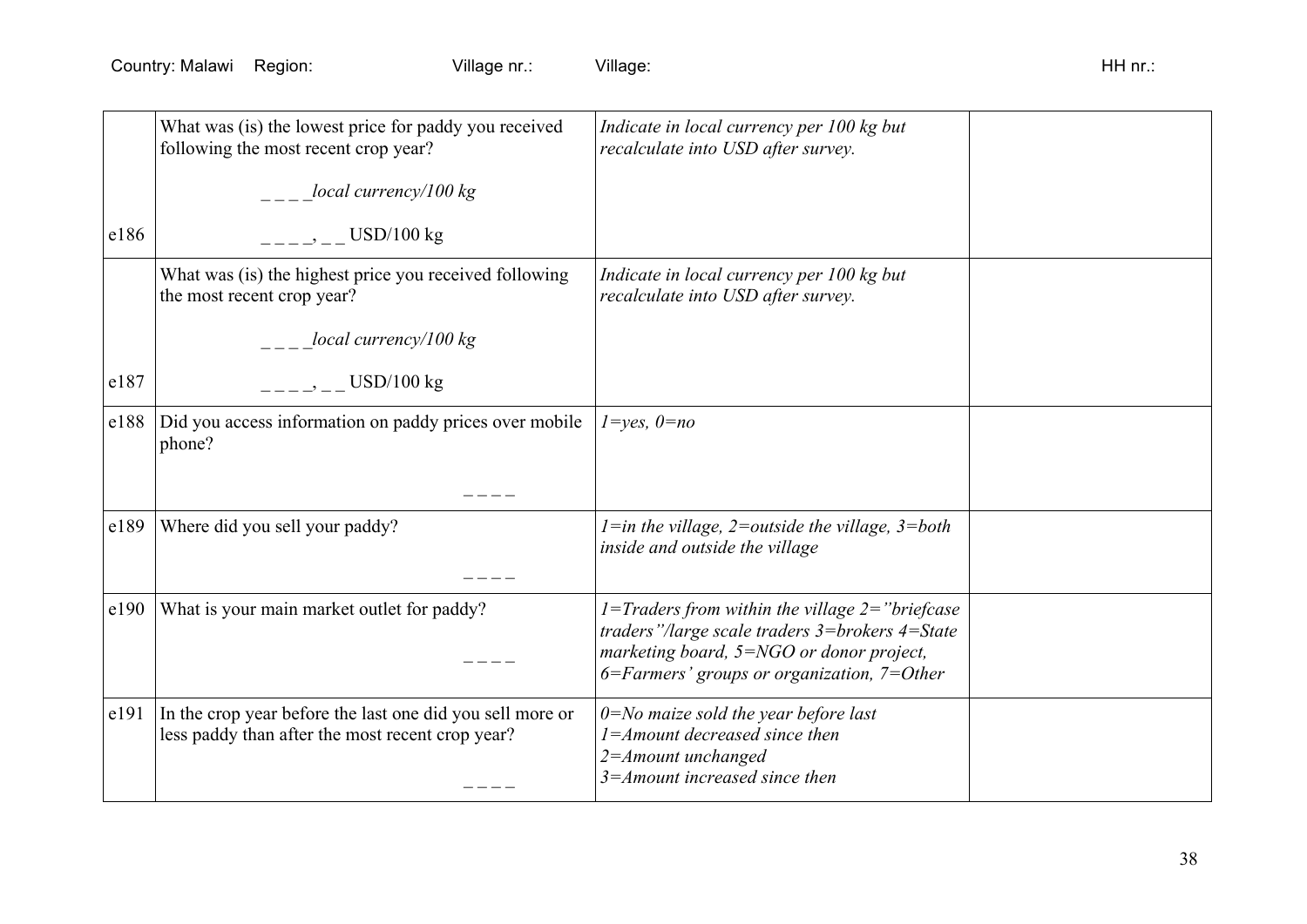| e192 | In your view, how has the price for paddy changed since<br>2008?                                                                                   | $0$ =paddy not sold at that time<br>$1$ =worse price today (price has decreased)<br>2=price unchanged<br>3=better price today (price has increased) |                                                                                                                       |
|------|----------------------------------------------------------------------------------------------------------------------------------------------------|-----------------------------------------------------------------------------------------------------------------------------------------------------|-----------------------------------------------------------------------------------------------------------------------|
|      | Only newly sampled households should answer<br>questions e193 to e202.                                                                             |                                                                                                                                                     | If the household is not newly<br>sampled skip to the section on<br>other food crops and<br>vegetables (e203 onwards). |
| e193 | Did you grow rice in 2008                                                                                                                          | $1 = yes, 0 = no$                                                                                                                                   | If on, skip to the section on<br>other food crops and<br>vegetables (e203 onwards).                                   |
| e194 | What was the size of the land under rice in the most<br>recent crop year, compared to 2008?                                                        | $1$ =area decreased since then<br>$2$ =area unchanged<br>$3$ =area increased since then                                                             |                                                                                                                       |
| e195 | Do you get more or less rice from a given size of land<br>(e.g. one acre) today, compared to 2008, i.e. have the<br>yields increased or decreased? | $1 =$ yields have decreased<br>2=yields unchanged<br>$3$ =yields have increased                                                                     |                                                                                                                       |
| e196 | What was the main variety of rice planted in 2008?                                                                                                 | $1 = traditional$<br>$2 =$ improved variety (OPV, composites)<br>$3 = hybrid$                                                                       |                                                                                                                       |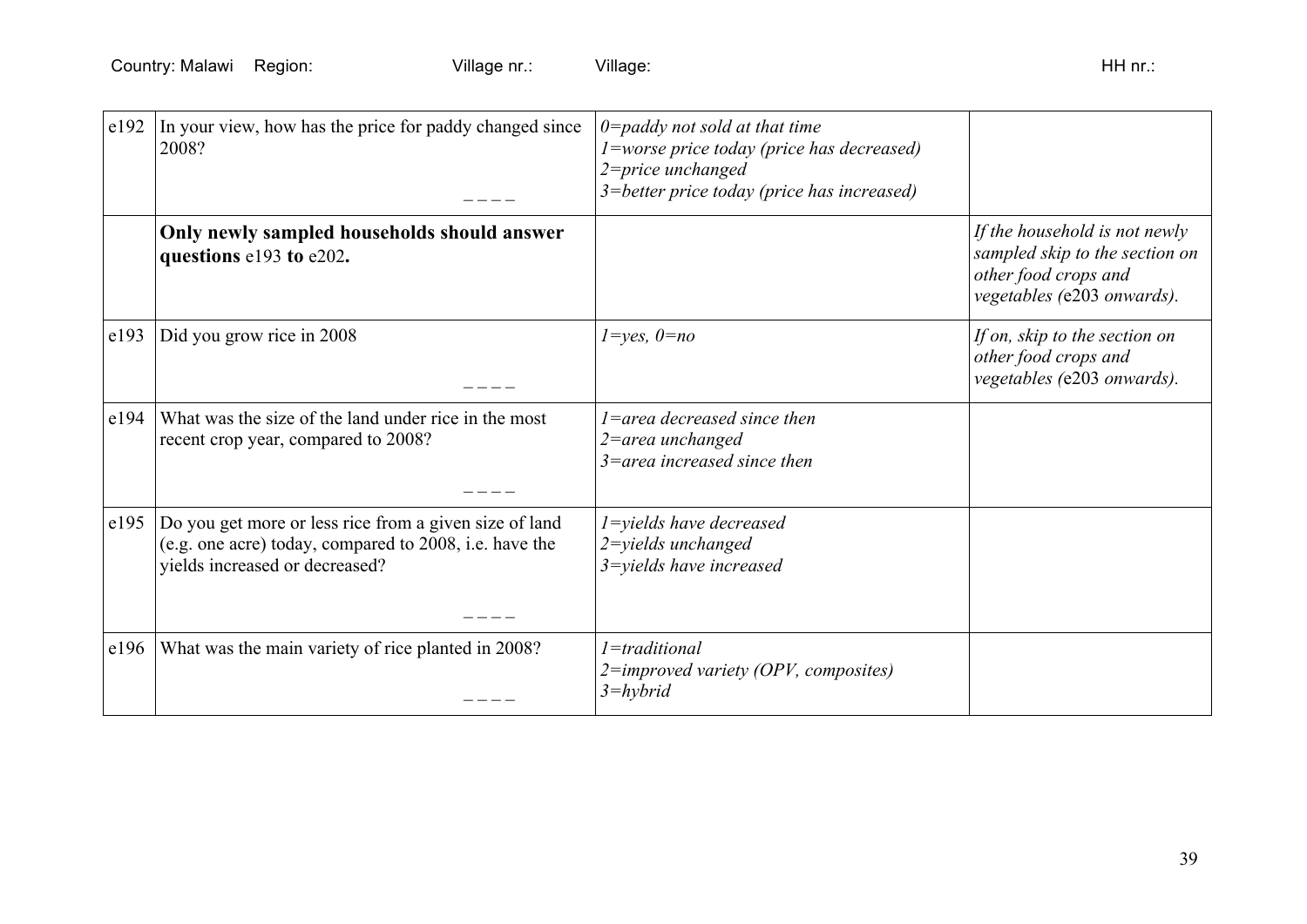| e197 | Do you use more or less chemical fertilizer on rice today<br>as compared to 2008? | $0 = No$ fertiliser applied at that time<br>$1 = A$ mount decreased since then<br>2=Amount unchanged<br>$3 = A$ mount increased since then |  |
|------|-----------------------------------------------------------------------------------|--------------------------------------------------------------------------------------------------------------------------------------------|--|
| e198 | Were pesticides applied on growing rice crop in 2008?                             | $l = yes, 0 = no$                                                                                                                          |  |
| e199 | Were herbicides applied in 2008?                                                  | $1 = yes, 0 = no$                                                                                                                          |  |
| e200 | What was your main method of land preparation for rice<br>in 2008?                | $l = hoe$ cultivation<br>$2$ = $\alpha$ xen ploughing<br>3=tractor ploughing<br>$4$ =no till agriculture<br>$5$ =other                     |  |
| e201 | Did you sell any paddy in 2008?                                                   | $1 = yes, 0 = no$                                                                                                                          |  |
| e202 | Since 2008, how has the amount of paddy you sell<br>changed?                      | 1=less paddy sold now<br>2=no significant change<br>$3$ =more paddy sold now                                                               |  |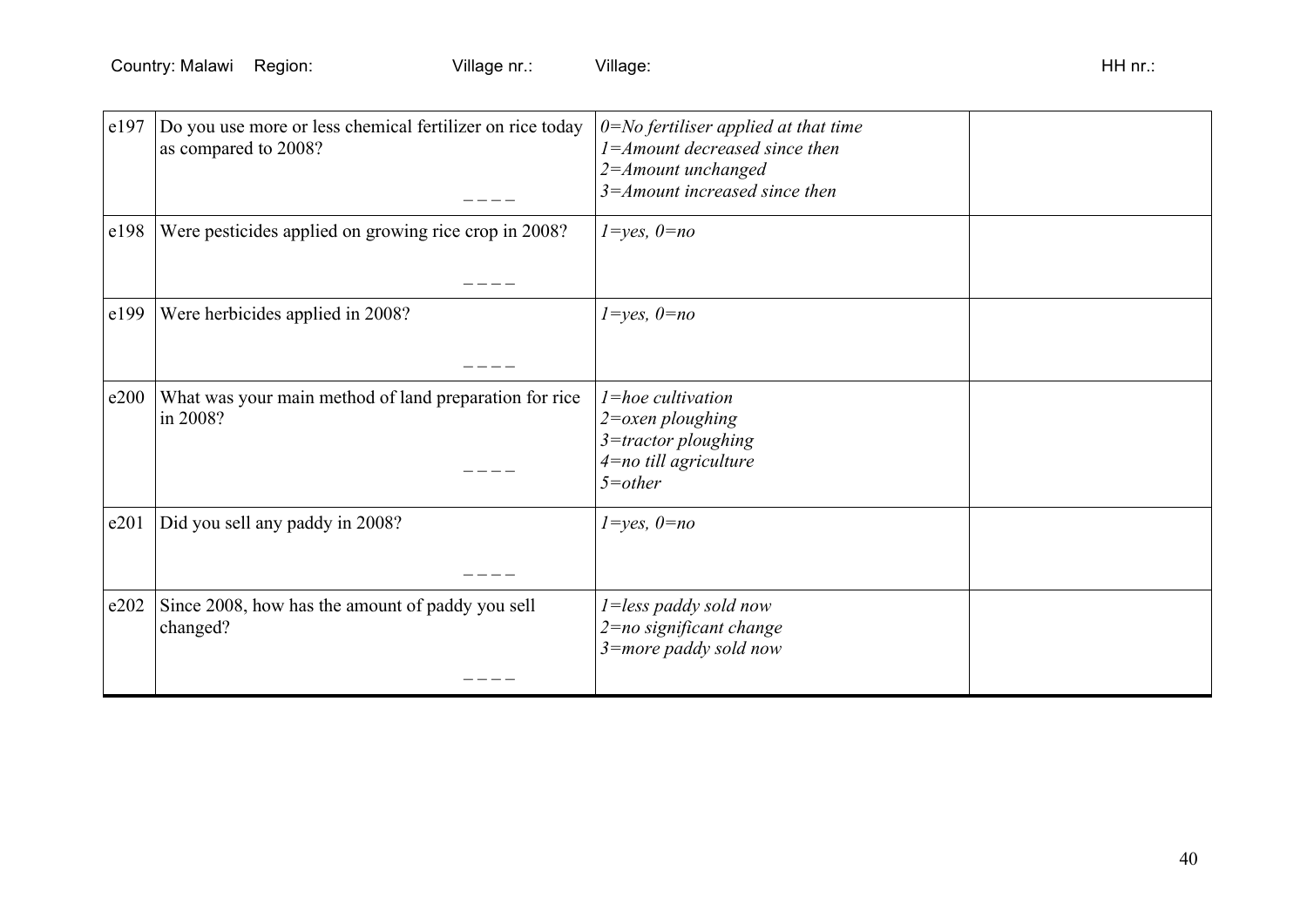# **5.Other food crops and vegetables**

|      | Crops grown          | $1 = yes, 0 = no$ | If none of these crops are<br>grown, skip to the section on |
|------|----------------------|-------------------|-------------------------------------------------------------|
| e203 | 1. Plantains/bananas |                   | non-food cash crops, e272.                                  |
| e204 | 2. Cassava           |                   |                                                             |
| e205 | 3. Beans             |                   |                                                             |
| e206 | 4. Peas              |                   |                                                             |
| e207 | 5. Irish potatoes    |                   |                                                             |
| e208 | 6. Sweet potatoes    |                   |                                                             |
| e209 | 7. Millet            |                   |                                                             |
| e210 | 8. Groundnuts        |                   |                                                             |
| e211 | $9.$ Yams            |                   |                                                             |
| e212 | 10. Cocoyams         |                   |                                                             |
| e213 | 11. Arrowroot        |                   |                                                             |
| e214 | 12. Vegetables       |                   |                                                             |
| e215 | 13. Fruits           |                   |                                                             |
| e216 | 14. Other            |                   |                                                             |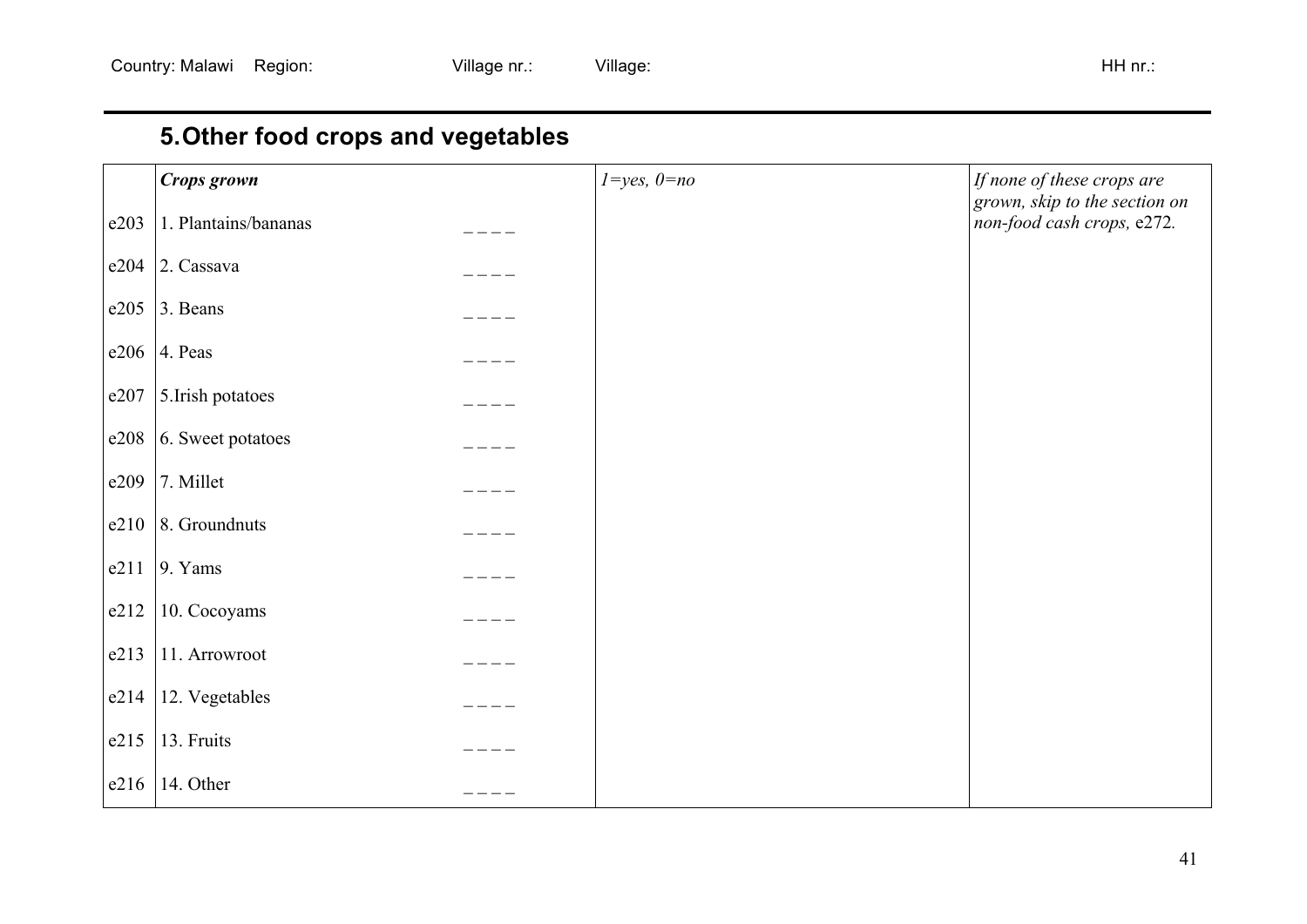|      | <b>Crops sold</b>                                                                                                                                                         | $1 = yes, 0 = no$                               |  |
|------|---------------------------------------------------------------------------------------------------------------------------------------------------------------------------|-------------------------------------------------|--|
| e217 | 1. Plantains/bananas                                                                                                                                                      |                                                 |  |
| e218 | 2. Cassava                                                                                                                                                                |                                                 |  |
| e219 | 3. Beans                                                                                                                                                                  |                                                 |  |
| e220 | 4. Peas                                                                                                                                                                   |                                                 |  |
| e221 | 5.Irish potatoes                                                                                                                                                          |                                                 |  |
| e222 | 6. Sweet potatoes                                                                                                                                                         |                                                 |  |
| e223 | 7. Millet                                                                                                                                                                 |                                                 |  |
| e224 | 8. Groundnuts                                                                                                                                                             |                                                 |  |
| e225 | 9. Yams                                                                                                                                                                   |                                                 |  |
| e226 | 10. Cocoyams                                                                                                                                                              |                                                 |  |
| e227 | 11.Arrowroot                                                                                                                                                              |                                                 |  |
| e228 | 12. Vegetables                                                                                                                                                            |                                                 |  |
| e229 | 13. Fruits                                                                                                                                                                |                                                 |  |
| e230 | 14. Other                                                                                                                                                                 |                                                 |  |
|      | What was the total size of the land you devoted to the<br>other food crops and vegetables grown in the most recent <i>hectares</i> .<br>crop year?<br>$-- ---$ local unit | Express in local unit and then recalculate into |  |
| e231 | Recalculation:<br>$--- - - -$ ha                                                                                                                                          |                                                 |  |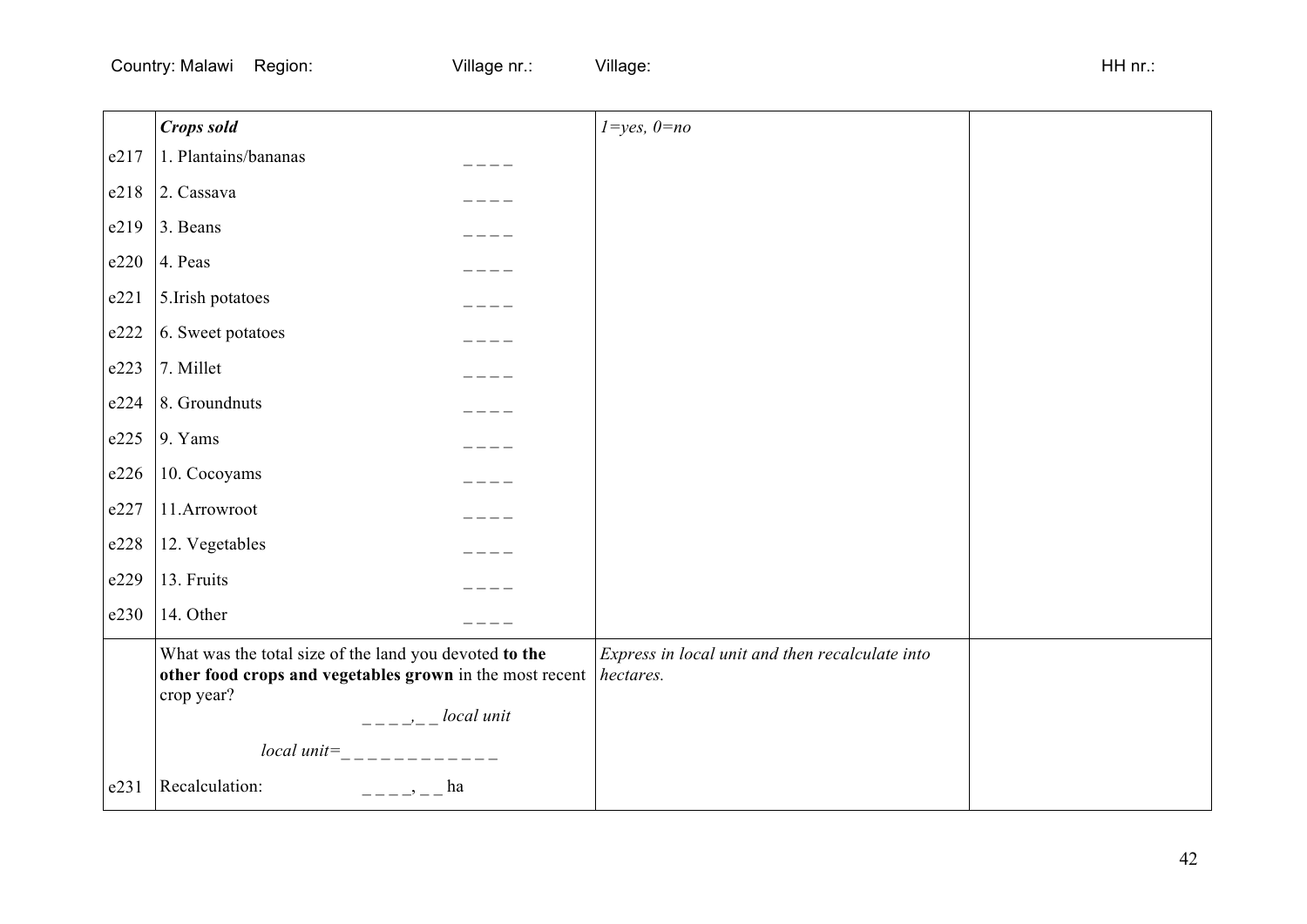|      | Of the crops you grow, rank the crops by their<br>importance in terms of food for your household | For the crop that is most important, put 1, for<br>the crop that is second most important as food<br>crop, put 2, etc. | Only crops that are grown<br>(listed in e203 to e216) should<br>be ranked here. |
|------|--------------------------------------------------------------------------------------------------|------------------------------------------------------------------------------------------------------------------------|---------------------------------------------------------------------------------|
| e232 | 1. Plantains/bananas                                                                             |                                                                                                                        |                                                                                 |
| e233 | 2. Cassava                                                                                       |                                                                                                                        |                                                                                 |
| e234 | 3. Beans                                                                                         |                                                                                                                        |                                                                                 |
| e235 | 4. Peas                                                                                          |                                                                                                                        |                                                                                 |
| e236 | 5. Irish potatoes                                                                                |                                                                                                                        |                                                                                 |
| e237 | 6. Sweet potatoes                                                                                |                                                                                                                        |                                                                                 |
| e238 | 7. Millet                                                                                        |                                                                                                                        |                                                                                 |
| e239 | 8. Groundnuts                                                                                    |                                                                                                                        |                                                                                 |
| e240 | $9.$ Yams                                                                                        |                                                                                                                        |                                                                                 |
| e241 | 10. Cocoyams                                                                                     |                                                                                                                        |                                                                                 |
| e242 | 11. Arrowroot                                                                                    |                                                                                                                        |                                                                                 |
| e243 | 12. Vegetables                                                                                   |                                                                                                                        |                                                                                 |
| e244 | 12. Fruits                                                                                       |                                                                                                                        |                                                                                 |
| e245 | 13. Other                                                                                        |                                                                                                                        |                                                                                 |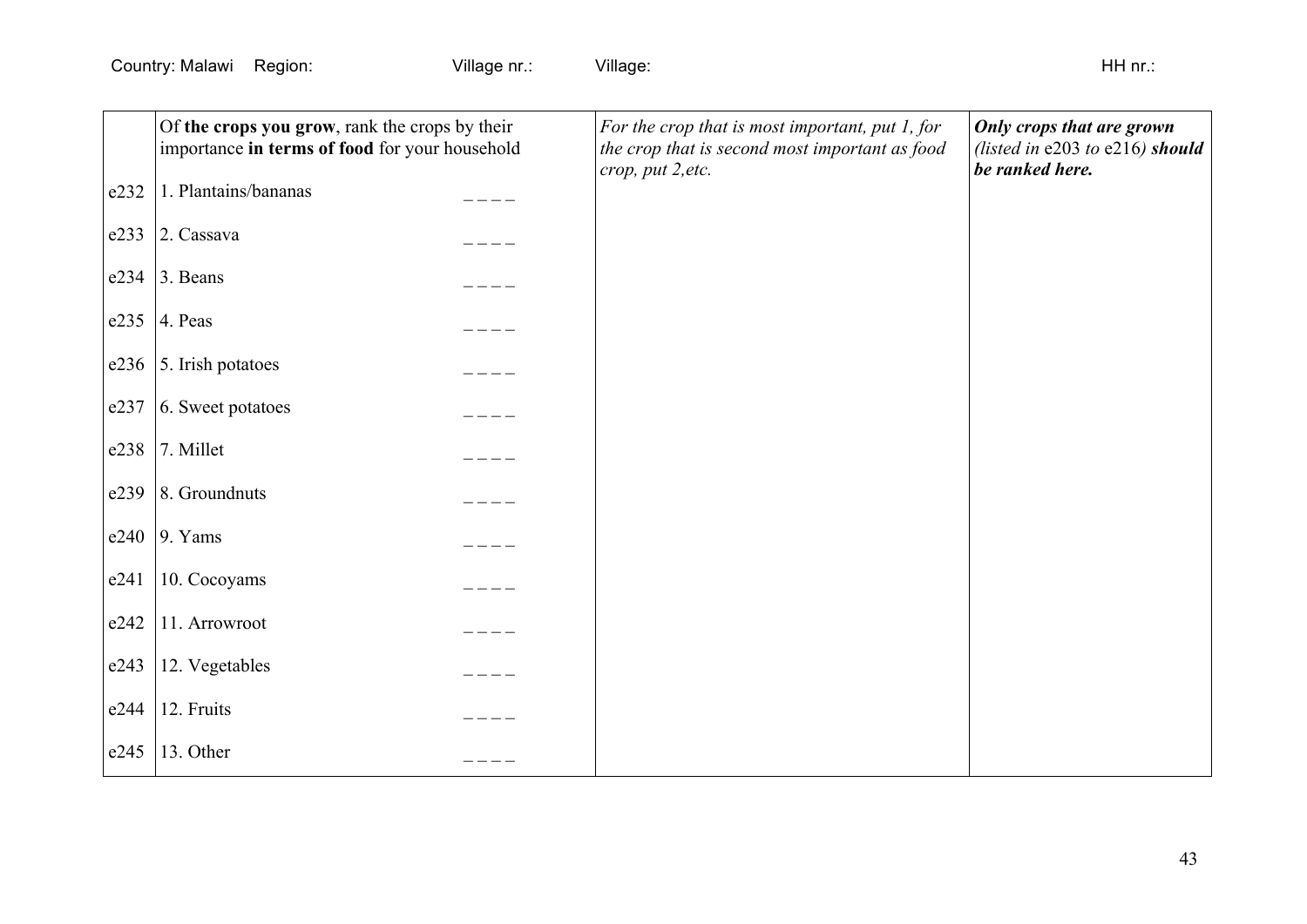|      | Of the crops you sell, rank the crops by their importance<br>in terms of cash income for your household | For the crop that brings most cash, put 1, for the<br>crop that brings the second most cash, put 2,<br>etc. For crops that are not sold, put zero. | These crops should only be<br>the ones sold by the<br>household (listed in e217 to |
|------|---------------------------------------------------------------------------------------------------------|----------------------------------------------------------------------------------------------------------------------------------------------------|------------------------------------------------------------------------------------|
| e246 | 1. Plantains/bananas                                                                                    |                                                                                                                                                    | e230)                                                                              |
| e247 | 2. Cassava                                                                                              |                                                                                                                                                    |                                                                                    |
| e248 | 3. Beans                                                                                                |                                                                                                                                                    |                                                                                    |
| e249 | 4. Peas                                                                                                 |                                                                                                                                                    |                                                                                    |
| e250 | 5. Irish potatoes                                                                                       |                                                                                                                                                    |                                                                                    |
| e251 | 6. Sweet potatoes                                                                                       |                                                                                                                                                    |                                                                                    |
| e252 | 7. Millet                                                                                               |                                                                                                                                                    |                                                                                    |
| e253 | 8. Groundnuts                                                                                           |                                                                                                                                                    |                                                                                    |
| e254 | $9.$ Yams                                                                                               |                                                                                                                                                    |                                                                                    |
| e255 | 10. Cocoyams                                                                                            |                                                                                                                                                    |                                                                                    |
| e256 | 11. Arrowroot                                                                                           |                                                                                                                                                    |                                                                                    |
| e257 | 12. Vegetables                                                                                          |                                                                                                                                                    |                                                                                    |
| e258 | 12. Fruits                                                                                              |                                                                                                                                                    |                                                                                    |
| e259 | 13. Other                                                                                               |                                                                                                                                                    |                                                                                    |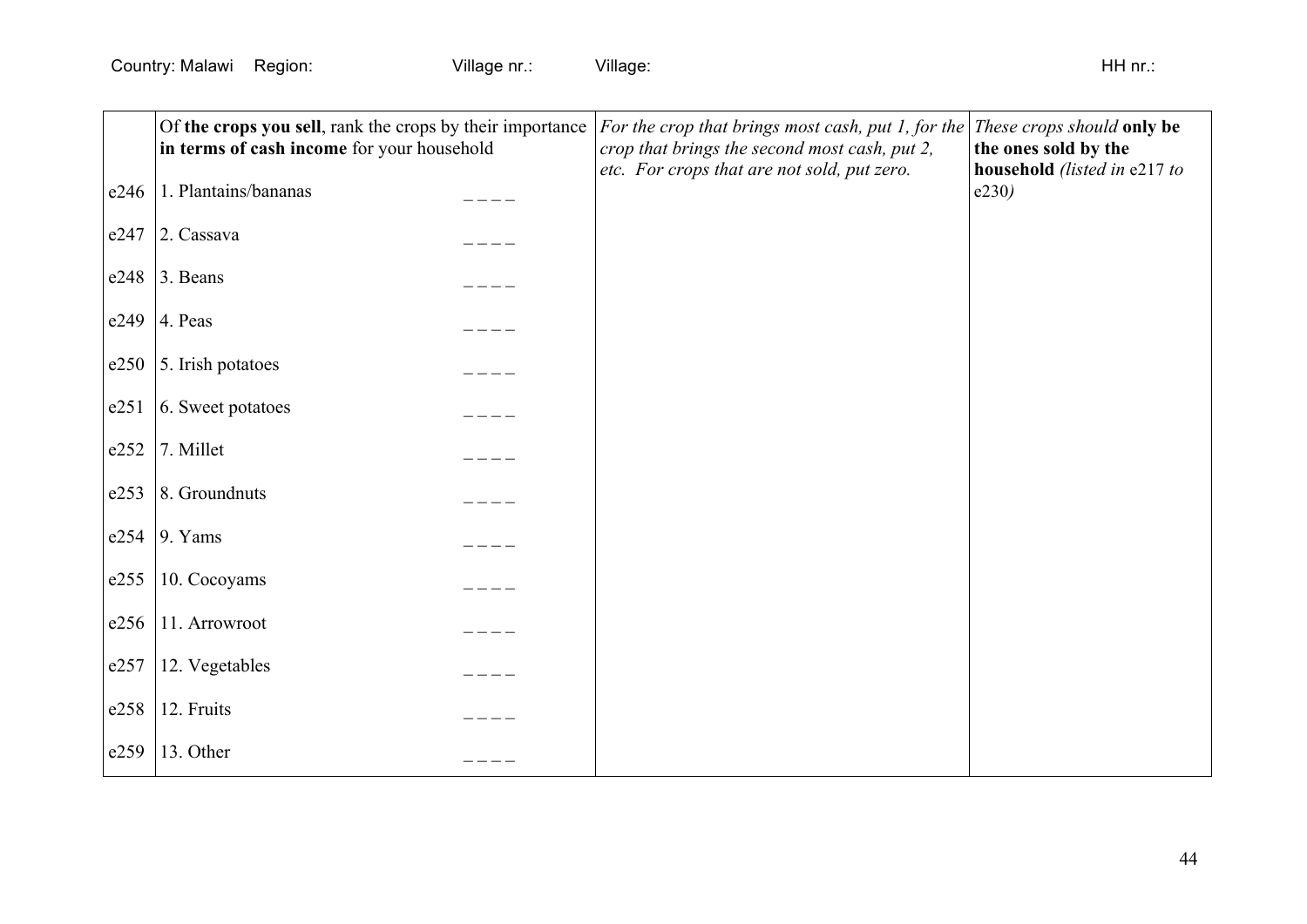| e260 | In your view, how has the price for the food crop that you $\theta$ =crop not sold at that time<br>ranked as the most important source of cash income in<br>the list above changed since 2008? | $1$ =worse price today (price has decreased)<br>$2$ =price unchanged<br>3=better price today (price has increased) |  |
|------|------------------------------------------------------------------------------------------------------------------------------------------------------------------------------------------------|--------------------------------------------------------------------------------------------------------------------|--|
| e261 | Do you sell more or less of this crop today as compared<br>to in 2008?                                                                                                                         | $0=$ crop not sold in 2008<br>$1 =$ less is sold now<br>$2 = no$ change<br>$3$ =more is sold now                   |  |
| e262 | Do you grow any of the crops mentioned above on the<br>basis of a pre-arranged contract?                                                                                                       | $l = yes, 0 = no$                                                                                                  |  |
| e263 | Do you send any of the crops mentioned above to<br>relatives residing outside the village?                                                                                                     | $1 = yes, 0 = no$                                                                                                  |  |
| e264 | Do your relatives from outside the village come to collect $I = yes$ , $0 = no$<br>any of these crops from you?                                                                                |                                                                                                                    |  |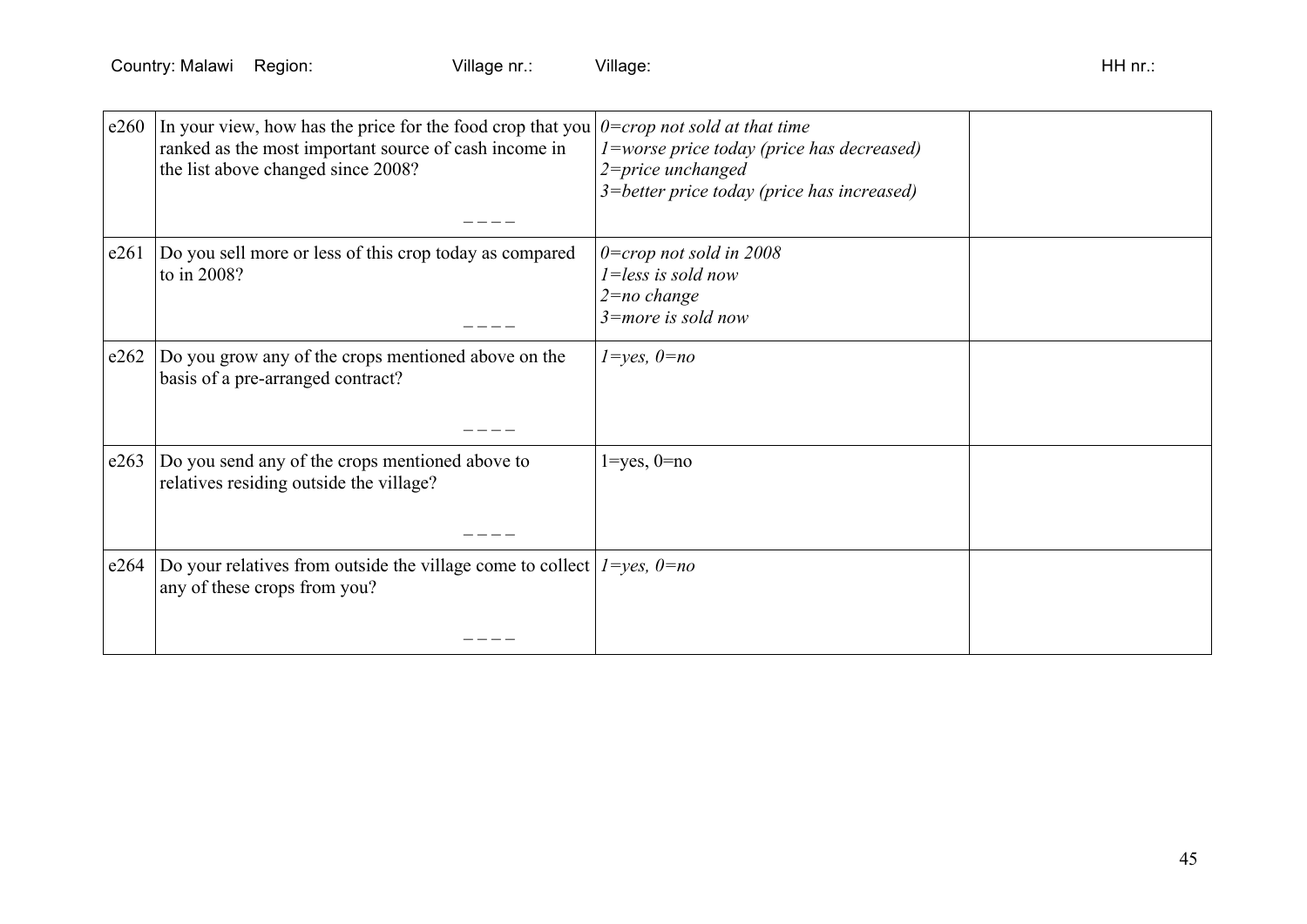|      | Where do the relatives to whom you send these crops or<br>who come to collect them from you, live? | $1 = yes, 0 = no$                                                                              |                                                                                                           |
|------|----------------------------------------------------------------------------------------------------|------------------------------------------------------------------------------------------------|-----------------------------------------------------------------------------------------------------------|
| e265 | neighbouring villages                                                                              |                                                                                                |                                                                                                           |
| e266 | other rural areas                                                                                  |                                                                                                |                                                                                                           |
| e267 | towns in same district                                                                             |                                                                                                |                                                                                                           |
| e268 | towns outside district                                                                             |                                                                                                |                                                                                                           |
| e269 | major urban areas                                                                                  |                                                                                                |                                                                                                           |
| e270 | capital city                                                                                       |                                                                                                |                                                                                                           |
|      | Only newly sampled households should answer<br>question e271.                                      |                                                                                                | If the household is not newly<br>sampled skip to the section on<br>non-food cash crops (e272<br>onwards). |
| e271 | Has there been any change in the overall amount of land<br>devoted to other food crops since 2008? | $1 =$ less land under cash crops now<br>$2 = no$ change<br>$3$ =more land under cash crops now |                                                                                                           |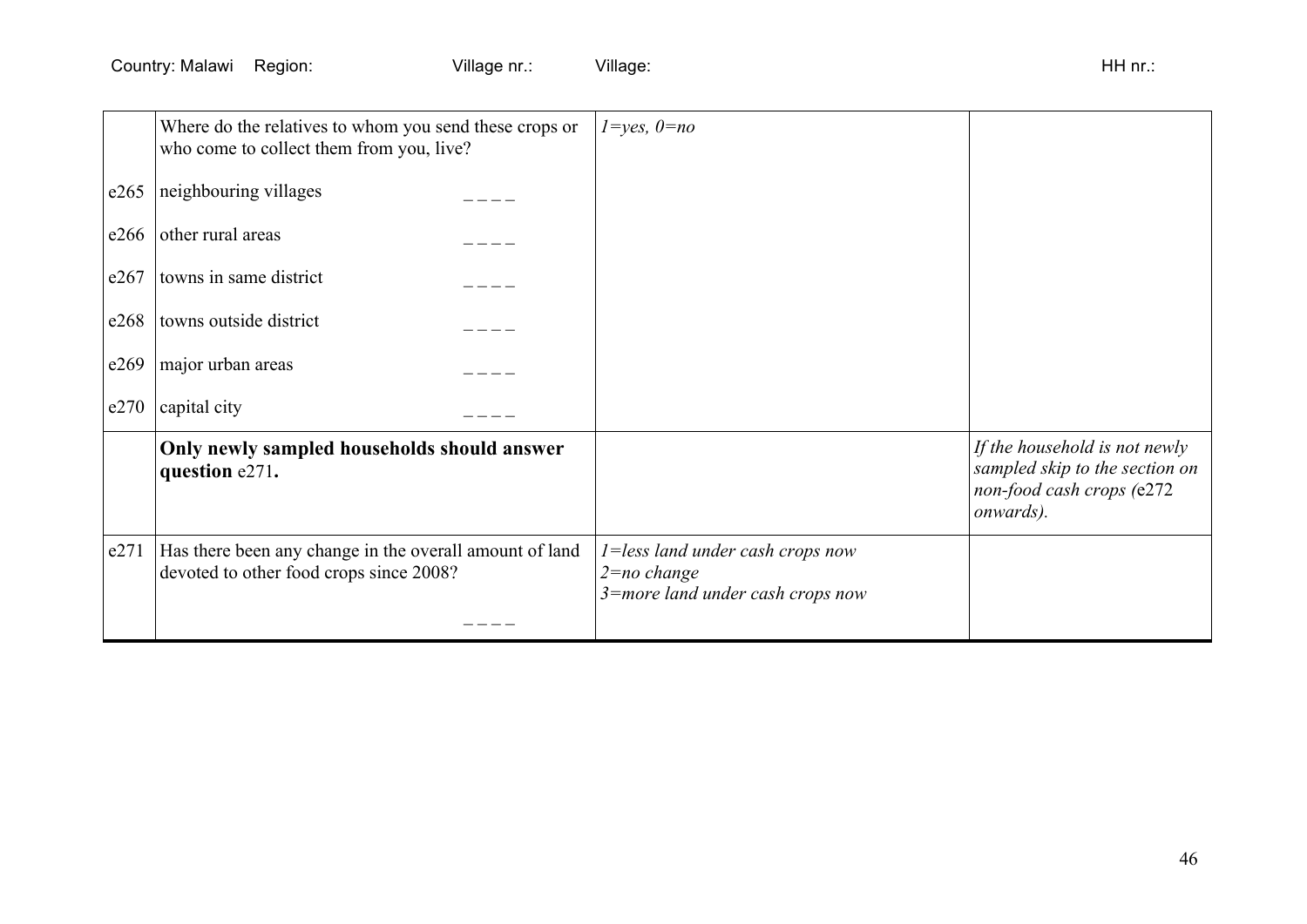## **6.Non-food cash crops**

|      | Which cash crops do you currently grow or did you grow  <br>during the most recent crop year? | $1 = yes, 0 = no$ | If none of these crops are<br>grown, skip to the section on<br>Agricultural Techniques, e300 |
|------|-----------------------------------------------------------------------------------------------|-------------------|----------------------------------------------------------------------------------------------|
| e272 | 1.Cotton                                                                                      |                   | e274: nuts refer to tree                                                                     |
| e273 | 2. Sugar cane                                                                                 |                   | growing nuts, for instance<br>macadamia, cashew nuts,                                        |
| e274 | 3. Nuts                                                                                       |                   | grown as cash crops.                                                                         |
| e275 | 4.Cocoa                                                                                       |                   |                                                                                              |
| e276 | 5. Tobacco                                                                                    |                   |                                                                                              |
| e277 | 6. Coffee                                                                                     |                   |                                                                                              |
| e278 | $7.$ Tea                                                                                      |                   |                                                                                              |
| e279 | 8.Sisal                                                                                       |                   |                                                                                              |
| e280 | 9. Pyrethrum                                                                                  |                   |                                                                                              |
| e281 | 10. Oil Palm                                                                                  |                   |                                                                                              |
| e282 | 11. Flowers                                                                                   |                   |                                                                                              |
| e283 | 12. Spices, like ginger and vanilla                                                           |                   |                                                                                              |
| e284 | 13. Other                                                                                     |                   |                                                                                              |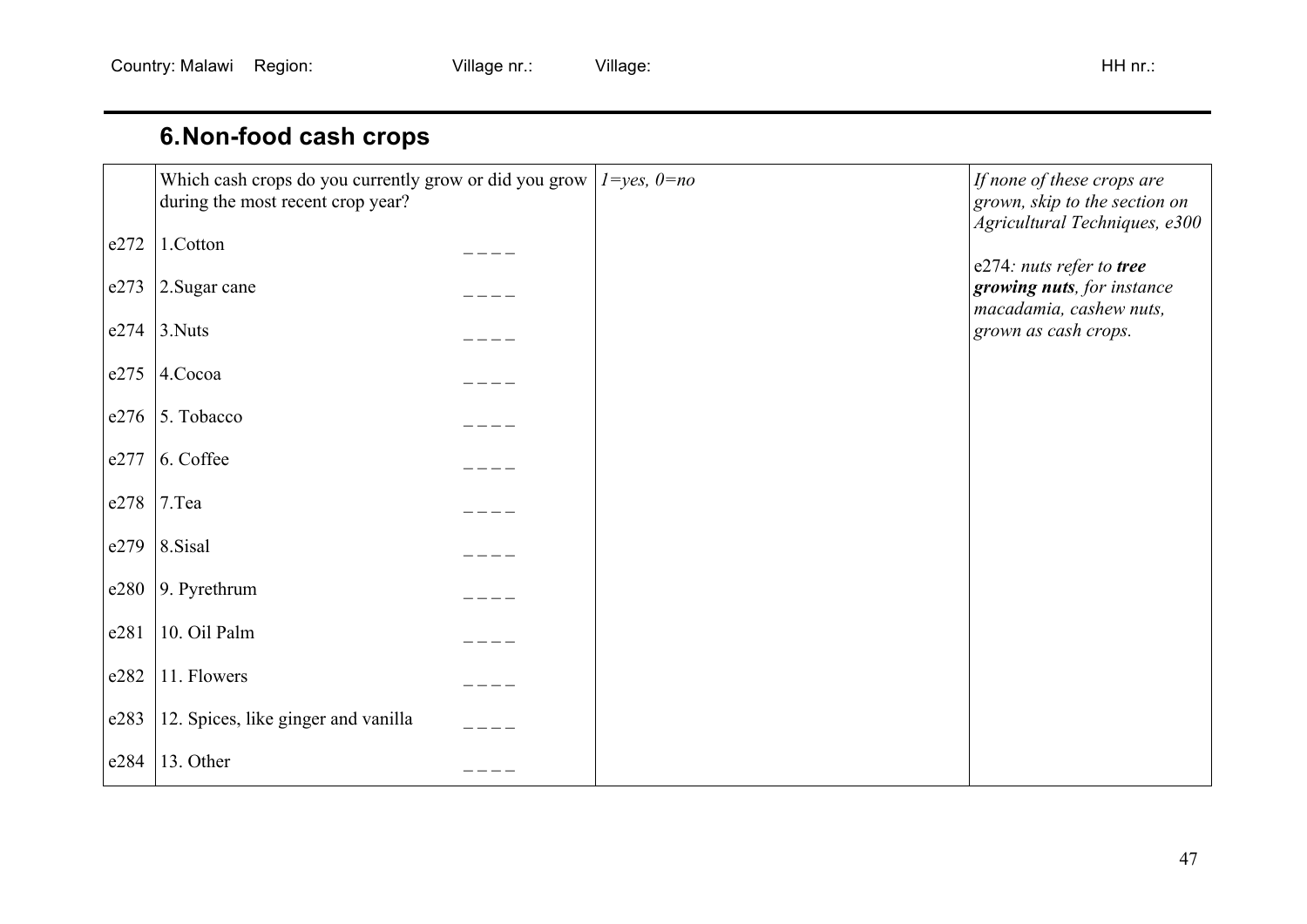|      | What is the total size of your farm devoted to the cash crops $\frac{1}{2}$ <i>Express in local unit and then recalculate into</i><br>mentioned?<br>$--- - -$ local unit | hectares.                                                                                                |                                                                    |
|------|--------------------------------------------------------------------------------------------------------------------------------------------------------------------------|----------------------------------------------------------------------------------------------------------|--------------------------------------------------------------------|
|      |                                                                                                                                                                          |                                                                                                          |                                                                    |
| e285 | Recalculation:<br>$---     ha$                                                                                                                                           |                                                                                                          |                                                                    |
|      | Rank the cash crops that you grow in terms of importance<br>as a source of cash for your household.                                                                      | For the crop that brings most cash, put 1, for the<br>crop that brings the second most cash, put 2, etc. | <b>Only cash crops grown</b> by the<br>household (listed in e272to |
| e286 | 1.Cotton                                                                                                                                                                 | For crops that are not sold, put zero.                                                                   | e284) should be ranked here.                                       |
| e287 | 2. Sugar cane                                                                                                                                                            |                                                                                                          |                                                                    |
| e288 | 3.Nuts                                                                                                                                                                   |                                                                                                          |                                                                    |
| e289 | 4.Cocoa                                                                                                                                                                  |                                                                                                          |                                                                    |
| e290 | 5. Tobacco                                                                                                                                                               |                                                                                                          |                                                                    |
| e291 | 6.Coffee                                                                                                                                                                 |                                                                                                          |                                                                    |
| e292 | 7.Tea                                                                                                                                                                    |                                                                                                          |                                                                    |
| e293 | 8.Sisal                                                                                                                                                                  |                                                                                                          |                                                                    |
| e294 | 9. Pyrethrum                                                                                                                                                             |                                                                                                          |                                                                    |
| e295 | 10. Oil Palm                                                                                                                                                             |                                                                                                          |                                                                    |
| e296 | 11. Flowers                                                                                                                                                              |                                                                                                          |                                                                    |
| e297 | 12. Spices, like ginger and vanilla                                                                                                                                      |                                                                                                          |                                                                    |
| e298 | 13. Other                                                                                                                                                                |                                                                                                          |                                                                    |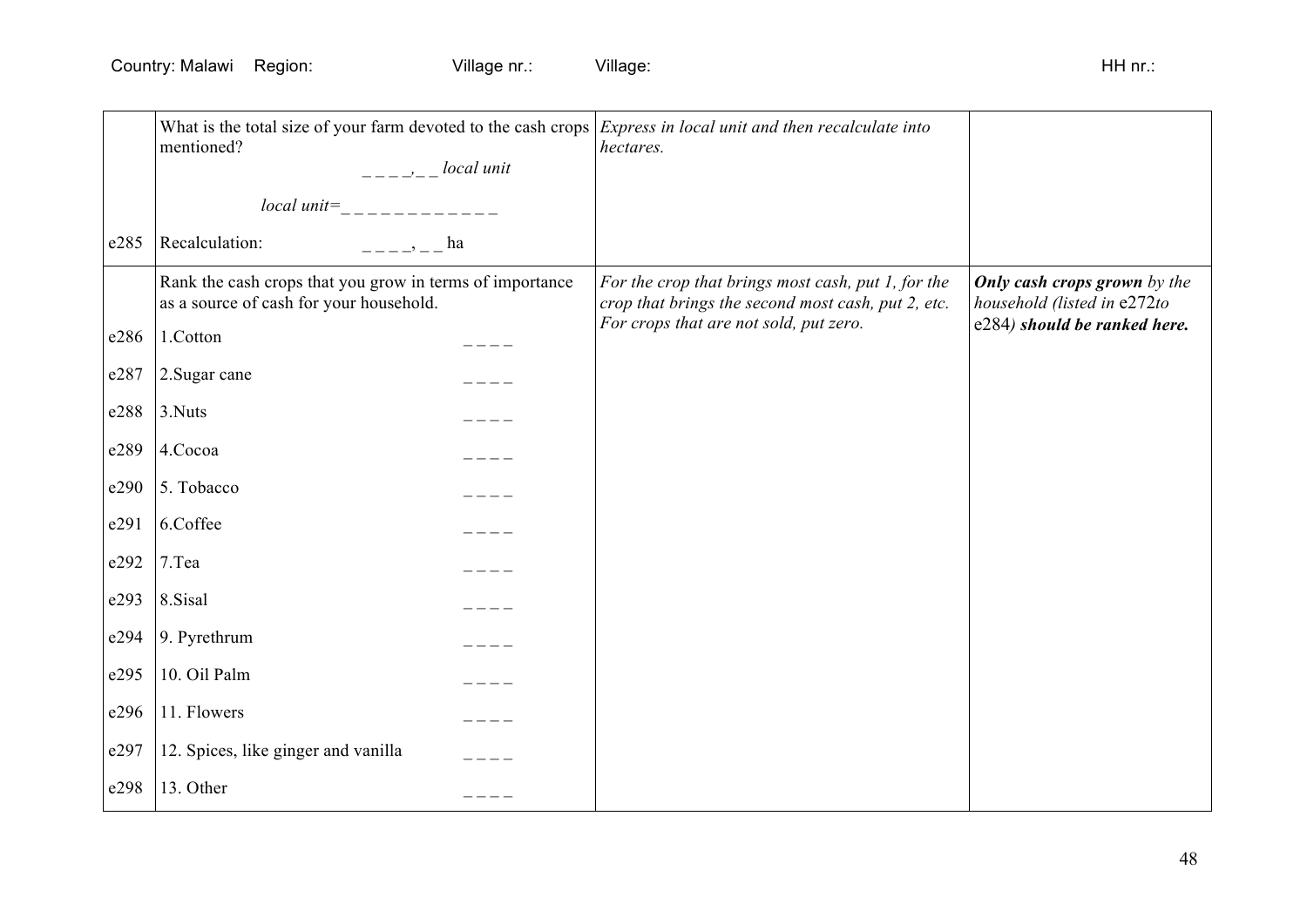| e299 | Prices may have fluctuated since 2008, but in your view,<br>how has the price for the cash crop that you ranked as the<br>most important source of cash among the crops in the list<br>above changed since 2008? | $0=$ crop not sold at that time<br>$1$ =worse price today (price has decreased)<br>$2$ =price unchanged<br>3=better price today (price has increased) |                                                                                                              |
|------|------------------------------------------------------------------------------------------------------------------------------------------------------------------------------------------------------------------|-------------------------------------------------------------------------------------------------------------------------------------------------------|--------------------------------------------------------------------------------------------------------------|
| e300 | Do you sell more or less of this crop today as compared<br>to in 2008?                                                                                                                                           | $0=$ crop not grown in 2008<br>$1 = less$ is sold now<br>$2 = no \ change$<br>$3$ =more is sold now                                                   |                                                                                                              |
| e301 | Do you grow any of the mentioned cash crops on the<br>basis of a pre-arranged contract with a private trader?                                                                                                    | $1 = yes, 0 = no$                                                                                                                                     |                                                                                                              |
|      | Only newly sampled households should answer<br>question e302.                                                                                                                                                    |                                                                                                                                                       | If the household is not newly<br>sampled skip to the section on<br>agriculture techniques (e303<br>onwards). |
| e302 | Has there been any change in the overall amount of land<br>devoted to cash crops since 2008?                                                                                                                     | $1 =$ less land under cash crops now<br>$2 = no$ change<br>$3$ =more land under cash crops now                                                        |                                                                                                              |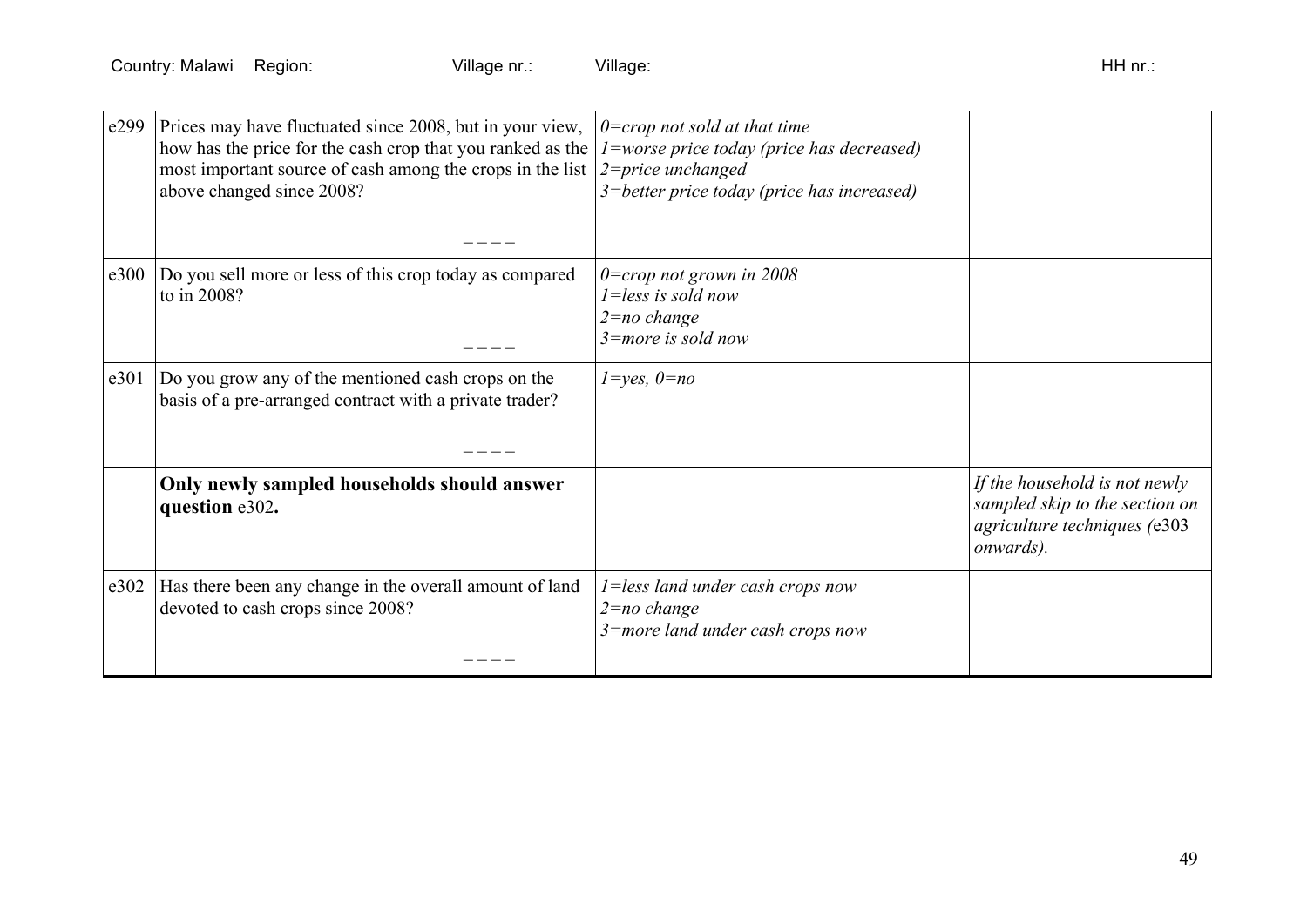|      | <b>7. Agricultural Techniques</b>                                              |                   |  |
|------|--------------------------------------------------------------------------------|-------------------|--|
| e303 | Do you use crop rotation?                                                      | $1 = yes, 0 = no$ |  |
| e304 | Do you intercrop, for instance beans and maize?                                | $1 = yes, 0 = no$ |  |
| e305 | Do you use chemical fertilizer?                                                | $1 = yes, 0 = no$ |  |
| e306 | Do you use pesticides?                                                         | $1 = yes, 0 = no$ |  |
| e307 | Do you use herbicides?                                                         | $1 = yes, 0 = no$ |  |
| e308 | Do you use manure from animals, such as livestock, to<br>raise soil fertility? | $1 = yes, 0 = no$ |  |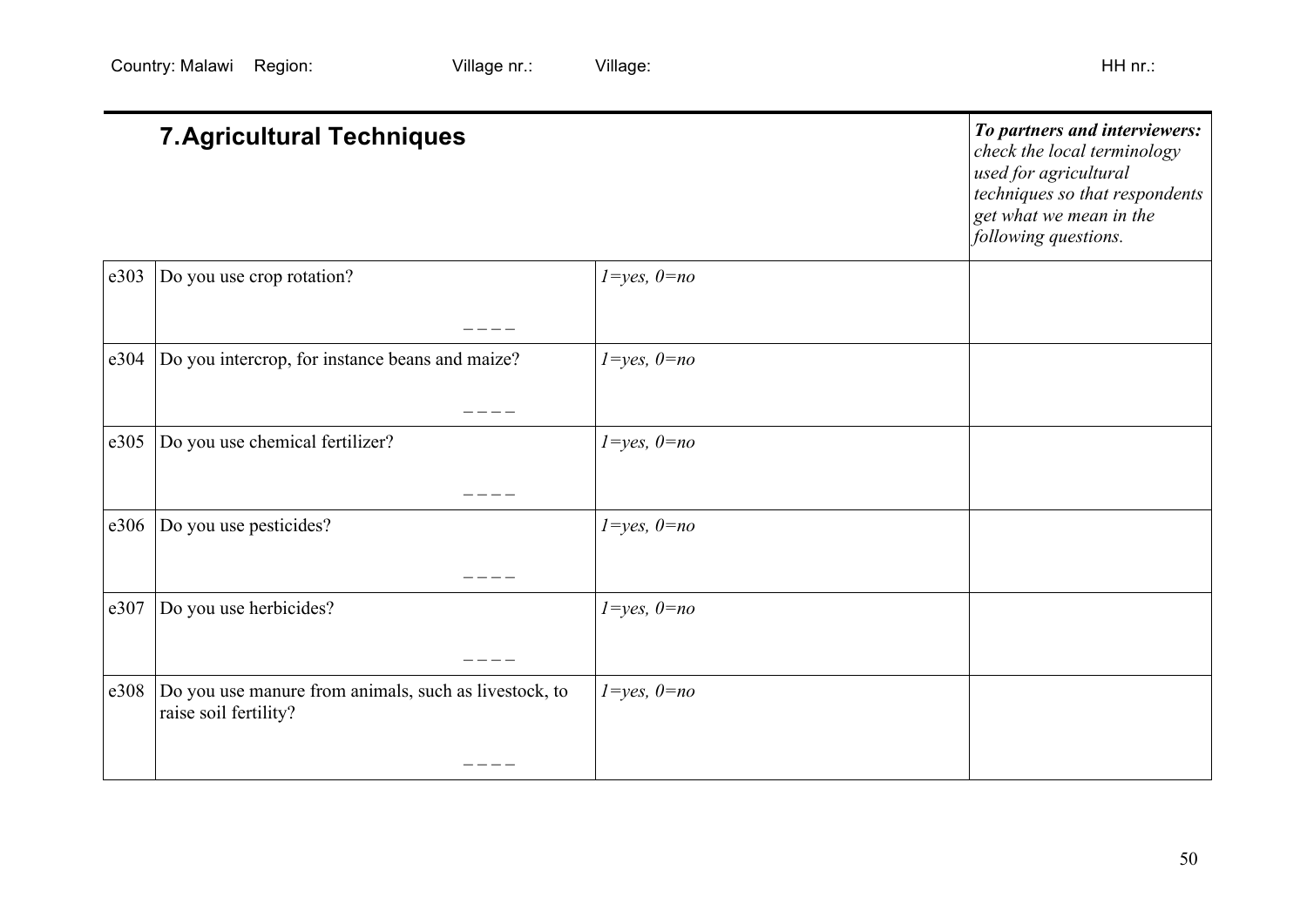| e309 | Do you compost (containing manure, crop residues,<br>household waste etc.)?                                                                       | $1 = yes, 0 = no$ |  |
|------|---------------------------------------------------------------------------------------------------------------------------------------------------|-------------------|--|
| e310 | Do you use other types of manure, for instance crop<br>residue, stalks, leaves, etc. to raise soil fertility and/or<br>keep moisture in the soil? | $1 = yes, 0 = no$ |  |
| e311 | Do you use fallowing/put your land fallow?                                                                                                        | $1 = yes, 0 = no$ |  |
| e312 | Do you use planting techniques that don't disturb the<br>soil, for instance zero or no till planting?                                             | $1 = yes, 0 = no$ |  |
| e313 | Do you use agroforestry, that is you combine cropping<br>with tree planting in the fields or on field borders                                     | $1 = yes, 0 = no$ |  |
| e314 | Do you use techniques to keep the rain from washing<br>away the soil, for instance building terraces or planting<br>grass strips?                 | $1 = yes, 0 = no$ |  |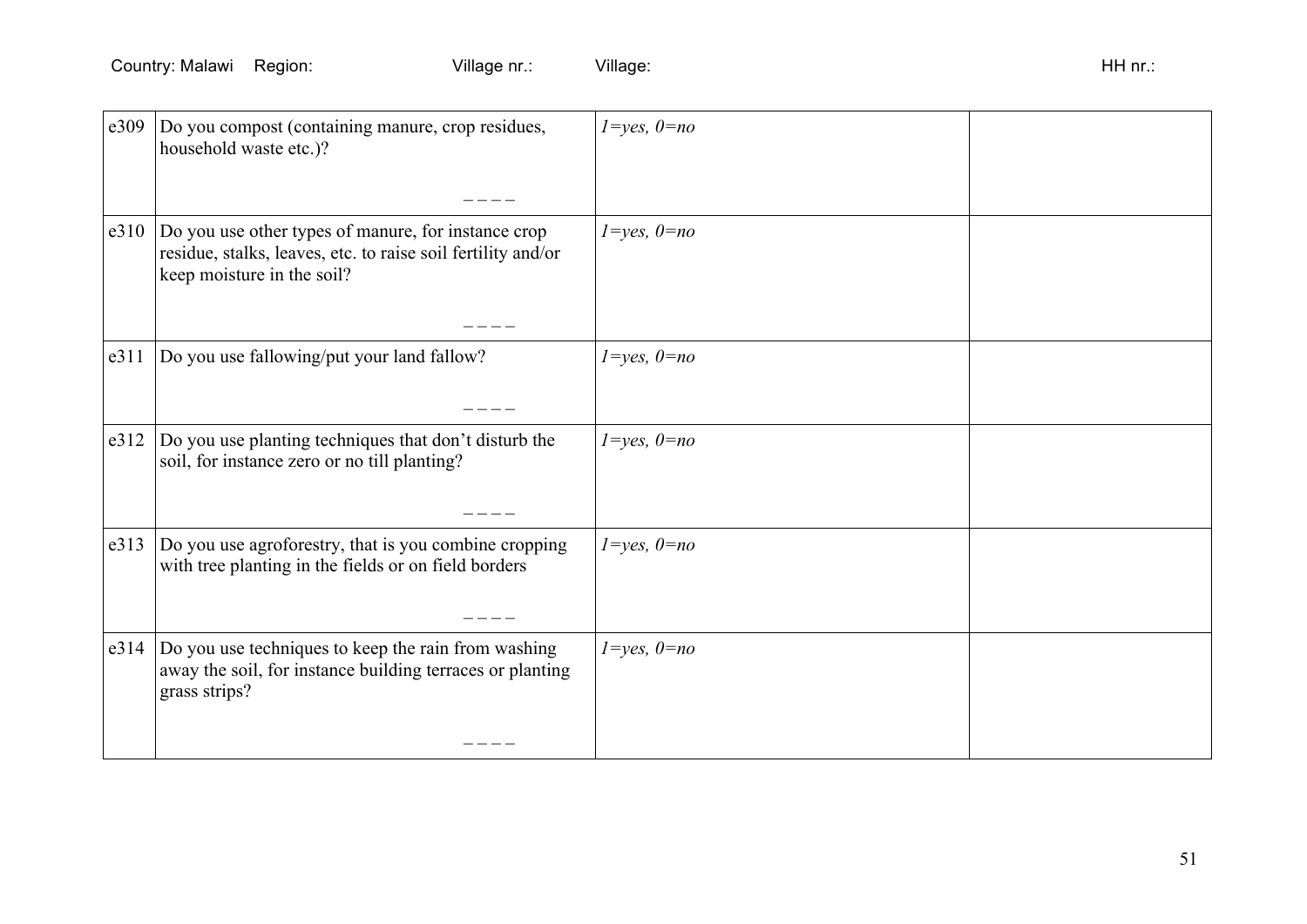| e315 | Do you gather rainwater (rainwater harvesting) to be able $1 = yes, 0 = no$<br>to water your crops?                   |                   |  |
|------|-----------------------------------------------------------------------------------------------------------------------|-------------------|--|
|      |                                                                                                                       |                   |  |
| e316 | Do you cultivate on low-lying, swampy/marsh land?                                                                     | $1 = yes, 0 = no$ |  |
| e317 | Do you plant crops on riverbeds or riverbanks?                                                                        | $1 = yes, 0 = no$ |  |
| e318 | Do you have access to water in a dam, canal, river or lake $1 = yes, 0 = no$<br>that you use for watering your crops? |                   |  |
| e319 | Do you water by gravity feed?                                                                                         | $1 = yes, 0 = no$ |  |
| e320 | Do you water your crops by lifting water from these<br>sources?                                                       | $1 = yes, 0 = no$ |  |
| e321 | Do you have access to a water pump?                                                                                   | $1 = yes, 0 = no$ |  |
|      |                                                                                                                       |                   |  |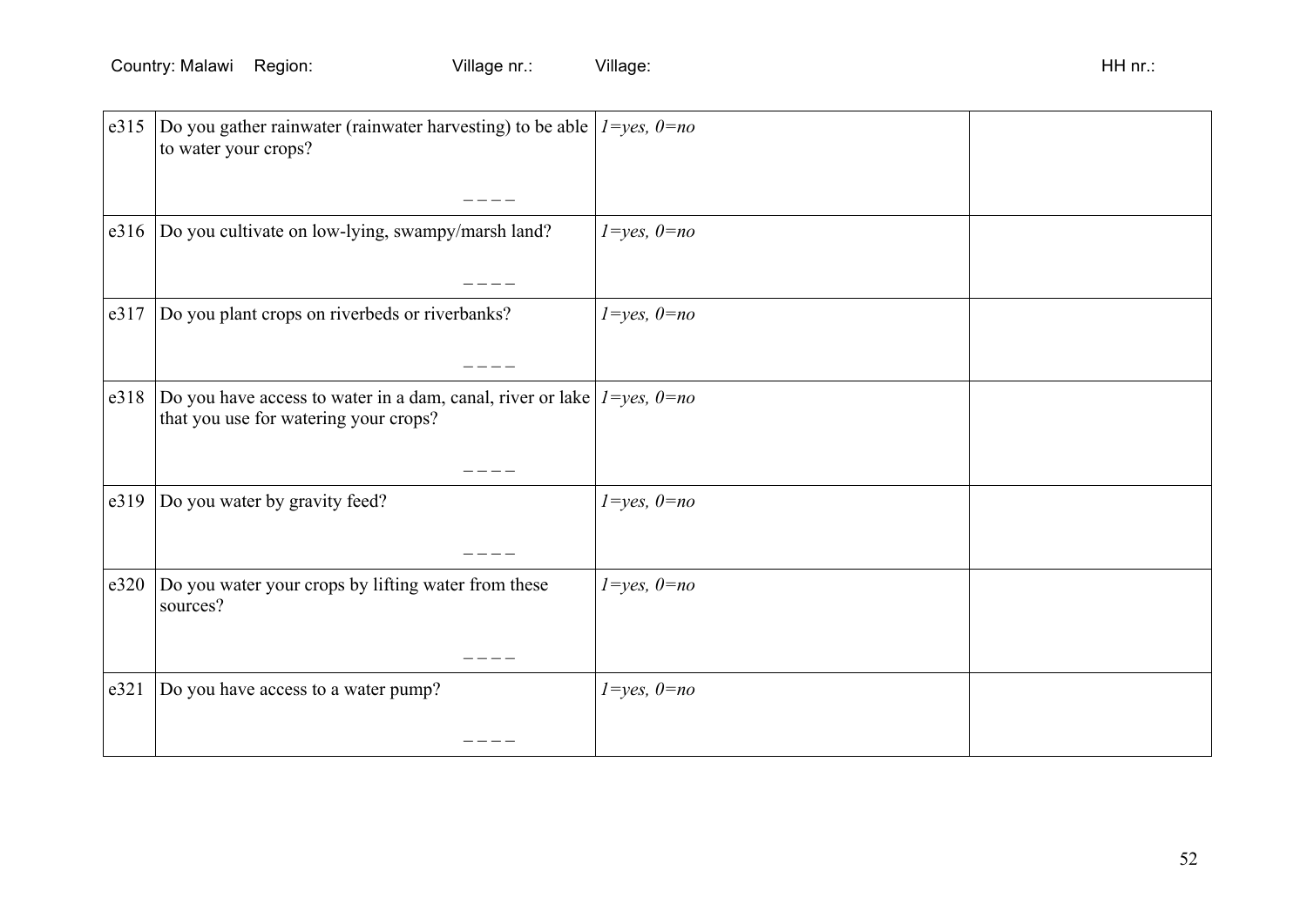| e322 | Do you have a borehole or a well that you use for<br>watering your crops?       | $1 = yes, 0 = no$ |  |
|------|---------------------------------------------------------------------------------|-------------------|--|
|      |                                                                                 |                   |  |
| e323 | Do you use drip irrigation?                                                     | $1 = yes, 0 = no$ |  |
|      |                                                                                 |                   |  |
| e324 | Do you use sprinkler irrigation?                                                | $1 = yes, 0 = no$ |  |
|      |                                                                                 |                   |  |
| e325 | Do you water your crops in any other way (use any other<br>type of irrigation)? | $1 = yes, 0 = no$ |  |
|      |                                                                                 |                   |  |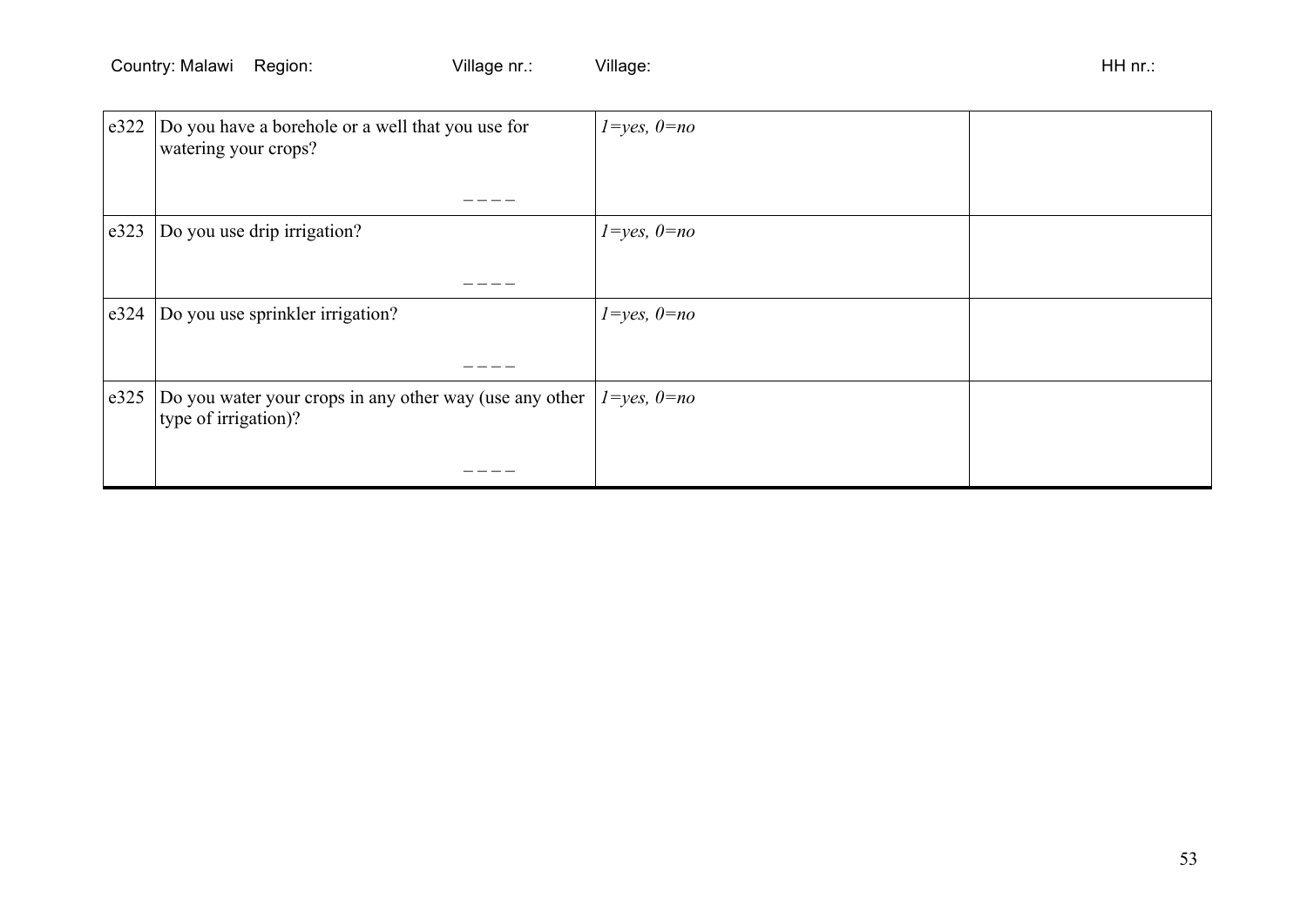#### **8.Land resources**

|      | What is your total farm size (net cultivated area and<br>fallow, including land rented in)?                                                                                                                                                                                                                                                                                                                           | Express in local unit and then recalculate into<br>hectares after the survey | Include both rented and own<br>land. Do not include double<br>cropped area twice. |
|------|-----------------------------------------------------------------------------------------------------------------------------------------------------------------------------------------------------------------------------------------------------------------------------------------------------------------------------------------------------------------------------------------------------------------------|------------------------------------------------------------------------------|-----------------------------------------------------------------------------------|
|      | $\frac{1}{1-\frac{1}{1-\frac{1}{1-\frac{1}{1-\frac{1}{1-\frac{1}{1-\frac{1}{1-\frac{1}{1-\frac{1}{1-\frac{1}{1-\frac{1}{1-\frac{1}{1-\frac{1}{1-\frac{1}{1-\frac{1}{1-\frac{1}{1-\frac{1}{1-\frac{1}{1-\frac{1}{1-\frac{1}{1-\frac{1}{1-\frac{1}{1-\frac{1}{1-\frac{1}{1-\frac{1}{1-\frac{1}{1-\frac{1}{1-\frac{1}{1-\frac{1}{1-\frac{1}{1-\frac{1}{1-\frac{1}{1-\frac{1}{1-\frac{1}{1-\frac{1}{1-\frac{1}{1-\frac{1$ |                                                                              |                                                                                   |
| e326 | Recalculation:<br>$\,$ , ha                                                                                                                                                                                                                                                                                                                                                                                           |                                                                              |                                                                                   |
|      | How much of this land is your own land?                                                                                                                                                                                                                                                                                                                                                                               |                                                                              |                                                                                   |
|      | $-- ---$ local unit                                                                                                                                                                                                                                                                                                                                                                                                   |                                                                              |                                                                                   |
| e327 | Recalculation:<br>$-\frac{1}{2}$ $\frac{1}{2}$ $\frac{1}{2}$ ha                                                                                                                                                                                                                                                                                                                                                       |                                                                              |                                                                                   |
|      | How much of your total farmland is cultivated?                                                                                                                                                                                                                                                                                                                                                                        |                                                                              | The sum of cultivated land and                                                    |
|      | $-- ---$ local unit                                                                                                                                                                                                                                                                                                                                                                                                   |                                                                              | fallow land should equal total<br>farm size                                       |
| e328 | Recalculation:<br>$h$ a                                                                                                                                                                                                                                                                                                                                                                                               |                                                                              |                                                                                   |
|      | How much of your total farmland is lying fallow?                                                                                                                                                                                                                                                                                                                                                                      |                                                                              |                                                                                   |
|      | $-- ---$ local unit                                                                                                                                                                                                                                                                                                                                                                                                   |                                                                              |                                                                                   |
| e329 | Recalculation:<br>$-\frac{1}{2}$ $\frac{1}{2}$ $\frac{1}{2}$ ha                                                                                                                                                                                                                                                                                                                                                       |                                                                              |                                                                                   |
| e330 | Do you rent land?                                                                                                                                                                                                                                                                                                                                                                                                     | $1 = yes, 0 = no$                                                            | If no, skip to e332.                                                              |
|      |                                                                                                                                                                                                                                                                                                                                                                                                                       |                                                                              |                                                                                   |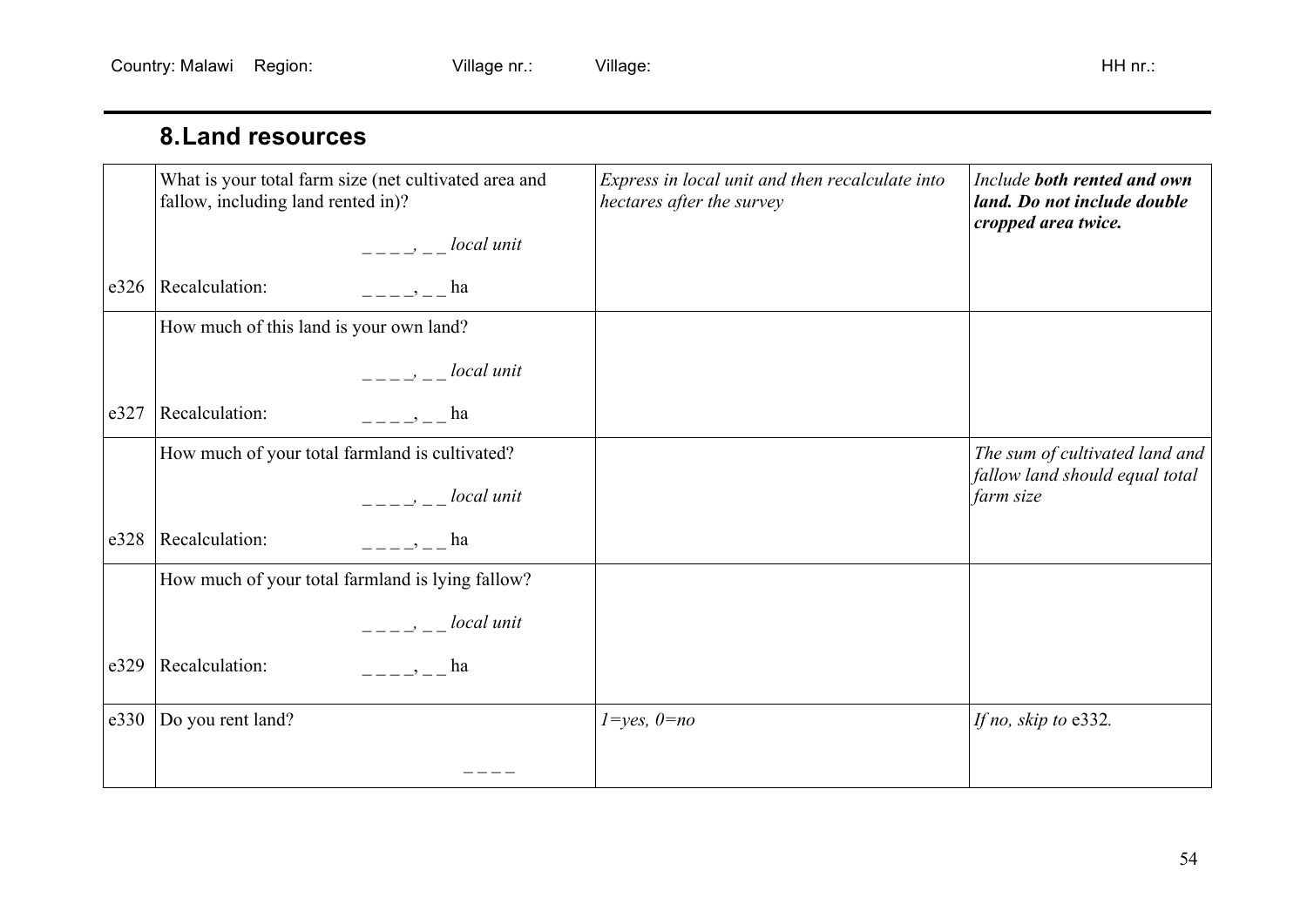|      | How much of your total farm size is land that you rent<br>from others?                                                                                                                                             |                                            |                      |
|------|--------------------------------------------------------------------------------------------------------------------------------------------------------------------------------------------------------------------|--------------------------------------------|----------------------|
|      | $--- - - -$ local unit                                                                                                                                                                                             |                                            |                      |
| e331 | Recalculation:<br>$-- \rightarrow$ $---$ ha                                                                                                                                                                        |                                            |                      |
|      | Do you rent out any land to others?                                                                                                                                                                                | $1 = yes, 0 = no$                          | If no, skip to e334. |
| e332 |                                                                                                                                                                                                                    |                                            |                      |
|      | How much land do you rent out to others (not included in<br>total farm size above)?                                                                                                                                |                                            |                      |
|      | $-- ---$ local unit                                                                                                                                                                                                |                                            |                      |
| e333 | Recalculation:<br>$h$ a                                                                                                                                                                                            |                                            |                      |
| e334 | Do you have full control of all the land you now cultivate<br>or do you need to consult any other person in order to<br>obtain permission for cultivation, change crops/land use,<br>for some or all of your land? | $1 = full control$<br>$2$ =need permission |                      |
| e335 | Have you lost land that you considered that you had<br>rights to cultivate?                                                                                                                                        | $1 = yes, 0 = no$                          |                      |
|      |                                                                                                                                                                                                                    |                                            |                      |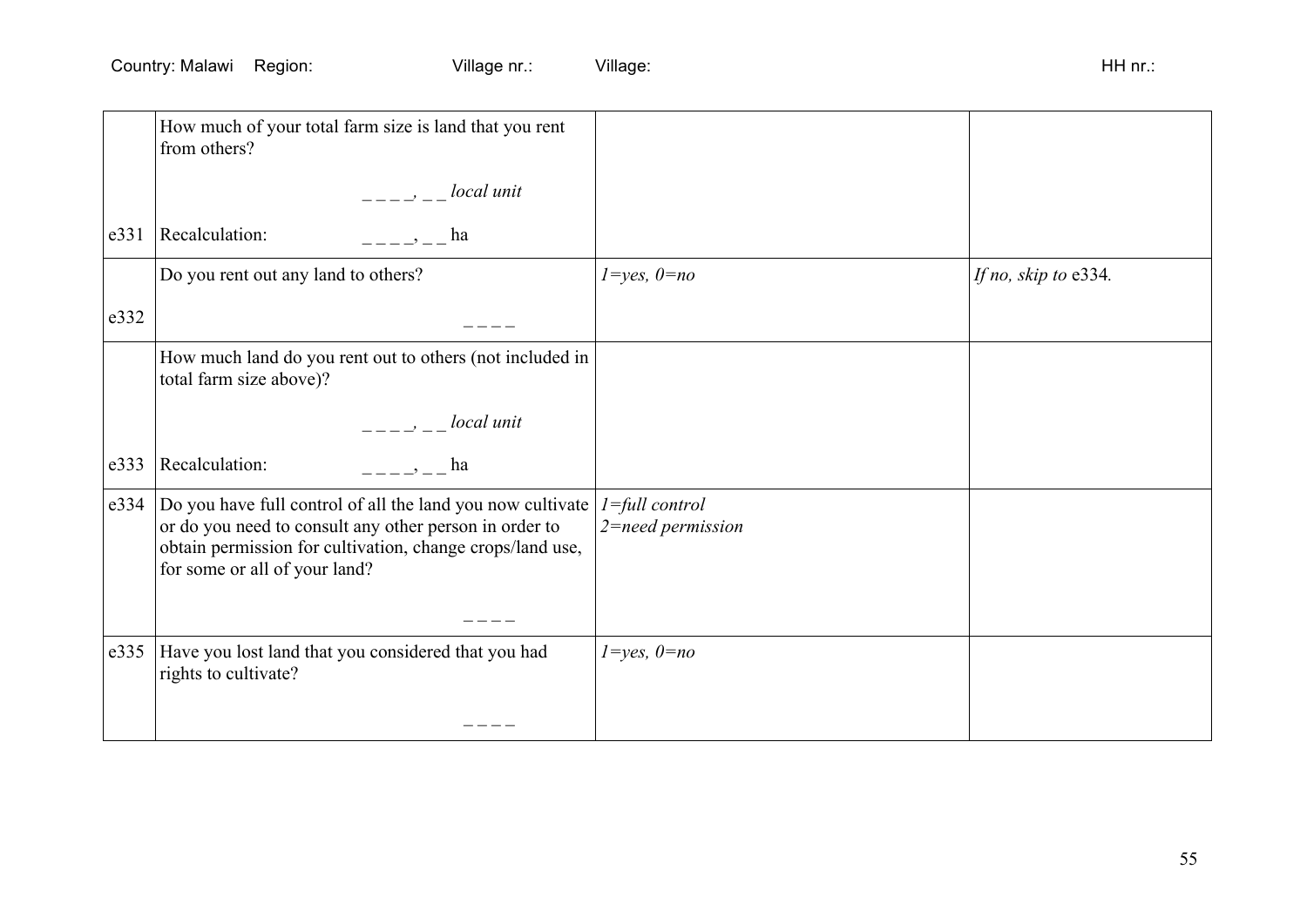|      | e336  Do you hold a formal title or registration of all or parts of $I = yes$ , $0 = no$<br>your land?                            |                                                                                         | To partners and interviewers:<br>Before starting to interview in<br>a village, check if there are<br>land registration schemes in<br>the village. Be sure to check<br>the local terminology, so that<br>respondents understand this<br>question. |
|------|-----------------------------------------------------------------------------------------------------------------------------------|-----------------------------------------------------------------------------------------|--------------------------------------------------------------------------------------------------------------------------------------------------------------------------------------------------------------------------------------------------|
|      | e337 If you compare your present farm size to your farm size<br>in 2008, has your farm size increased or decreased since<br>then? | $1$ =area decreased since then<br>$2$ =area unchanged<br>$3$ =area increased since then |                                                                                                                                                                                                                                                  |
| e338 | If market conditions improved, would you be able to put<br>more land under cultivation to expand your farm?                       | $1 = yes, 0 = no$                                                                       | If no, skip to e340.                                                                                                                                                                                                                             |
|      | How much extra land would you be able to put under<br>cultivation if you wanted to expand your farm?                              | Express in local unit and then recalculate into<br>hectares after the survey            | Take into account land that<br>presently is under fallow.                                                                                                                                                                                        |
| e339 | $-- ---$ local unit<br>Recalculation:<br>ha                                                                                       |                                                                                         |                                                                                                                                                                                                                                                  |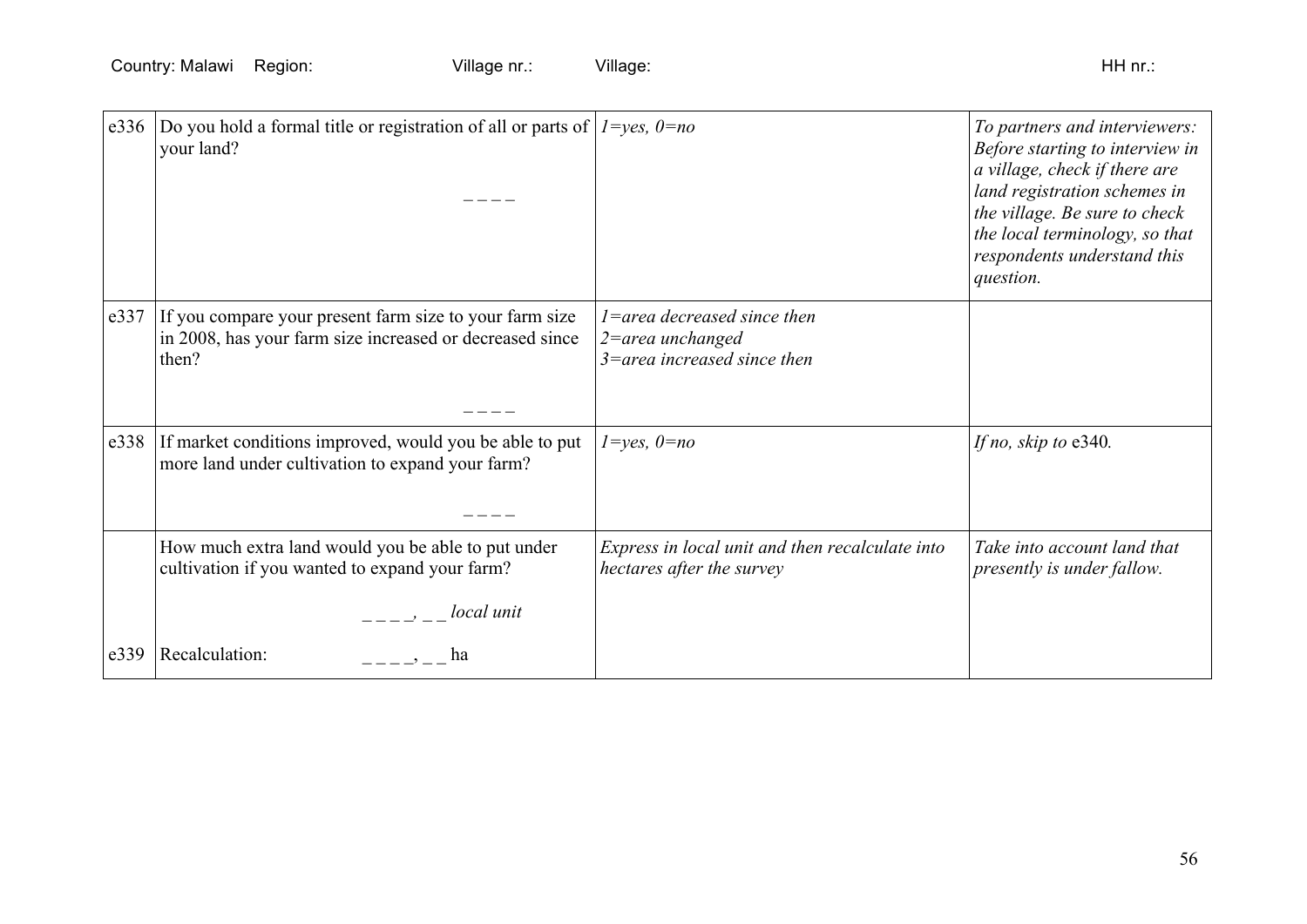|      | Which alternatives for gaining access to more land are<br>possible in this village?                        | $1 = yes, 0 = no$                                                                                                                                                                                                                                                                                        |  |
|------|------------------------------------------------------------------------------------------------------------|----------------------------------------------------------------------------------------------------------------------------------------------------------------------------------------------------------------------------------------------------------------------------------------------------------|--|
| e340 | Clearing virgin land?                                                                                      |                                                                                                                                                                                                                                                                                                          |  |
| e341 | Turning grazing land into cultivation?                                                                     |                                                                                                                                                                                                                                                                                                          |  |
| e342 | Bringing fallow land into cultivation?                                                                     |                                                                                                                                                                                                                                                                                                          |  |
| e343 | Renting / borrowing land?                                                                                  |                                                                                                                                                                                                                                                                                                          |  |
| e344 | Buying land?                                                                                               |                                                                                                                                                                                                                                                                                                          |  |
| e345 | Cultivating marginal land                                                                                  |                                                                                                                                                                                                                                                                                                          |  |
| e346 | If you had the means to expand your farm size, what<br>would be the most appropriate measure in your case? | $1$ =clearing virgin land<br>2=turning grazing land into cultivation<br>3=bringing fallow land into permanent<br>cultivation<br>4=renting/borrowing land<br>$5 = b$ uying land<br>$6$ =land that is rented to others would be put<br>under cultivation<br>7=expansion into marginal lands<br>$8 = other$ |  |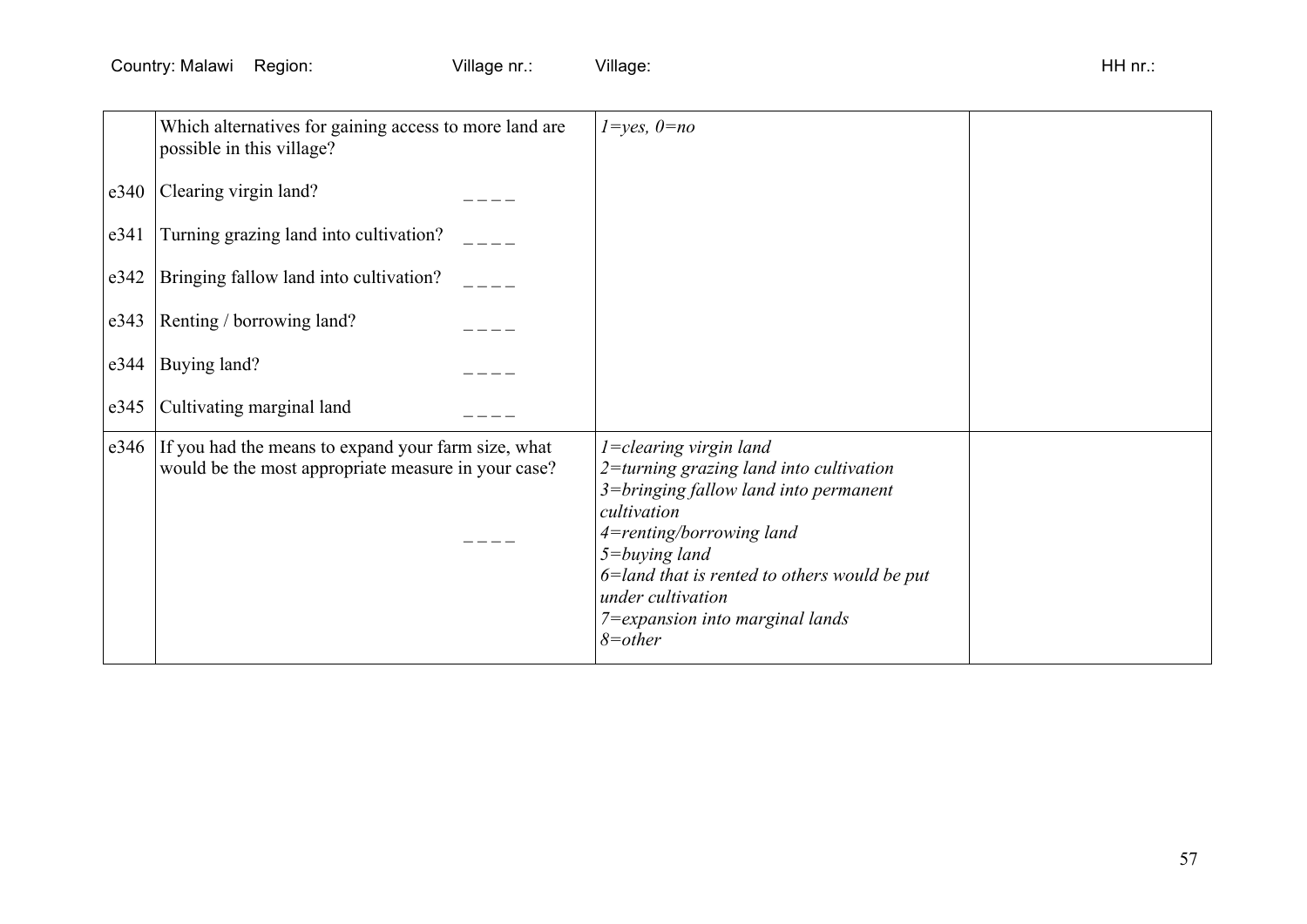| e347 | How will your female children mainly obtain land in this<br>village? | $I =$ They will be allocated land not previously<br>cultivated (virgin land or pasture)<br>$2$ =They will be allocated family land now under<br>fallow<br>$3$ =They will inherit land already under<br>cultivation<br>$4 = They$ will rent/borrow land<br>$5 = They$ will purchase land<br>$6 =$ They will attain land through marriage<br>$7 =$ There won't be enough land to access in the<br>village |  |
|------|----------------------------------------------------------------------|---------------------------------------------------------------------------------------------------------------------------------------------------------------------------------------------------------------------------------------------------------------------------------------------------------------------------------------------------------------------------------------------------------|--|
| e348 | How will your male children mainly obtain land in this<br>village?   | $I =$ They will be allocated land not previously<br>cultivated (virgin land or pasture)<br>$2$ =They will be allocated family land now under<br>fallow<br>$3$ =They will inherit land already under<br>cultivation<br>$4 =$ They will rent/borrow land<br>$5 =$ They will purchase land<br>6=They will attain land through marriage<br>$7 =$ There won't be enough land to access in the<br>village     |  |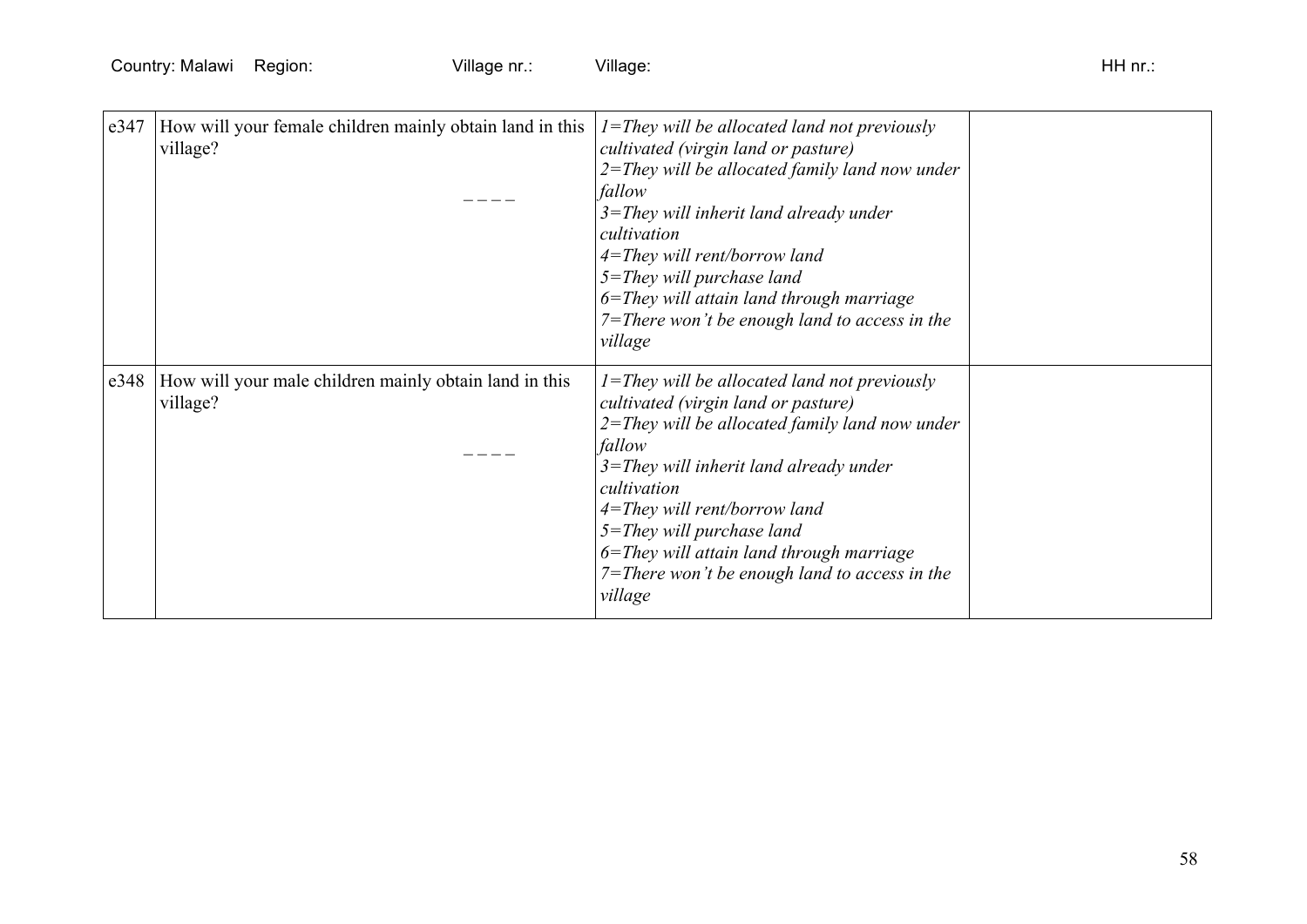|      | Only newly sampled households should answer<br>questions e349 and e350.                                         |                                                                                                                                                                                                   | If the household is not newly<br>sampled skip to the section on<br>livestock and fish (e351<br><i>onwards</i> ). |
|------|-----------------------------------------------------------------------------------------------------------------|---------------------------------------------------------------------------------------------------------------------------------------------------------------------------------------------------|------------------------------------------------------------------------------------------------------------------|
| e349 | How has your total size of land under cultivation changed $ l =$ less land is cultivated now<br>$\sin$ ce 2008? | $2 = no$ change<br>$3$ =more land is cultivated now                                                                                                                                               |                                                                                                                  |
| e350 | How did you first obtain land in this village when your<br>household was formed?                                | $1=I$ was allocated virgin land/pasture<br>$2=I$ was allocated family land under fallow<br>$3=I$ inherited land already under cultivation<br>$4=I$ purchased land<br>$5 = I$ borrowed/rented land |                                                                                                                  |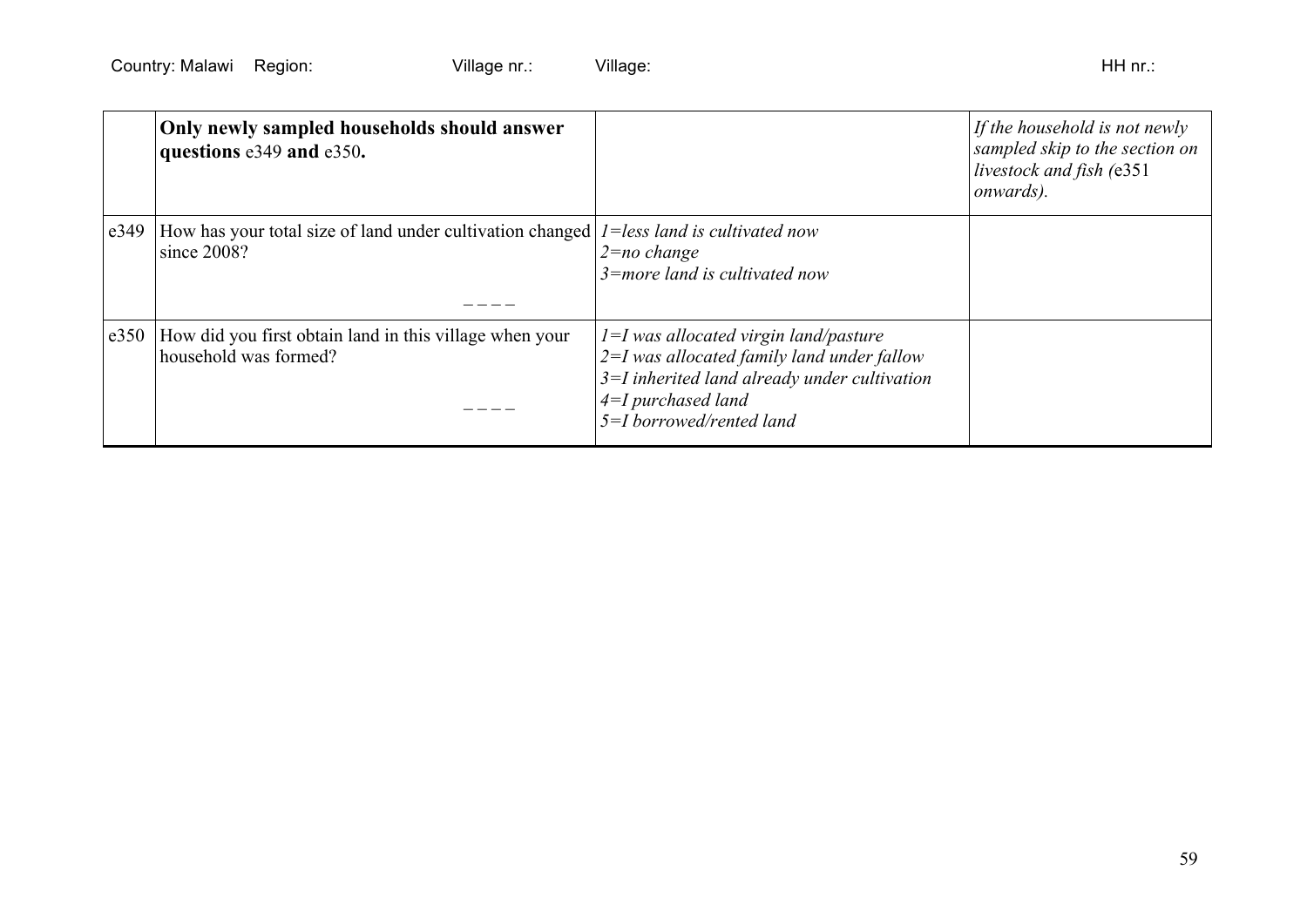### **9.Livestock & Fish**

|      | Livestock                                     |                                                                          |  |
|------|-----------------------------------------------|--------------------------------------------------------------------------|--|
|      | Which types of livestock/animals do you have? | Indicate number of livestock. If no livestock of<br>that type, write $0$ |  |
| e351 | Cows                                          |                                                                          |  |
| e352 | Oxen                                          |                                                                          |  |
| e353 | Heifers                                       |                                                                          |  |
|      | $e354$ Calves                                 |                                                                          |  |
| e355 | <b>Bulls</b>                                  |                                                                          |  |
| e356 | Goats/sheep                                   |                                                                          |  |
| e357 | Camels/donkeys                                |                                                                          |  |
| e358 | Pigs                                          |                                                                          |  |
| e359 | Poultry                                       |                                                                          |  |
| e360 | Rabbits                                       |                                                                          |  |
| e361 | Do you keep bees?                             | $1 = yes, 0 = no$                                                        |  |
|      |                                               |                                                                          |  |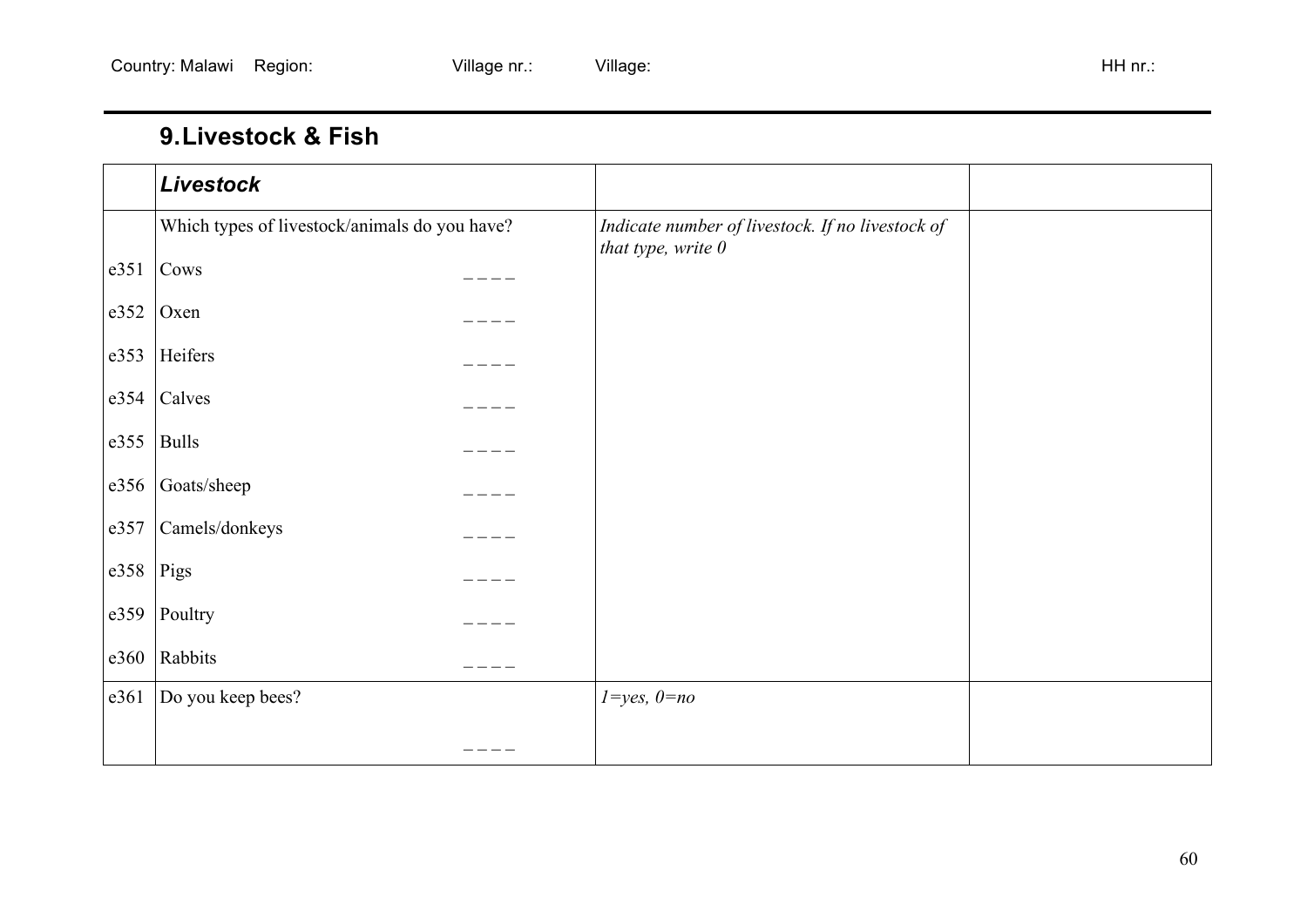| e362 | If you have cows, how many are graded or cross-breed milk<br>cows?                                 |                                                                                                            |  |
|------|----------------------------------------------------------------------------------------------------|------------------------------------------------------------------------------------------------------------|--|
|      |                                                                                                    |                                                                                                            |  |
| e363 | Have you received any livestock/animals through projects<br>run by NGOs, donors or the government? | $1 = yes, 0 = no$                                                                                          |  |
| e364 | Do you regularly sell any animal produce, like milk etc.?                                          | $1 = yes, 0 = no$                                                                                          |  |
|      |                                                                                                    |                                                                                                            |  |
| e365 | Do you regularly sell animals?                                                                     | $1 = yes, 0 = no$                                                                                          |  |
|      |                                                                                                    |                                                                                                            |  |
| e366 | Do you use your livestock for draught or transport?                                                | $1 = yes, 0 = no$                                                                                          |  |
| e367 | Do you stall-feed any cattle?                                                                      | $1 = yes, 0 = no$                                                                                          |  |
|      |                                                                                                    |                                                                                                            |  |
| e368 | How do you feed most of your cattle?                                                               | 1=stall feeding (zero grazing, tethered)<br>2=private (own) grazing land<br>3=communal (open) grazing land |  |
| e369 | Do you cultivate fodder crops?                                                                     | $1 = yes, 0 = no$                                                                                          |  |
|      |                                                                                                    |                                                                                                            |  |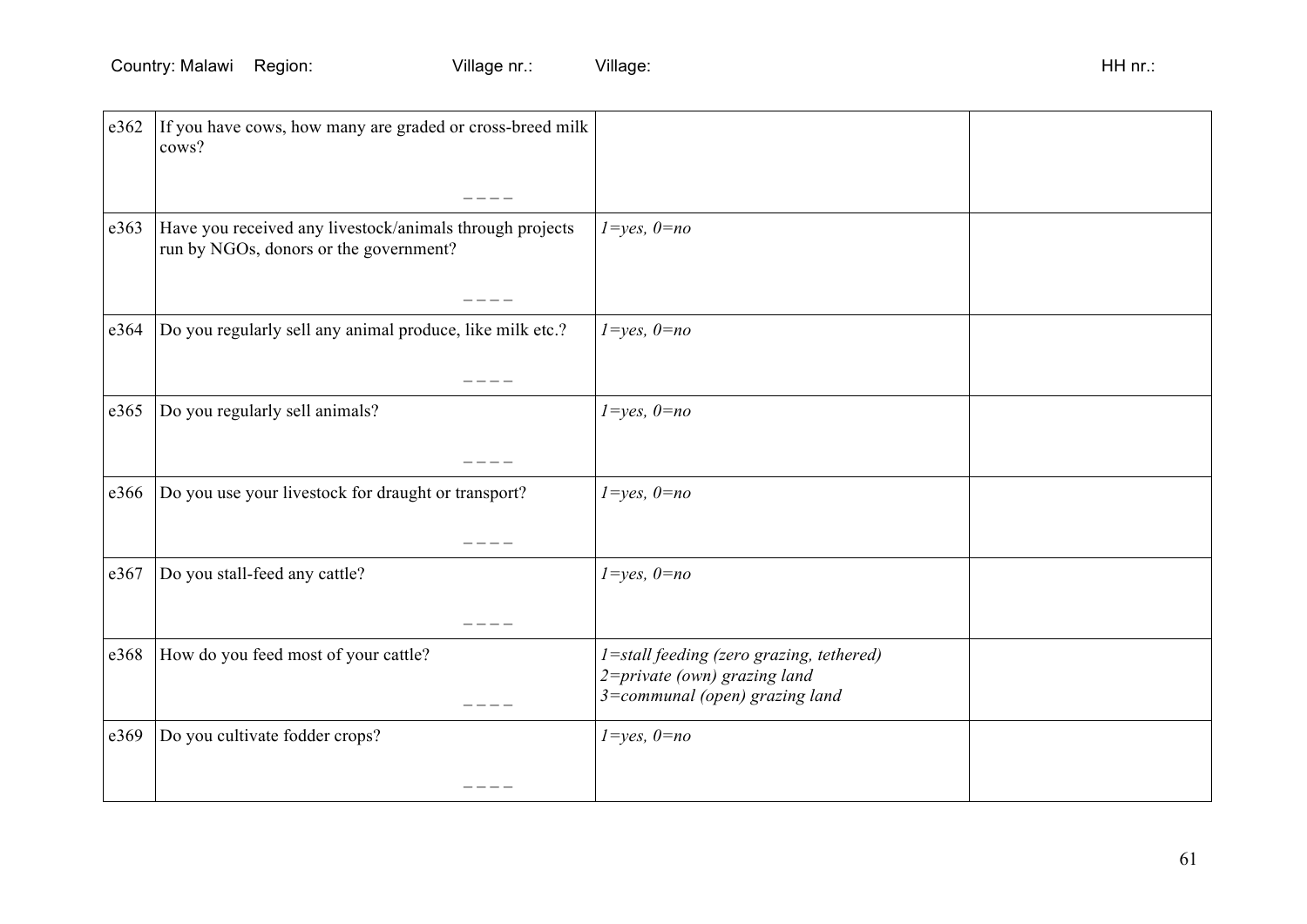| e370 | Do you buy fodder grass?                                                            | $1 = yes, 0 = no$                                                                                        |                                                                                                        |
|------|-------------------------------------------------------------------------------------|----------------------------------------------------------------------------------------------------------|--------------------------------------------------------------------------------------------------------|
|      |                                                                                     |                                                                                                          |                                                                                                        |
| e371 | Do you buy improved fodder for your livestock?                                      | $1 = yes, 0 = no$                                                                                        |                                                                                                        |
|      |                                                                                     |                                                                                                          |                                                                                                        |
|      | <b>Fish</b>                                                                         |                                                                                                          |                                                                                                        |
| e372 | Do you have access to fishing waters/ do you fish?                                  | $1 = yes, 0 = no$                                                                                        | If no, skip to $e374$ (newly<br>sampled households), or e377<br>(re-interviewed households)            |
| e373 | For which purpose are you mainly fishing?                                           | 1=household uses/own consumption<br>2=commercial purposes<br>$3$ =other purpose                          |                                                                                                        |
|      | Only newly sampled households should answer<br>questions e374 to e376.              |                                                                                                          | If the household is not newly<br>sampled skip to the section on<br>labour resources (e377<br>onwards). |
| e374 | In 2008, did you stall-feed any cattle?                                             | $1 = yes, 0 = no$                                                                                        |                                                                                                        |
| e375 | In 2008, how did you feed most of your cattle?                                      | $1 =$ stall feeding (zero grazing)<br>$2 = private (own)$ grazing land<br>3=communal (open) grazing land |                                                                                                        |
| e376 | In 2008, were any of your cows, if you had any, graded or<br>cross-breed milk cows? | $1 = yes, 0 = no$                                                                                        |                                                                                                        |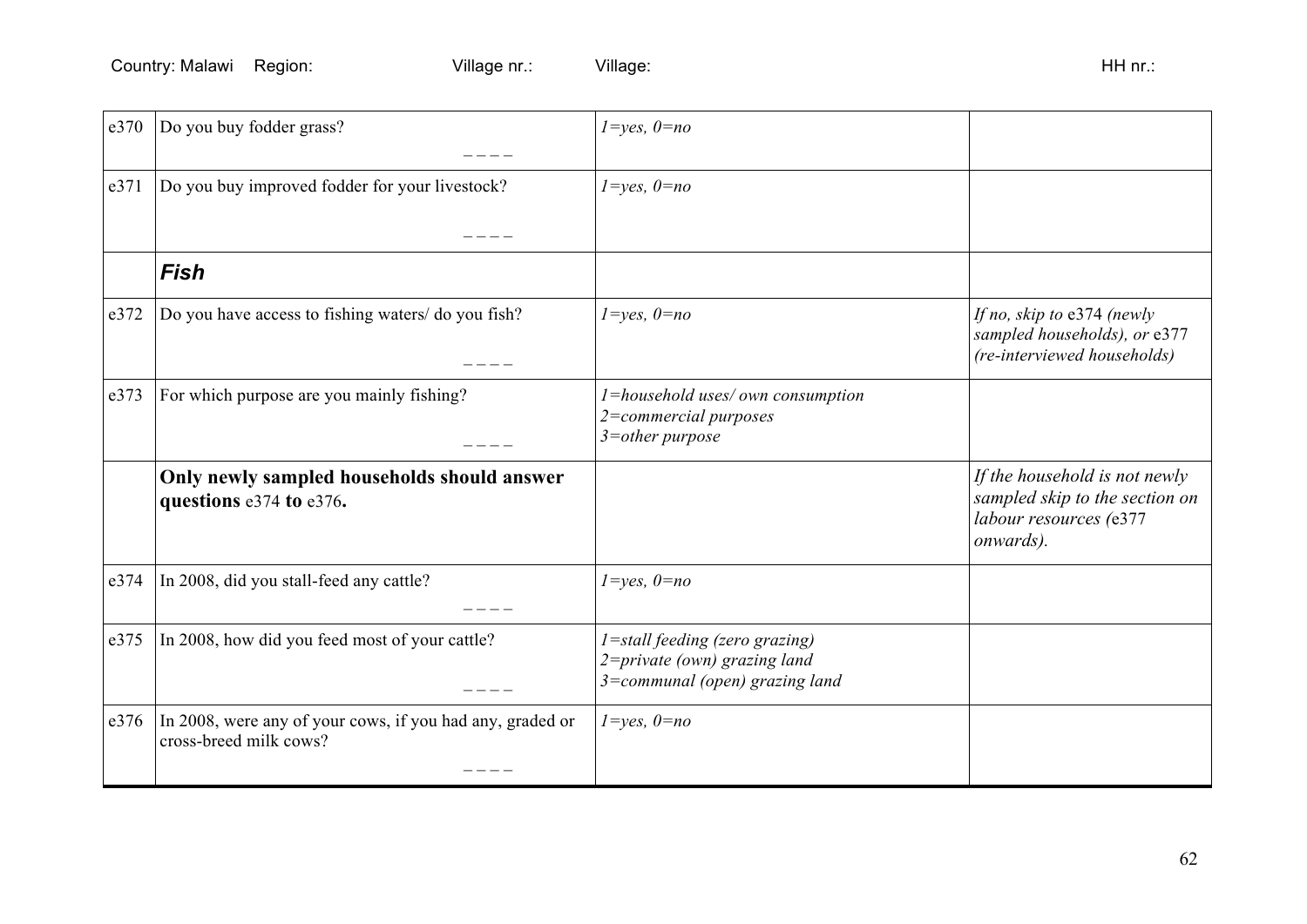### **10. Labour Resources**

| e377 | Apart from resident household members, how many adult<br>family members do regularly work on this farm unit? |  |                                        | This refers to family members<br>who do not reside in the<br>homestead. |
|------|--------------------------------------------------------------------------------------------------------------|--|----------------------------------------|-------------------------------------------------------------------------|
|      | Which tasks are men and women in this household having<br>the main responsibility for respectively?          |  | $1 =$ mainly men<br>$2 =$ mainly women | This includes both resident and<br>non-resident family members          |
| e378 | Land preparation                                                                                             |  | $3 =$ equal participation              |                                                                         |
| e379 | Planting                                                                                                     |  |                                        |                                                                         |
| e380 | Weeding                                                                                                      |  |                                        |                                                                         |
| e381 | Fertilising                                                                                                  |  |                                        |                                                                         |
| e382 | Guarding/watching crops                                                                                      |  |                                        |                                                                         |
| e383 | Harvesting                                                                                                   |  |                                        |                                                                         |
| e384 | Transporting crops                                                                                           |  |                                        |                                                                         |
| e385 | Tending livestock                                                                                            |  |                                        |                                                                         |
| e386 | Shelling and bagging                                                                                         |  |                                        |                                                                         |
| e387 | Pruning                                                                                                      |  |                                        |                                                                         |
| e388 | Spraying of crops                                                                                            |  |                                        |                                                                         |
| e389 | Other                                                                                                        |  |                                        |                                                                         |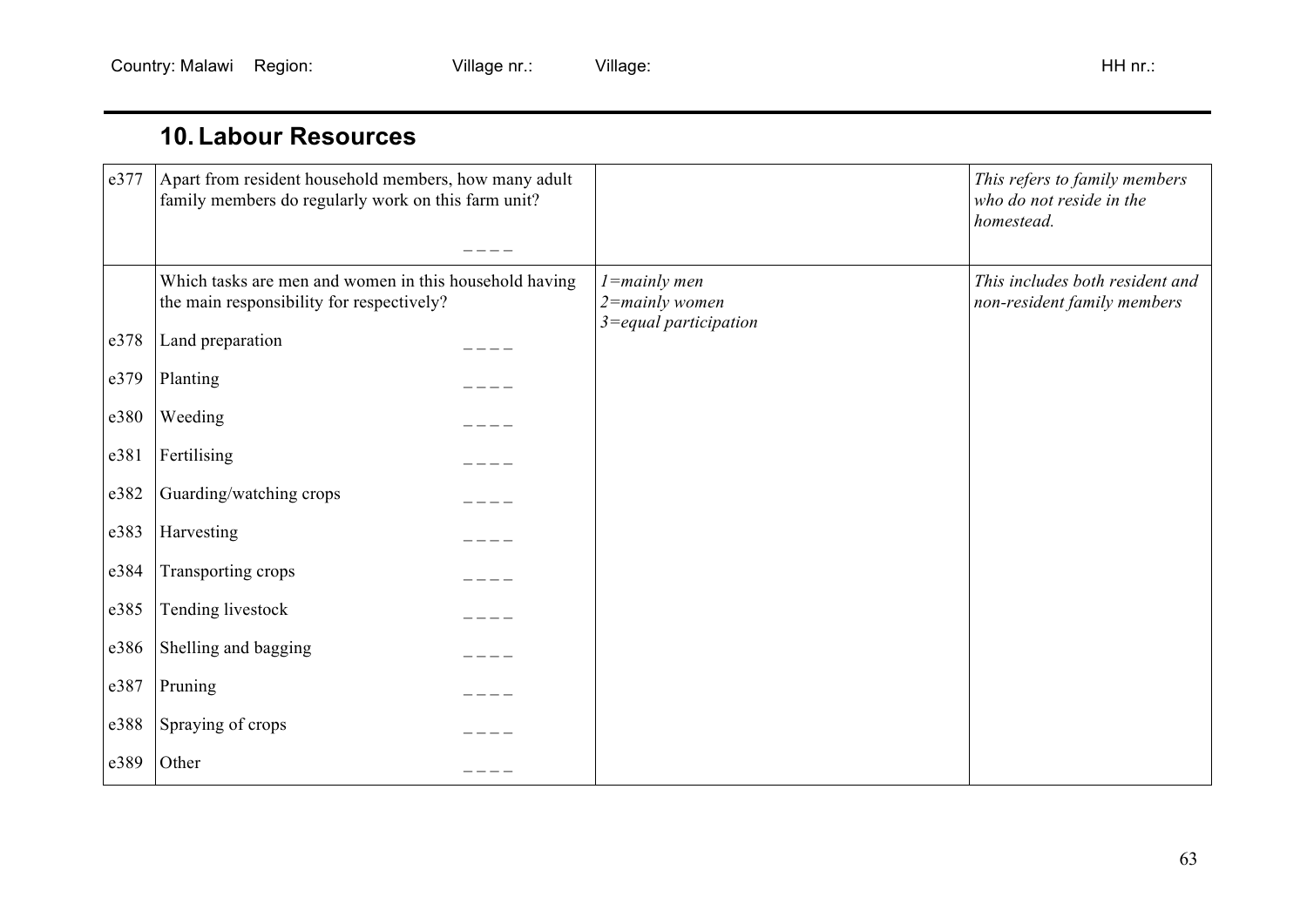| e390 | Does your household regularly hire farm labour?         | $1 = yes, 0 = no$                     | If no, skip to e406. |
|------|---------------------------------------------------------|---------------------------------------|----------------------|
|      |                                                         |                                       |                      |
| e391 | Is the labour you hire mainly female or male?           | $1$ =mainly men<br>$2 =$ mainly women |                      |
|      |                                                         | $3 = both$ men and women              |                      |
|      | If you hire farm labour, for which tasks do you use it? | $1 = yes, 0 = no$                     |                      |
| e392 | Land preparation                                        |                                       |                      |
| e393 | Planting                                                |                                       |                      |
| e394 | Weeding                                                 |                                       |                      |
| e395 | Fertilising                                             |                                       |                      |
| e396 | Guarding/watching crops                                 |                                       |                      |
| e397 | Harvesting                                              |                                       |                      |
| e398 | Transporting crops                                      |                                       |                      |
| e399 | Tending livestock                                       |                                       |                      |
| e400 | Shelling and bagging                                    |                                       |                      |
| e401 | Pruning                                                 |                                       |                      |
| e402 | Spraying of crops                                       |                                       |                      |
| e403 | Other                                                   |                                       |                      |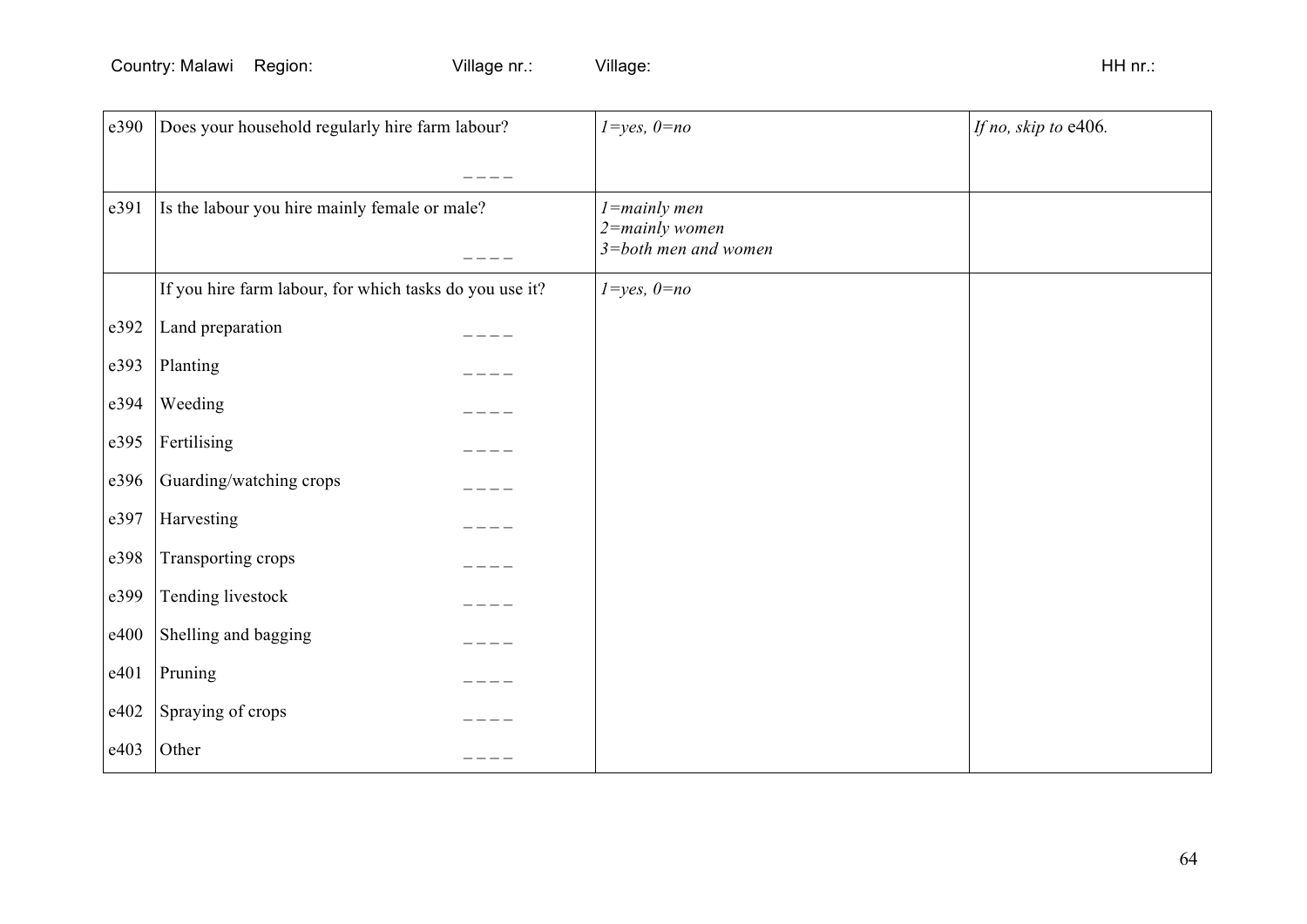| e404 | How has the price of hired labour changed since 2008?                          | $0 = did$ not hire labour in 2008<br>1=price has decreased<br>$2$ =price unchanged<br>$3 = price$ has increased |                         |
|------|--------------------------------------------------------------------------------|-----------------------------------------------------------------------------------------------------------------|-------------------------|
| e405 | Over the past year have you used your mobile phone to<br>pay for hired labour? | $l = yes, 0 = no$                                                                                               |                         |
| e406 | Does your household use exchange labour?                                       | $l = yes, 0 = no$                                                                                               | If no, skip to $e419$ . |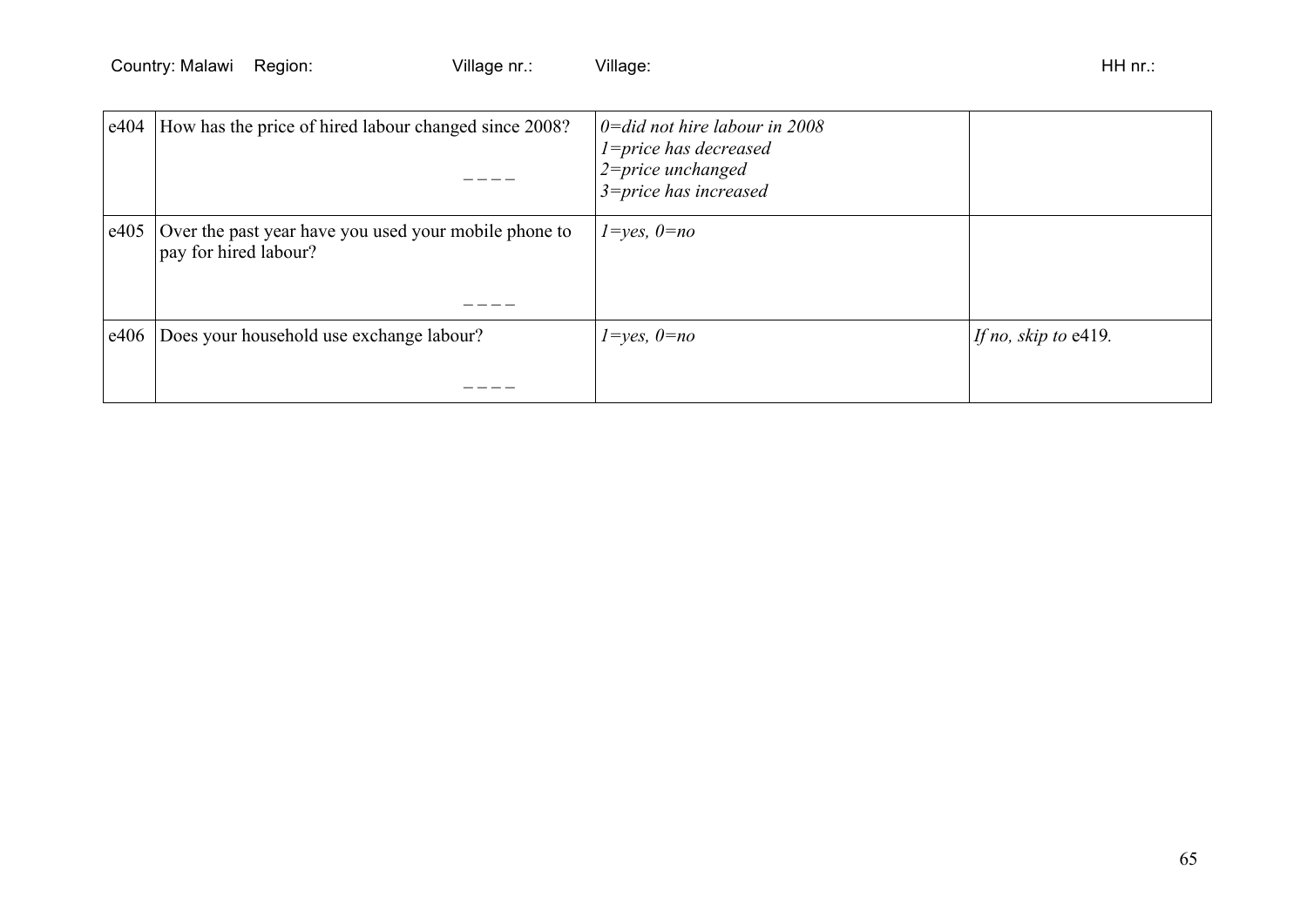|      | If you use exchange labour, for which tasks is it used?              | $1 = yes, 0 = no$ |  |
|------|----------------------------------------------------------------------|-------------------|--|
| e407 | Land preparation                                                     |                   |  |
| e408 | Planting                                                             |                   |  |
| e409 | Weeding                                                              |                   |  |
| e410 | Fertilising                                                          |                   |  |
| e411 | Watching crops                                                       |                   |  |
| e412 | Harvesting                                                           |                   |  |
| e413 | Transporting crops                                                   |                   |  |
| e414 | Tending livestock                                                    |                   |  |
| e415 | Shelling and bagging                                                 |                   |  |
| e416 | Pruning                                                              |                   |  |
| e417 | Spraying of crops                                                    |                   |  |
| e418 | Other                                                                |                   |  |
| e419 | Has your household in the past year experienced labour<br>shortages? | $1 = yes, 0 = no$ |  |
|      |                                                                      |                   |  |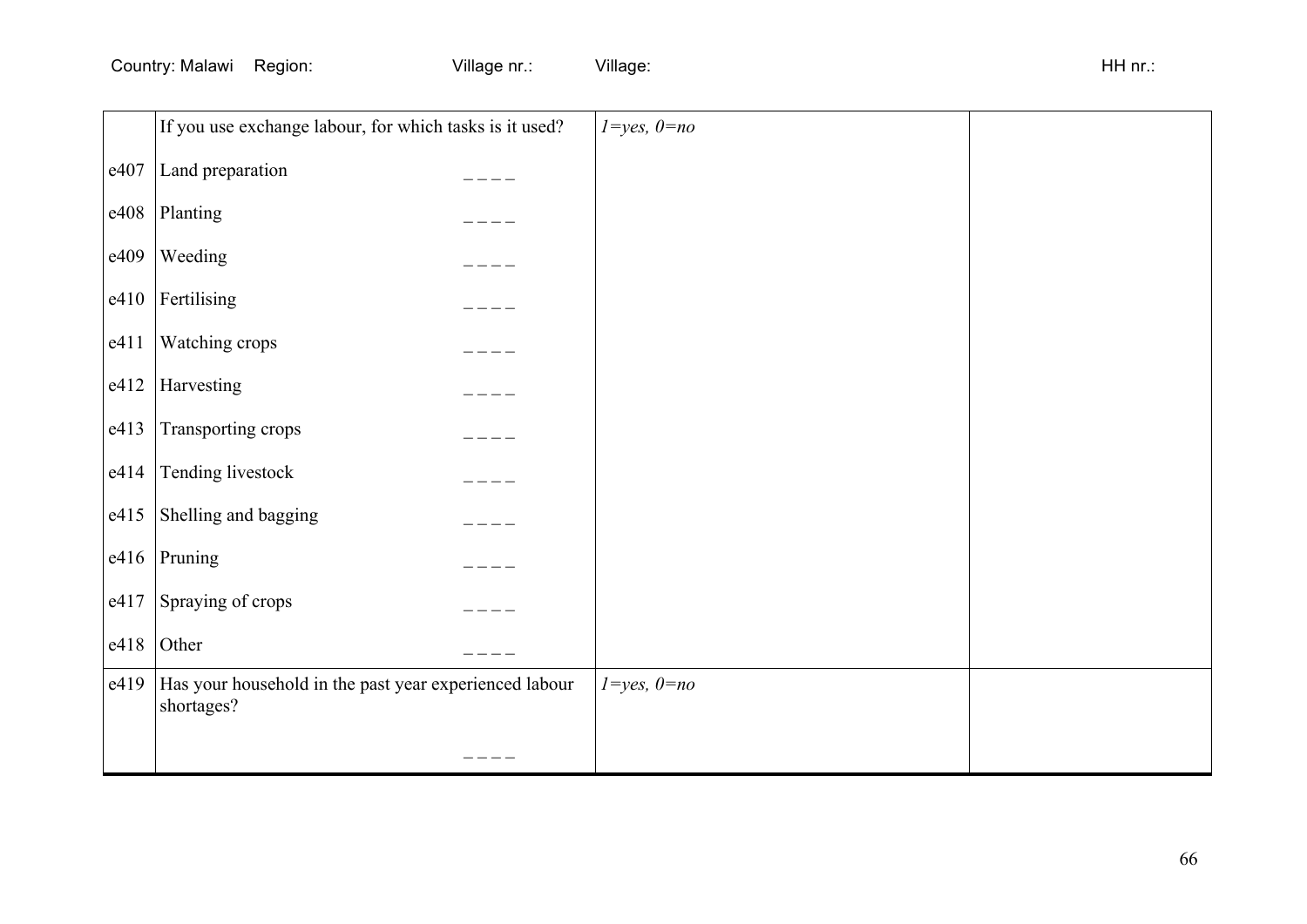### **11. Institutional Conditions**

| e420 | Have you received advice from extension staff<br>(governmental) at any time during the last year?                       | $0$ =never<br>$1 = rarely$<br>$2 = regularly$ |  |
|------|-------------------------------------------------------------------------------------------------------------------------|-----------------------------------------------|--|
| e421 | Have you received advice from non-governmental<br>extension services at any time during the last year?                  | $0$ =never<br>$1 = rarely$<br>$2 = regularly$ |  |
| e422 | If you have received advice from any extension service<br>(governmental or non-governmental), did you pay?              | $1 = yes, 0 = no$                             |  |
| e423 | Have you received extension services for crops?                                                                         | $1 = yes, 0 = no$                             |  |
| e424 | Have you received extension services for livestock?                                                                     | $1 = yes, 0 = no$                             |  |
| e425 | Have you received extension services through mobile<br>phone?                                                           | $1 = yes, 0 = no$                             |  |
| e426 | Are you (farm manager) a member of any local farmer<br>group/organisation/club/association dealing with<br>agriculture? | $1 = yes, 0 = no$                             |  |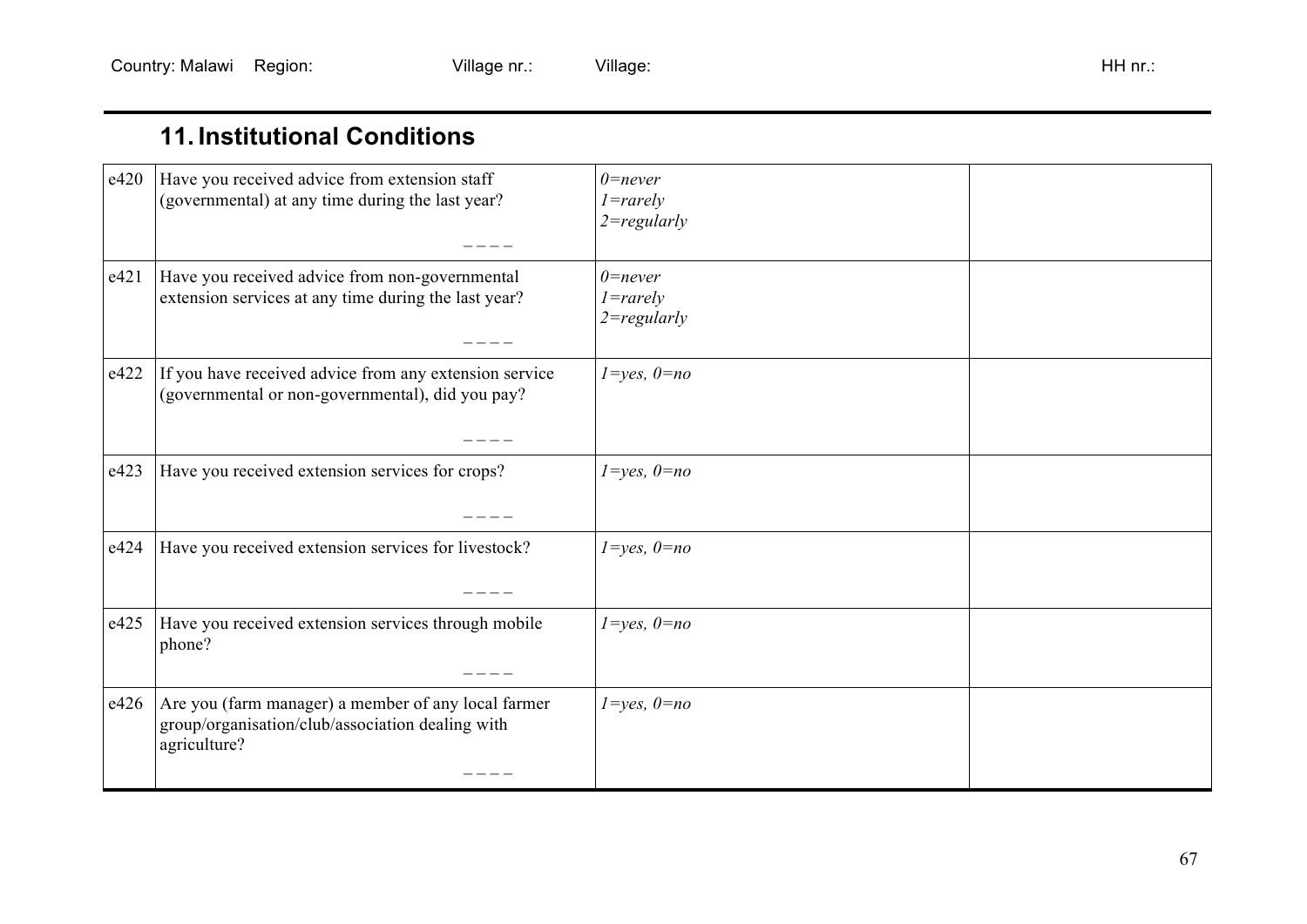# **12. Incomes and Expenditures**

|      | <b>Incomes</b>                                                                                                               |                   |                                |
|------|------------------------------------------------------------------------------------------------------------------------------|-------------------|--------------------------------|
| e427 | Has your household in the past year received any foodstuffs $ 1 = yes, 0 = no$<br>or other in kind transfers from relatives? |                   | If no, then skip to e433.      |
|      |                                                                                                                              |                   |                                |
|      | If yes, what types of transfers?                                                                                             | $1 = yes, 0 = no$ |                                |
| e428 | Foodstuffs                                                                                                                   |                   |                                |
| e429 | Farm inputs                                                                                                                  |                   |                                |
| e430 | Livestock                                                                                                                    |                   |                                |
| e431 | Clothes                                                                                                                      |                   |                                |
| e432 | Other                                                                                                                        |                   |                                |
| e433 | Has your household participated in any food for work<br>programmes in the past year?                                         | $1 = yes, 0 = no$ | If no, then skip to e435.      |
|      |                                                                                                                              |                   |                                |
| e434 | Were you paid in cash?                                                                                                       | $1 = yes, 0 = no$ |                                |
| e435 | Has your household in the past year received any other cash $ 1 = yes, 0 = no$<br>transfers from the government?             |                   | This does not include pensions |
|      |                                                                                                                              |                   |                                |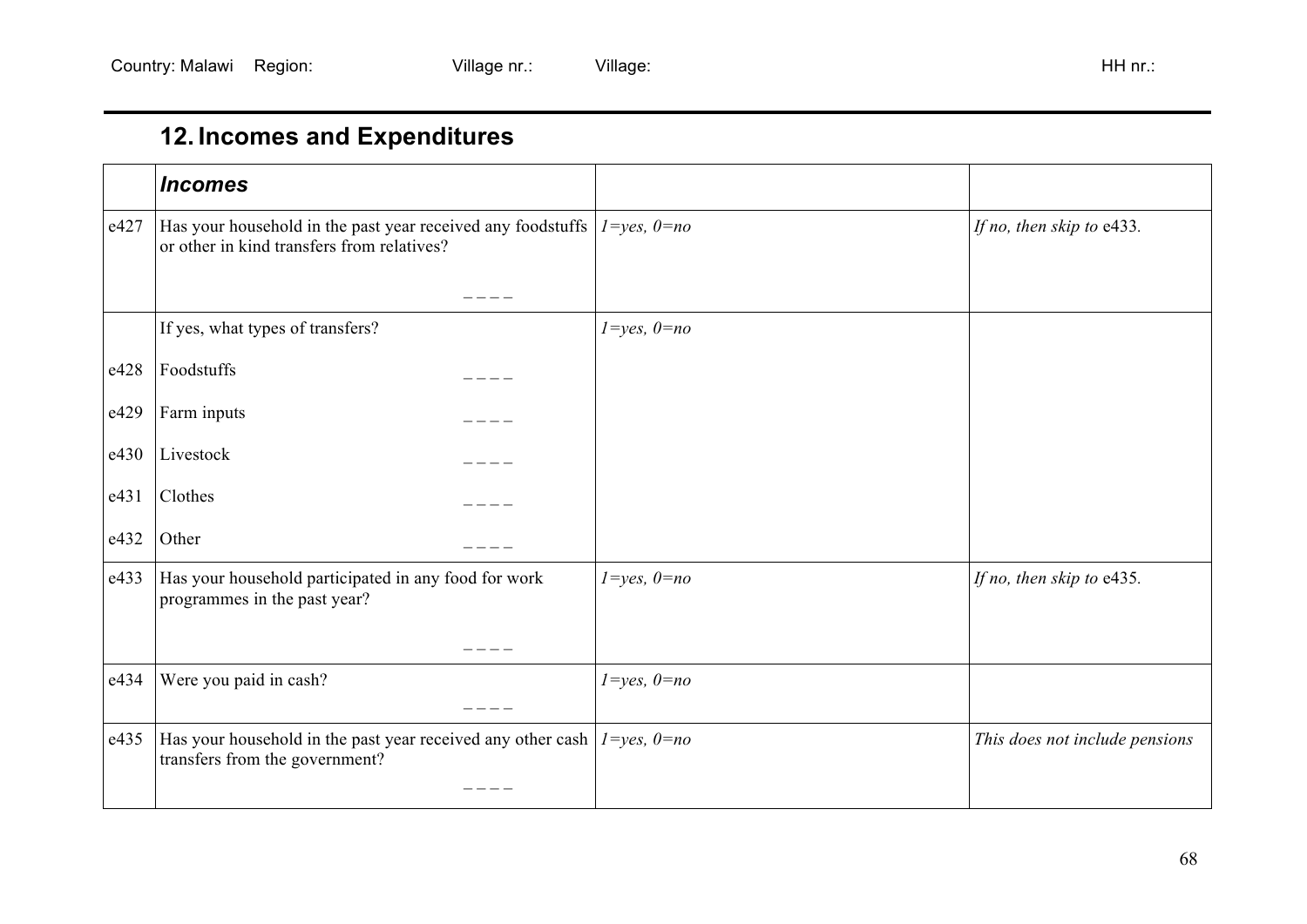|      | How much money (make an estimation) have the different<br>sources of cash income generated for your household in<br>the course of the past year? | Indicate in local currency but recalculate into<br>current USD after survey     | Farm manager/household head<br>should estimate on the part of<br>the whole household. |
|------|--------------------------------------------------------------------------------------------------------------------------------------------------|---------------------------------------------------------------------------------|---------------------------------------------------------------------------------------|
|      | 01.Sale of food staples                                                                                                                          | Use $0$ to indicate that this was not one of the<br>household's income sources. |                                                                                       |
|      | _____ <i>local currency</i>                                                                                                                      |                                                                                 | Micro business refers to any<br>kind of small-scale cash                              |
| e436 | USD                                                                                                                                              |                                                                                 | generating business or self                                                           |
|      | 02. Sale of other food crops                                                                                                                     |                                                                                 | employment carried out on an<br>individual or family basis, e.g.                      |
|      | $-- local$ currency                                                                                                                              |                                                                                 | beer brewing, petty trade etc.                                                        |
| e437 | $---$ USD                                                                                                                                        |                                                                                 |                                                                                       |
|      | 03. Sale of non-food cash crops                                                                                                                  |                                                                                 |                                                                                       |
|      | $-- local$ currency                                                                                                                              |                                                                                 |                                                                                       |
| e438 | $---$ USD                                                                                                                                        |                                                                                 |                                                                                       |
|      | 04.Sale of animals/animal produce                                                                                                                |                                                                                 |                                                                                       |
|      | local currency                                                                                                                                   |                                                                                 |                                                                                       |
| e439 | $\overline{\phantom{a} - \phantom{a}}$ USD                                                                                                       |                                                                                 |                                                                                       |
|      | 05. Leasing out machinery (e.g. tractors) and/or equipment,<br>oxen, push carts etc.                                                             |                                                                                 |                                                                                       |
|      | $-- local$ currency                                                                                                                              |                                                                                 |                                                                                       |
| e440 | $---$ USD                                                                                                                                        |                                                                                 |                                                                                       |
|      | 06. Work on others' farms /agricultural labour                                                                                                   |                                                                                 |                                                                                       |
|      | $-- local$ currency                                                                                                                              |                                                                                 |                                                                                       |
| e441 | $---$ USD                                                                                                                                        |                                                                                 |                                                                                       |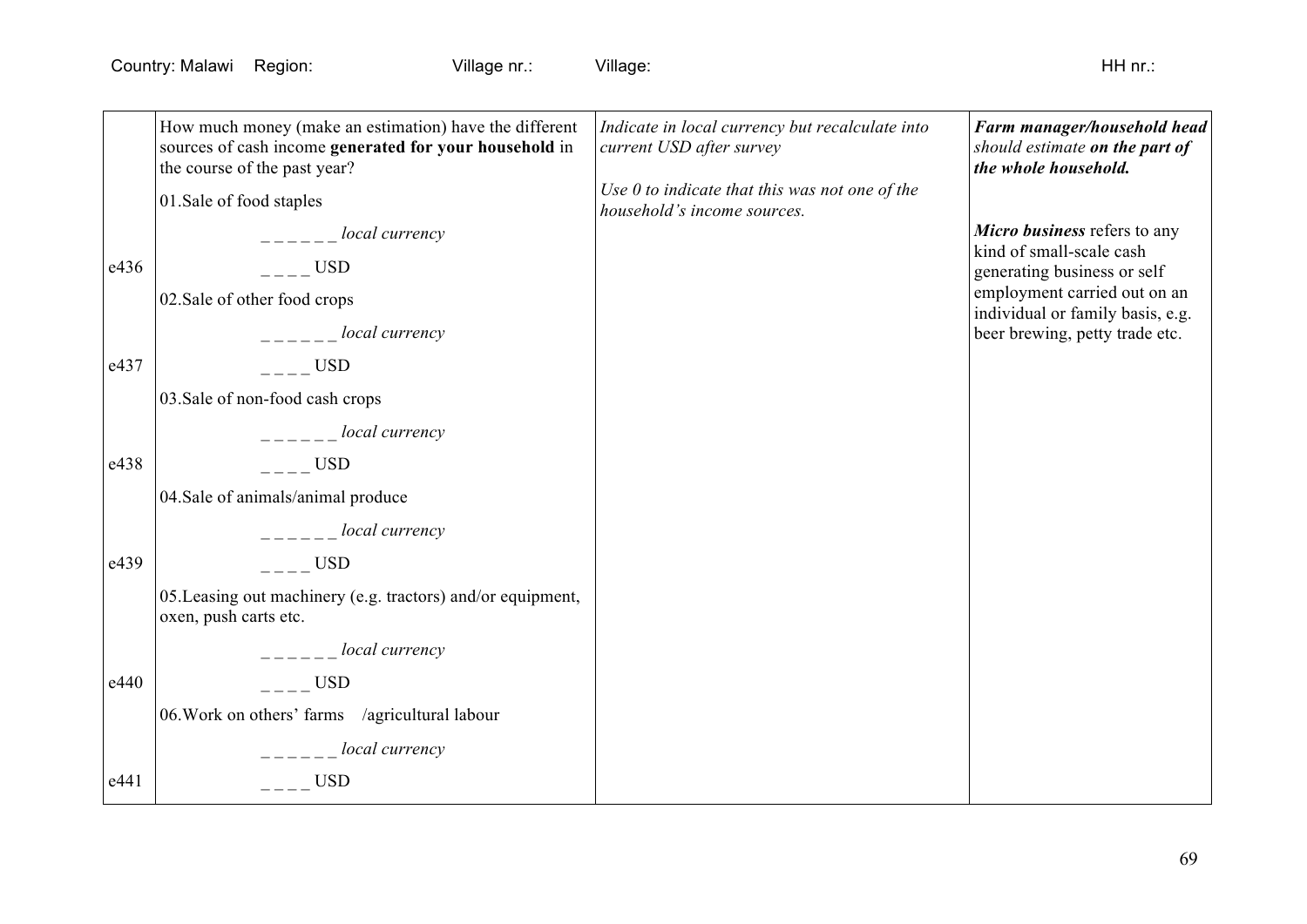|      | 07. Non-farm salaried employment                                |
|------|-----------------------------------------------------------------|
|      | $-- local$ currency                                             |
| e442 | $---$ USD                                                       |
|      | 08. Micro business                                              |
|      | $-- local$ currency                                             |
| e443 | $---$ USD                                                       |
|      | 09.Large-scale business                                         |
|      | $-- local$ currency                                             |
| e444 | $---$ USD                                                       |
|      | 10. Rent, interest                                              |
|      | $-- local$ currency                                             |
| e445 | $---$ USD                                                       |
|      | 11. Pensions                                                    |
|      | $-- local$ currency                                             |
| e446 | $---$ USD                                                       |
|      | 12. Remittances from absent household members, children<br>etc. |
|      | $-- local$ currency                                             |
| e447 | $---$ USD                                                       |
|      |                                                                 |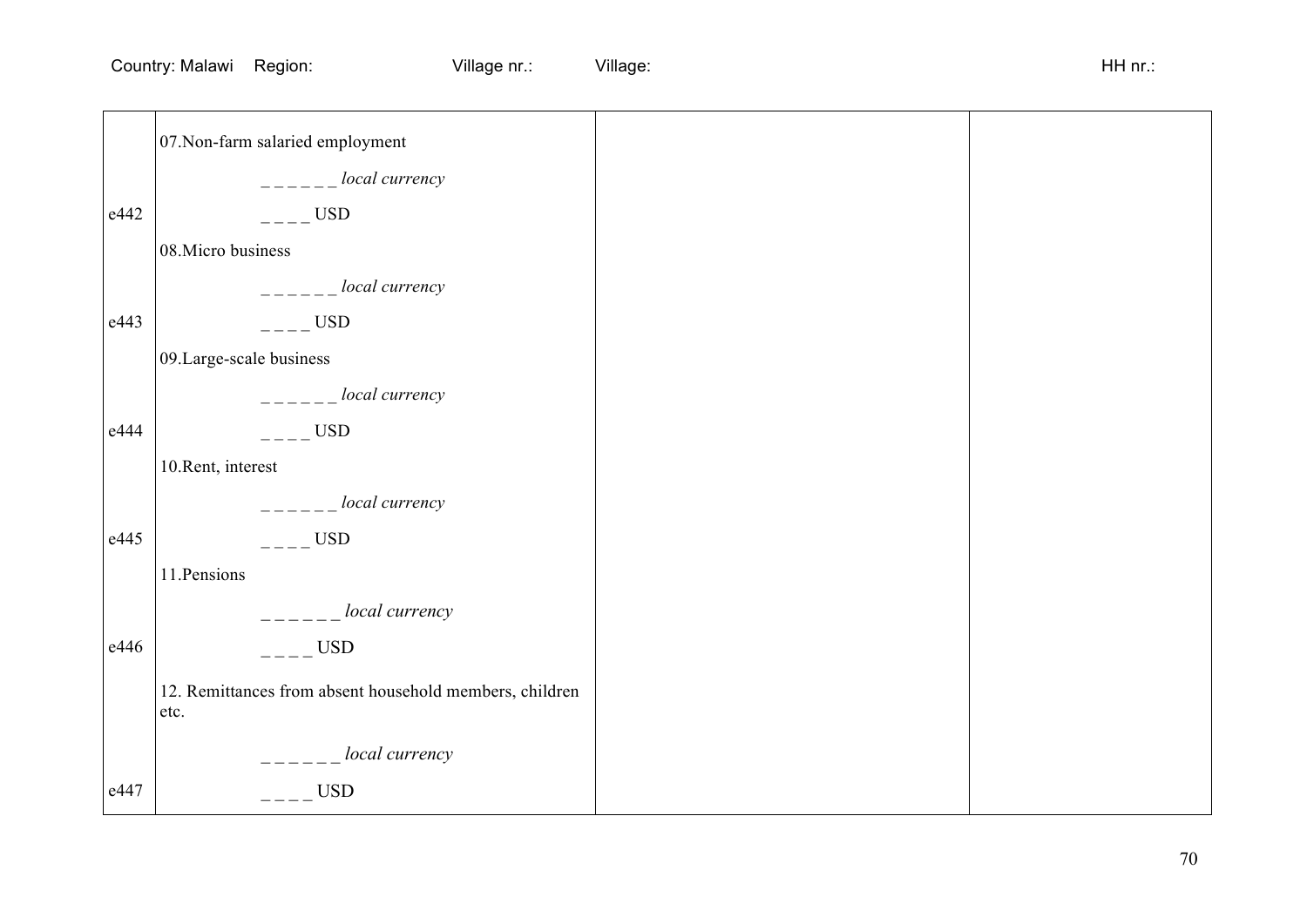|      | If your household earns income from business (large-<br>scale or micro business), what type of business do you<br>have? |  | Business includes only<br>nonfarm businesses/sources<br>of income. |
|------|-------------------------------------------------------------------------------------------------------------------------|--|--------------------------------------------------------------------|
| e448 | Selling of handicrafts (baskets, pottery, etc.) ____                                                                    |  |                                                                    |
| e449 | Artisinal mining                                                                                                        |  |                                                                    |
| e450 | Carpentry                                                                                                               |  |                                                                    |
| e451 | Construction                                                                                                            |  |                                                                    |
| e452 | Blacksmithing                                                                                                           |  |                                                                    |
| e453 | Brickmaking                                                                                                             |  |                                                                    |
| e454 | Driving (transport business)                                                                                            |  |                                                                    |
| e455 | Tailoring (sewing clothes)                                                                                              |  |                                                                    |
| e456 | Milling                                                                                                                 |  |                                                                    |
| e457 | Health services (traditional midwifes, healing, etc.) $\frac{1}{1}$                                                     |  |                                                                    |
| e458 | Alcohol production                                                                                                      |  |                                                                    |
| e459 | Selling processed foodstuffs                                                                                            |  |                                                                    |
| e460 | Trading clothes or other non food items $\frac{1}{2}$                                                                   |  |                                                                    |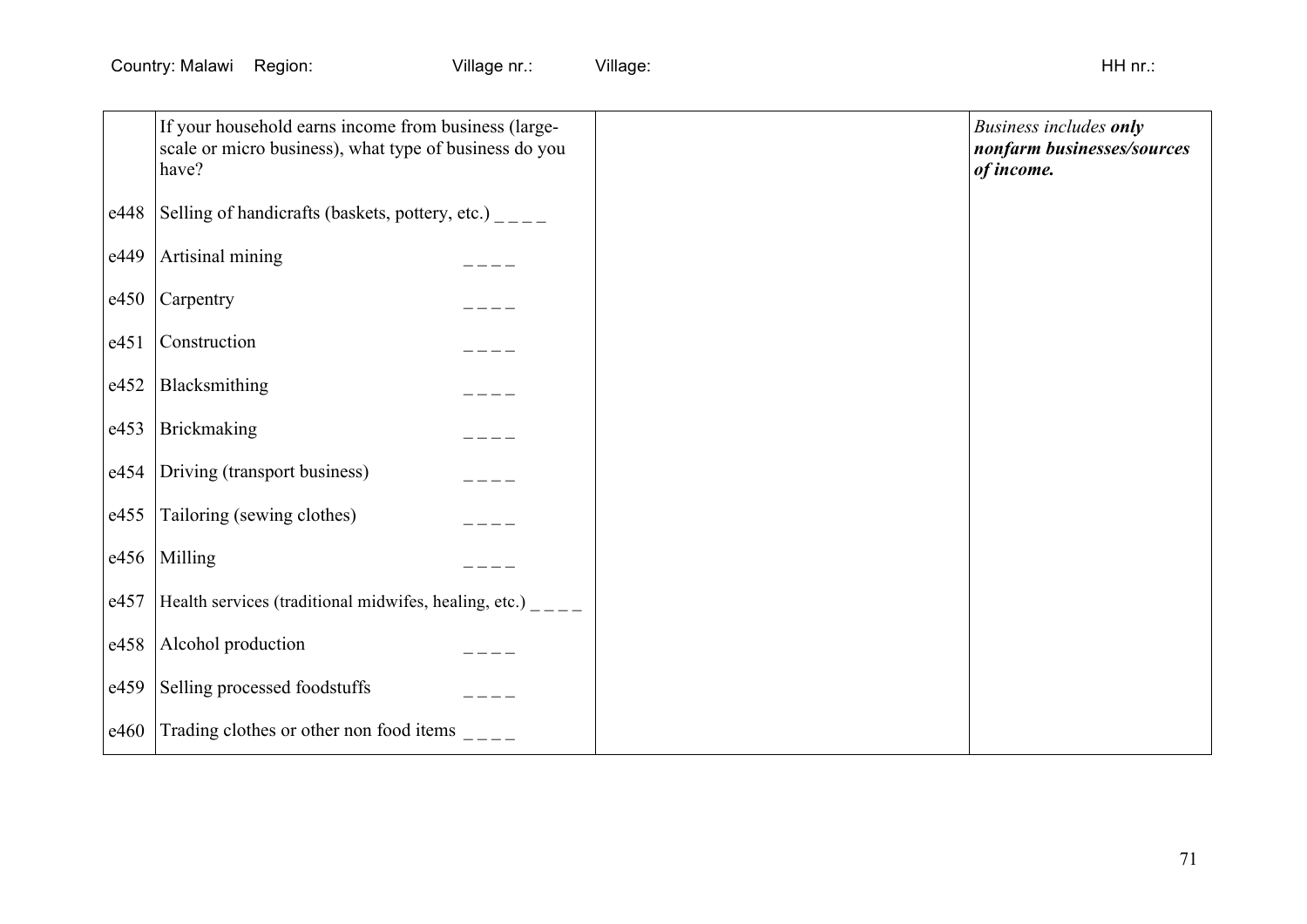| e461 | If you earn income from your own business (large scale<br>or micro business), do you employ any workers in your<br>business?                                                     | $1 = yes, 0 = no$ |  |
|------|----------------------------------------------------------------------------------------------------------------------------------------------------------------------------------|-------------------|--|
|      | e462 If yes, how many people do you employ?                                                                                                                                      |                   |  |
| e463 | To interviewer: please note if the respondent was<br>reluctant to disclose information on household income or<br>if information on household income appears to be<br>unreliable. | $1 = yes, 0 = no$ |  |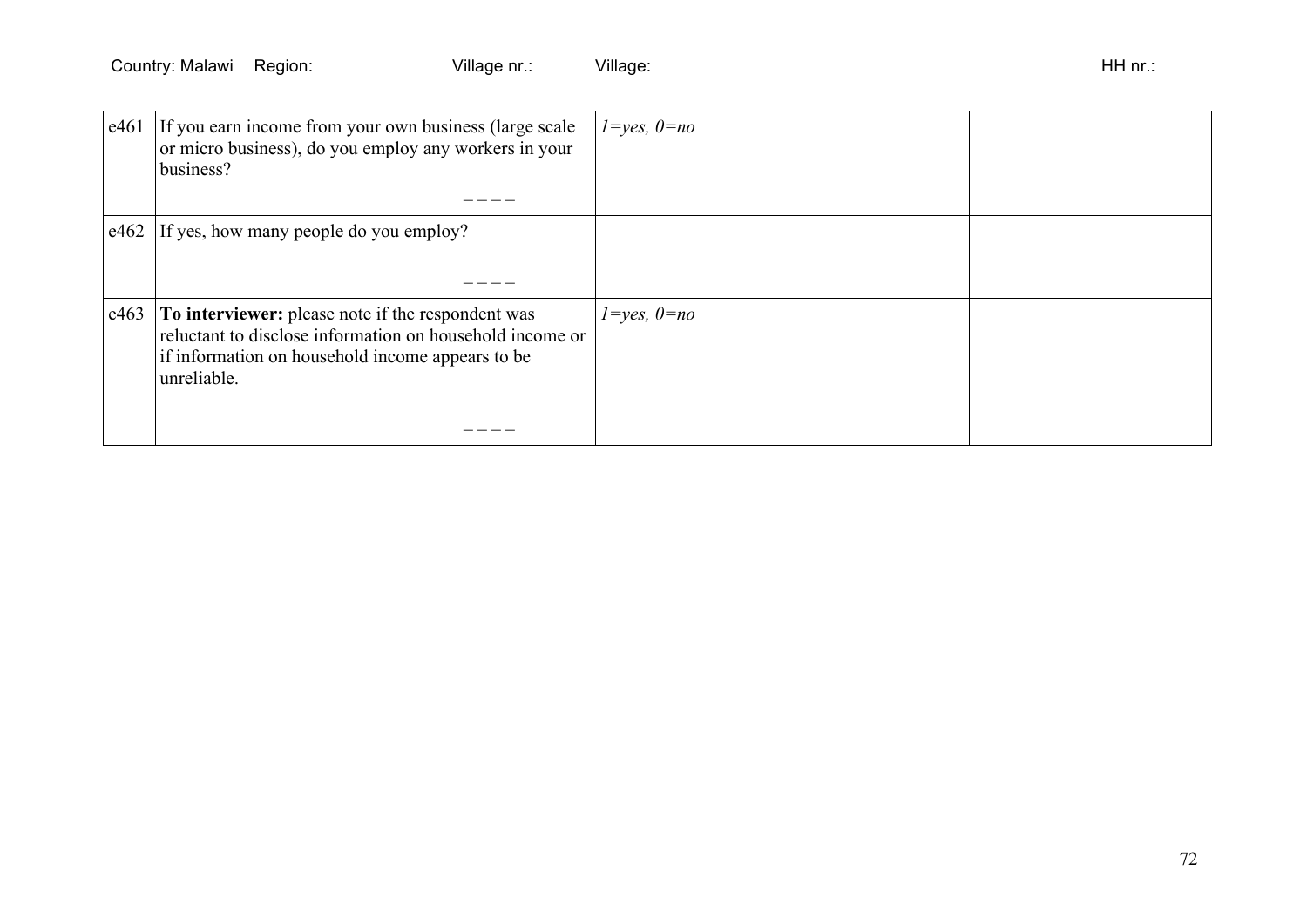Country: Malawi Region: Village nr.: Village: Village: Village: HH nr.: HH nr.:

|      | Consumer durables: which of the following assets does<br>your household possess? | $1 = yes, 0 = no$                                                                                                                                                          |                           |
|------|----------------------------------------------------------------------------------|----------------------------------------------------------------------------------------------------------------------------------------------------------------------------|---------------------------|
| e464 | Mobile or stationary telephone                                                   |                                                                                                                                                                            |                           |
| e465 | Motor bike                                                                       |                                                                                                                                                                            |                           |
| e466 | TV-set                                                                           |                                                                                                                                                                            |                           |
| e467 | Car                                                                              |                                                                                                                                                                            |                           |
| e468 | Bicycle                                                                          |                                                                                                                                                                            |                           |
| e469 | Sewing machine                                                                   |                                                                                                                                                                            |                           |
| e470 | Kerosene stove or other modern stove                                             |                                                                                                                                                                            |                           |
| e471 | Gas cooker                                                                       |                                                                                                                                                                            |                           |
| e472 | Sofa set                                                                         |                                                                                                                                                                            |                           |
| e473 | Housing standard: what kind of house do you have?                                | $1$ =mud house with thatched roof                                                                                                                                          | Interviewer may ask or    |
|      |                                                                                  | $2$ =mud house with corrugated iron roof<br>3=block/brick house with corrugated iron roof<br>or other more advanced housing types<br>4=corrugated walls, with cement floor | observe housing standard. |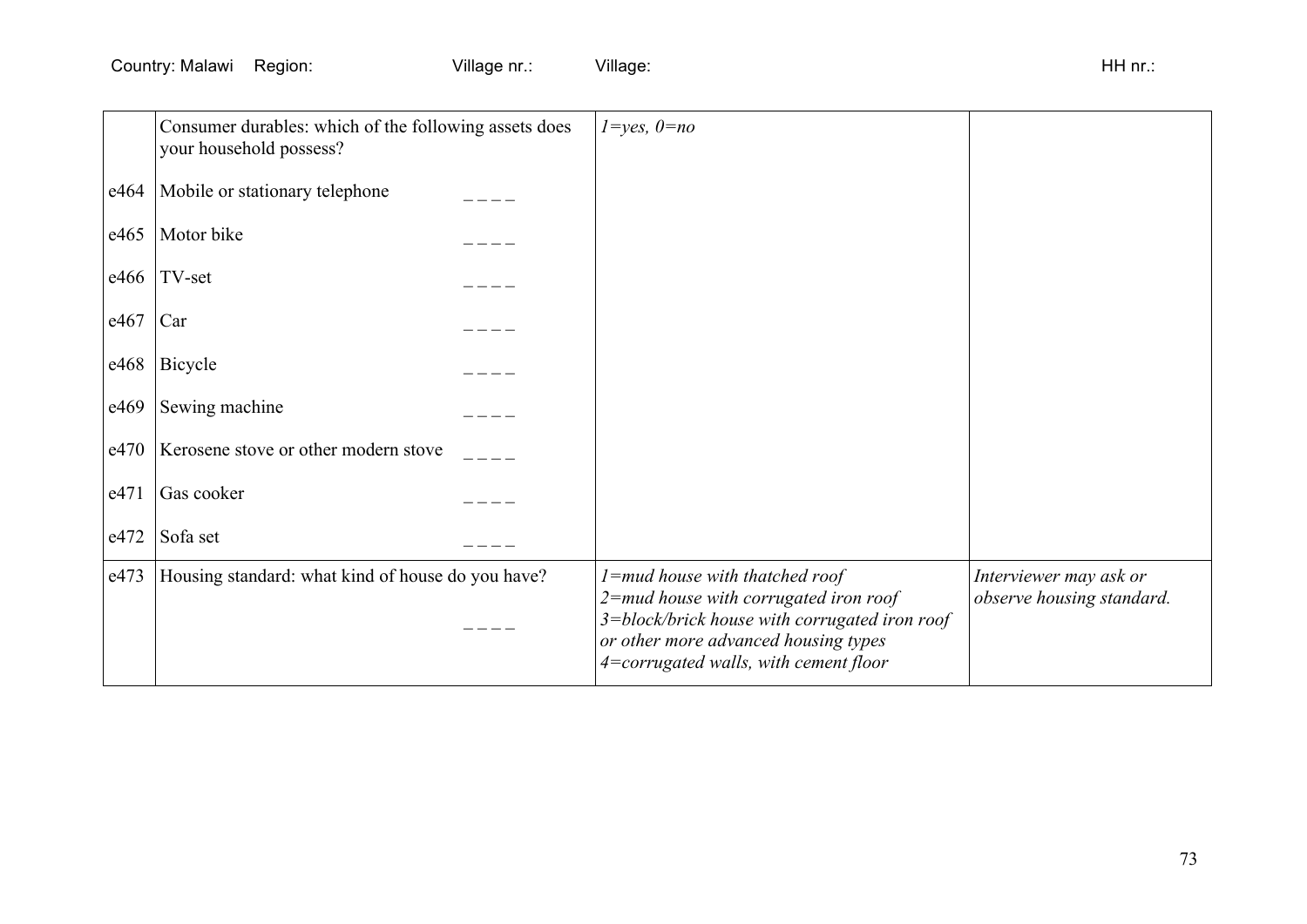|      | <b>Expenditures</b>                                                                       |                   |  |
|------|-------------------------------------------------------------------------------------------|-------------------|--|
|      | Which food crops did you purchase for your household<br>consumption during the past year? | $1 = yes, 0 = no$ |  |
| e474 | Maize                                                                                     |                   |  |
| e475 | Cassava                                                                                   |                   |  |
| e476 | Sorghum                                                                                   |                   |  |
| e477 | Rice                                                                                      |                   |  |
| e478 | Plantains/bananas                                                                         |                   |  |
| e479 | Beans                                                                                     |                   |  |
| e480 | Peas                                                                                      |                   |  |
| e481 | Irish potatoes                                                                            |                   |  |
| e482 | Sweet potatoes                                                                            |                   |  |
| e483 | Millet                                                                                    |                   |  |
| e484 | Groundnuts                                                                                |                   |  |
| e485 | Vegetables                                                                                |                   |  |
| e486 | Yams                                                                                      |                   |  |
| e487 | Cocoyams                                                                                  |                   |  |
| e488 | Arrowroot                                                                                 |                   |  |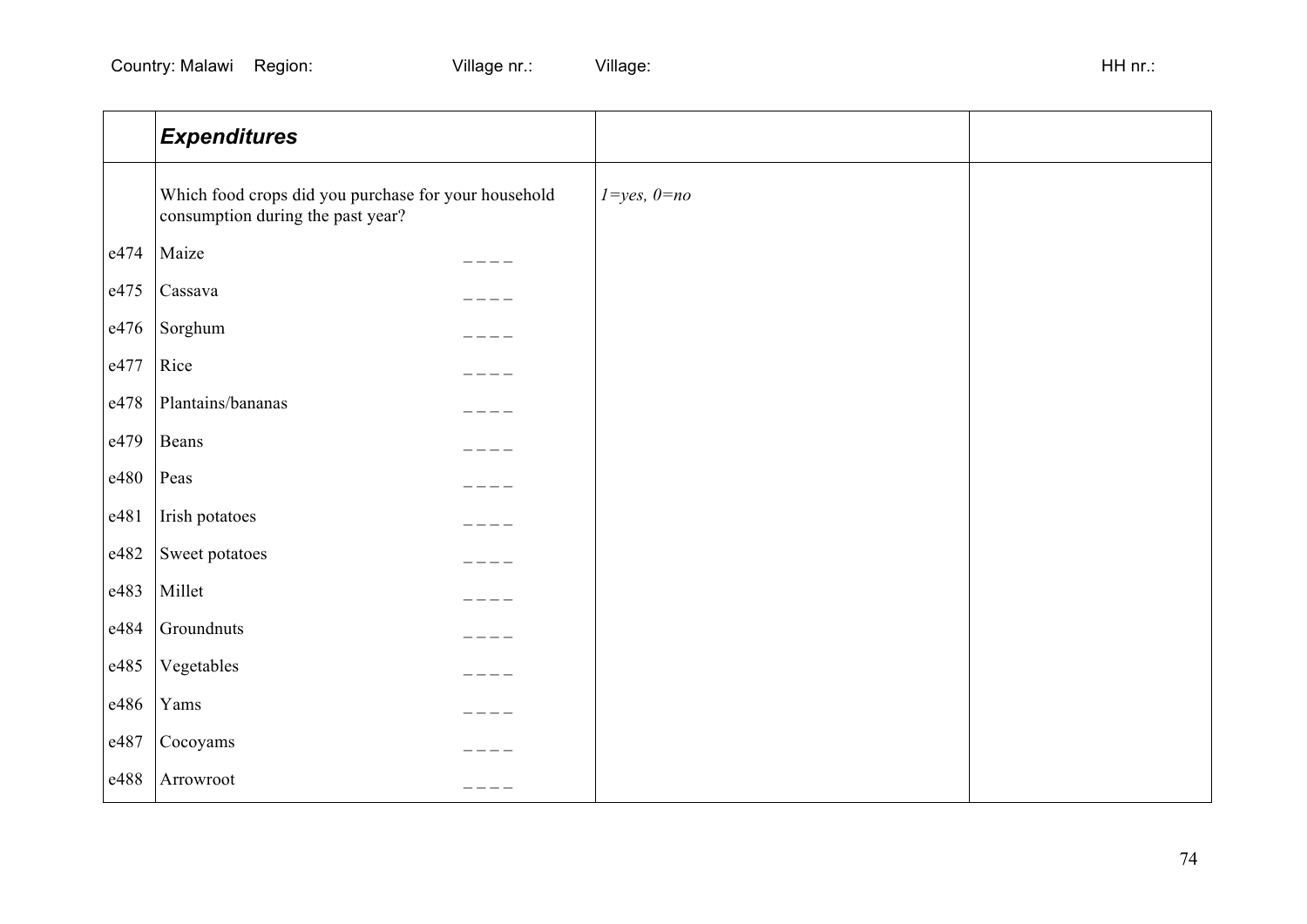|      | Which animal produce/food did you purchase for your<br>household consumption during the past year? | $1 = yes, 0 = no$ |  |
|------|----------------------------------------------------------------------------------------------------|-------------------|--|
| e489 | Milk                                                                                               |                   |  |
| e490 | Meat                                                                                               |                   |  |
| e491 | Fish                                                                                               |                   |  |
| e492 | Egg                                                                                                |                   |  |
| e493 | In the past year, have you borrowed money to be able to<br>cover your expenditures?                | $1 = yes, 0 = no$ |  |
|      |                                                                                                    |                   |  |
| e494 | Do you at present obtain any form of agricultural input<br>credit?                                 | $1 = yes, 0 = no$ |  |
|      |                                                                                                    |                   |  |
| e495 | Does anyone in your household at present obtain any<br>other form of credit?                       | $1 = yes, 0 = no$ |  |
| e496 | Does your household have access to credit targeted<br>specifically at women?                       | $1 = yes, 0 = no$ |  |
|      |                                                                                                    |                   |  |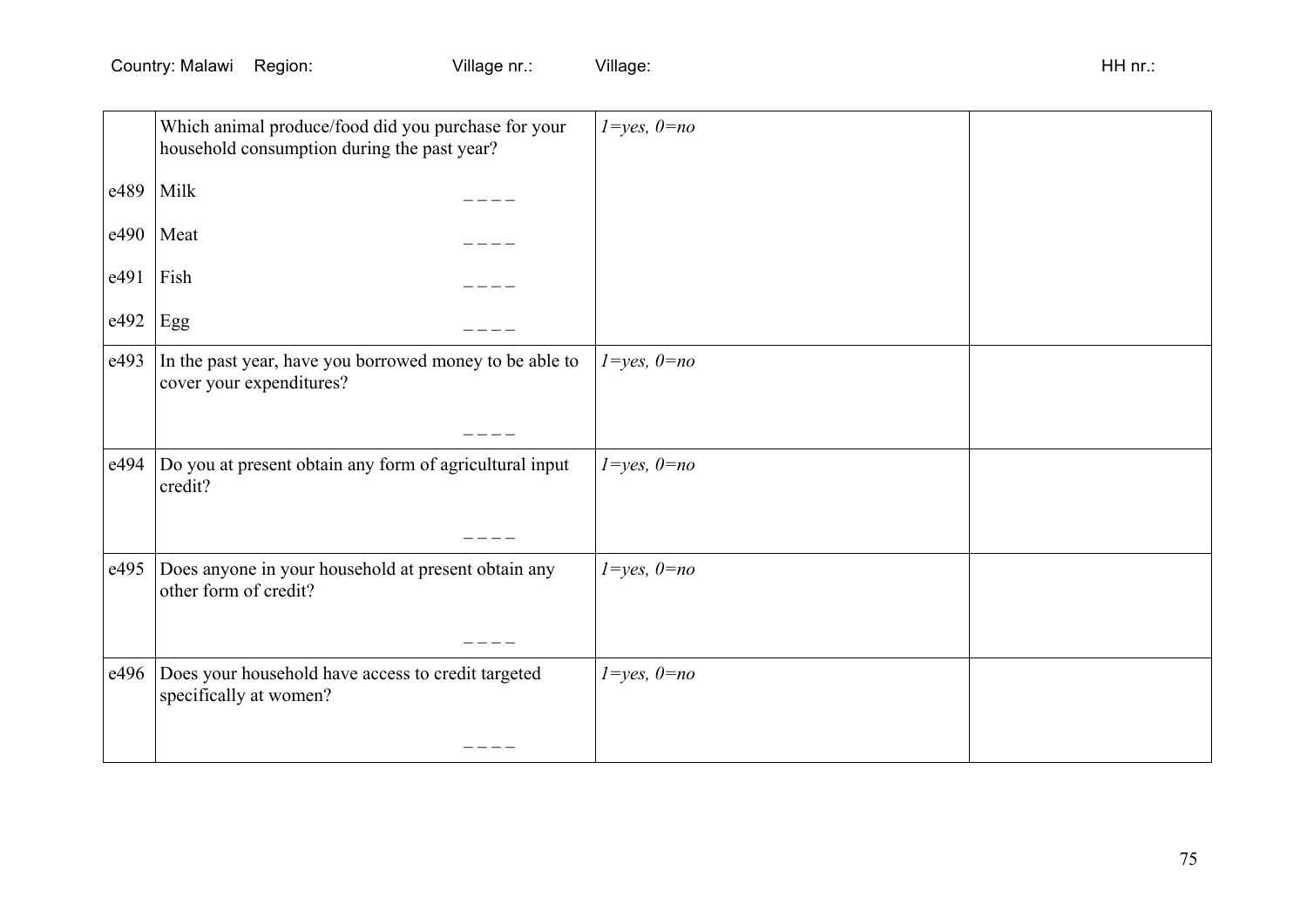Country: Malawi Region: Village nr.: Village: Village: Village: HH nr.: HH nr.:

| e497 | Are you normally able to save some money every year<br>for future needs?                                            | $1 = yes, 0 = no$ |                                                                                                                |
|------|---------------------------------------------------------------------------------------------------------------------|-------------------|----------------------------------------------------------------------------------------------------------------|
| e498 | Does your household reduce the number of meals eaten<br>daily during the lean season?                               | $1 = yes, 0 = no$ |                                                                                                                |
| e499 | Does your household reduce the quality of food eaten<br>during the lean season?                                     | $1 = yes, 0 = no$ | For instance the amount of<br>meat or vegetables may be<br>reduced, or tea may be taken<br>without sugar, etc. |
|      | How many meals per day does your household generally<br>eat during the lean season?                                 | $1 = yes, 0 = no$ |                                                                                                                |
| e500 | <b>Breakfast</b>                                                                                                    |                   |                                                                                                                |
| e501 | Lunch                                                                                                               |                   |                                                                                                                |
| e502 | Dinner                                                                                                              |                   |                                                                                                                |
|      | How many meals per day does your household generally<br>eat during the rest of the year (the lean season excluded)? | $1 = yes, 0 = no$ |                                                                                                                |
| e503 | Breakfast                                                                                                           |                   |                                                                                                                |
| e504 | Lunch                                                                                                               |                   |                                                                                                                |
| e505 | Dinner                                                                                                              |                   |                                                                                                                |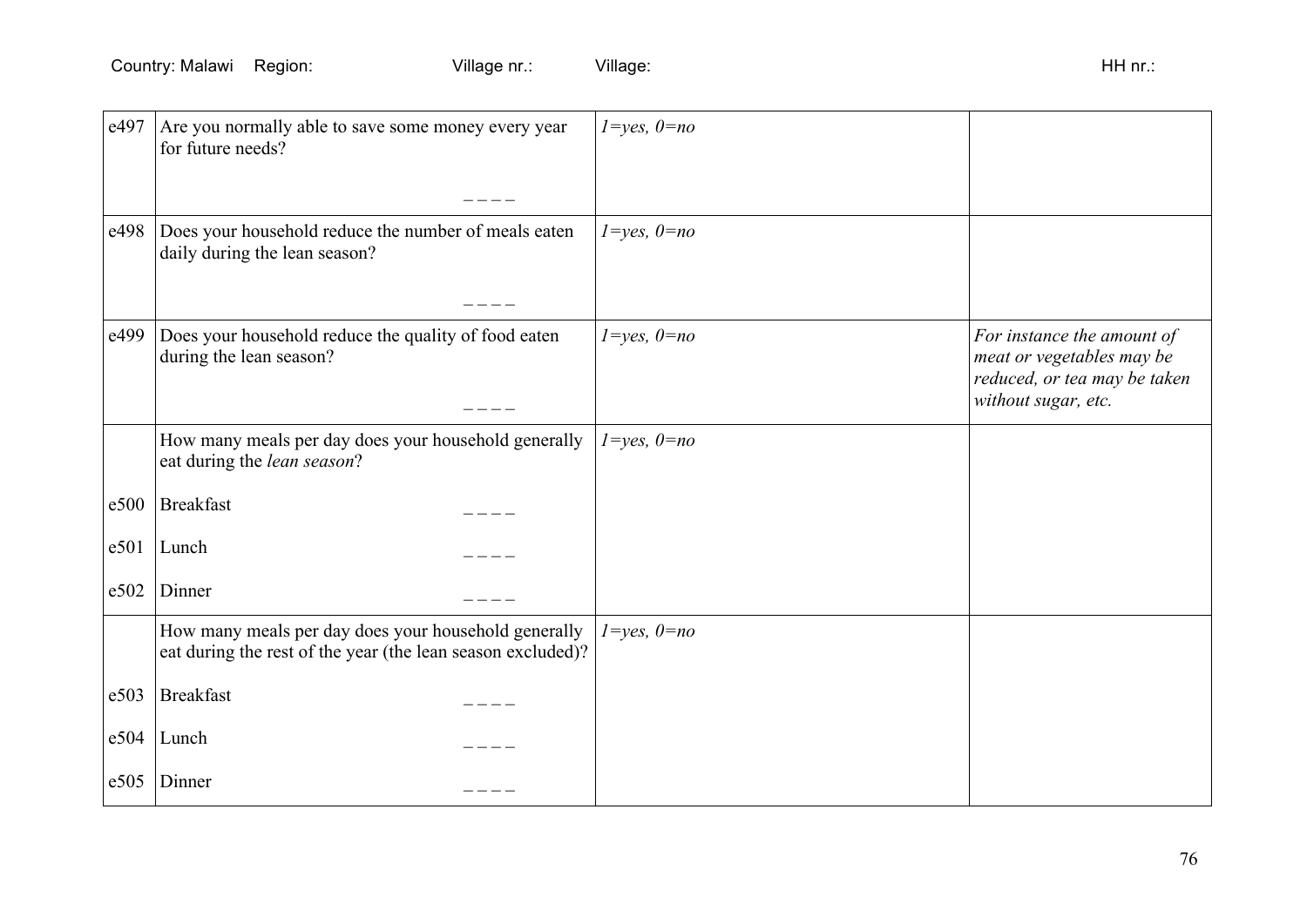## *Income data Male adult household members (16-60 years) for the past 12 months*

- EACH MEMBER TO BE INTERVIEWED SEPARATELY by a male enumerator
- Note to enumerator: The income gathered on this basis may be different from the total income reported by the household head/farm manager in e436 to e447.

|                                                                           | Farm manager<br>(if male) | male adult 1 | male adult 2 | male adult 3 | male adult 4 | male adult 5 | Sum by source of<br>cash income (row) |
|---------------------------------------------------------------------------|---------------------------|--------------|--------------|--------------|--------------|--------------|---------------------------------------|
| 01.Sale of food staples                                                   |                           |              |              |              |              |              | e506                                  |
| 02. Sale of other food<br>crops                                           |                           |              |              |              |              |              | e507                                  |
| 03. Sale of non-food<br>cash crops                                        |                           |              |              |              |              |              | e508                                  |
| 04.Sale of<br>animals/animal<br>produce                                   |                           |              |              |              |              |              | e509                                  |
| 05.Leasing out<br>machinery and/or<br>equipment, oxen, push<br>carts etc. |                           |              |              |              |              |              | e510                                  |
| 06. Work on others'<br>farms /agricultural<br>labour                      |                           |              |              |              |              |              | e511                                  |
| 07. Non-farm salaried<br>employment                                       |                           |              |              |              |              |              | e512                                  |
| 08. Micro business                                                        |                           |              |              |              |              |              | e513                                  |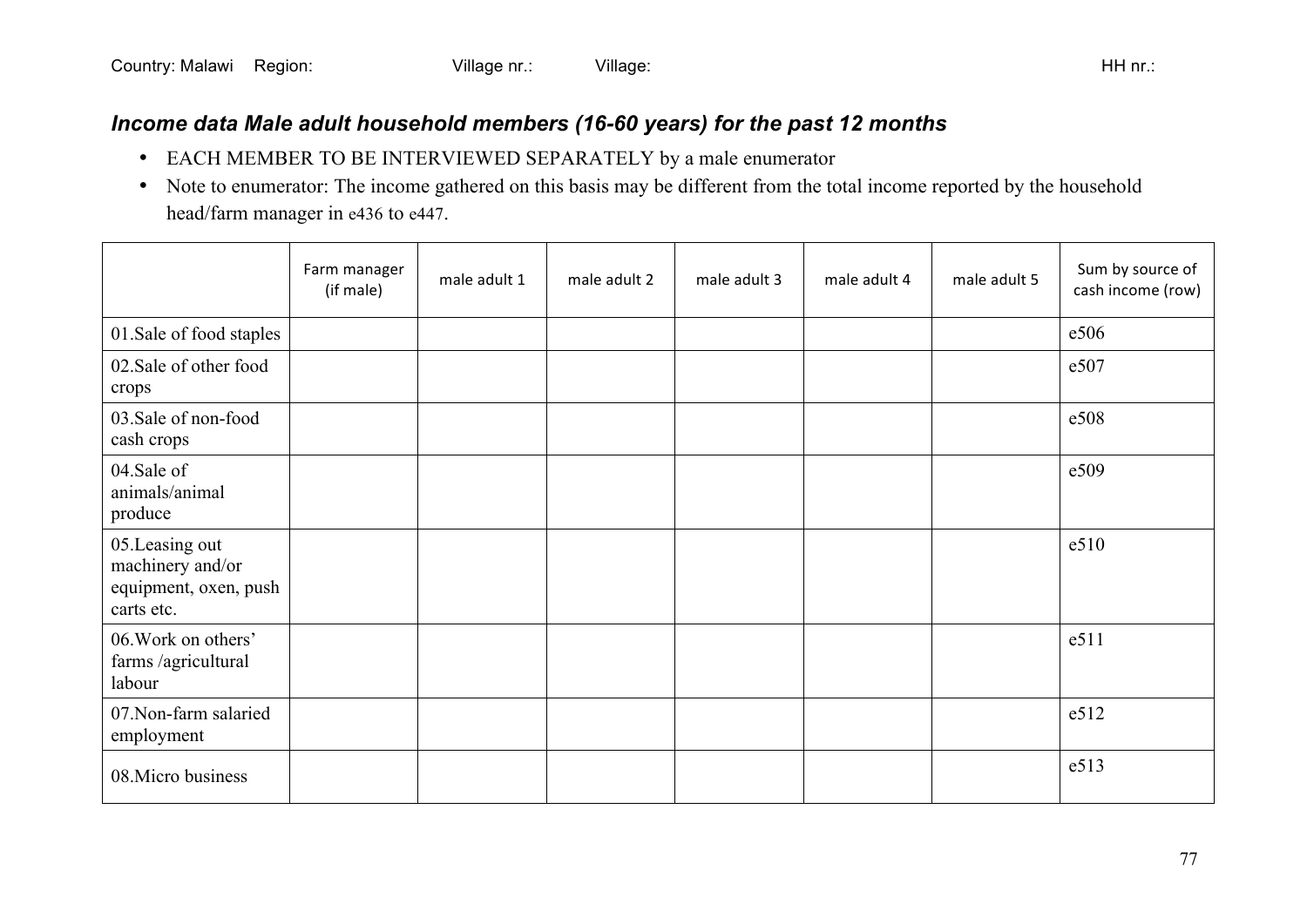| 09.Large-scale<br>business                                         |      |      |      |      |      |      | e514 |
|--------------------------------------------------------------------|------|------|------|------|------|------|------|
| 10. Rent, interest                                                 |      |      |      |      |      |      | e515 |
| 11. Pensions                                                       |      |      |      |      |      |      | e516 |
| 12. Remittances from<br>absent household<br>members, children etc. |      |      |      |      |      |      | e517 |
| Sum by household<br>member (column)                                | e518 | e519 | e520 | e521 | e522 | e523 |      |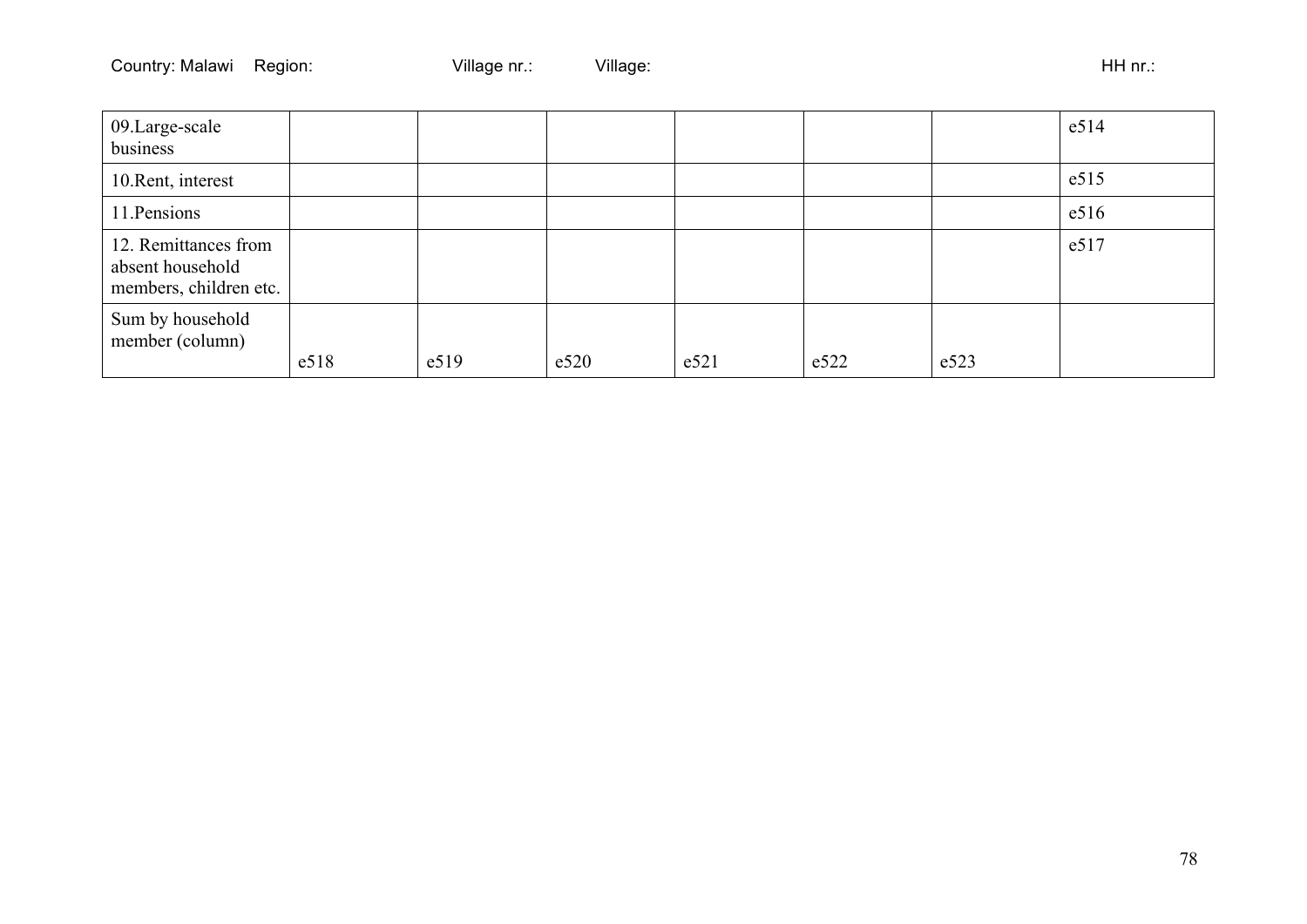## *Income data Female adult household members (16-60 years) for the past 12 months*

- EACH MEMBER TO BE INTERVIEWED SEPARATELY by a female enumerator
- $\triangleright$  Note to enumerator: The income gathered on this basis may be different from the total income reported by the household head/farm manager in e436 to e447.

|                                                                           | Farm manager<br>(if female) | female adult 1 | female adult 2 | female adult 3 | female adult 4 | female adult 5 | Sum by source of<br>cash income (row) |
|---------------------------------------------------------------------------|-----------------------------|----------------|----------------|----------------|----------------|----------------|---------------------------------------|
| 01.Sale of food staples                                                   |                             |                |                |                |                |                | e524                                  |
| 02. Sale of other food<br>crops                                           |                             |                |                |                |                |                | e525                                  |
| 03. Sale of non-food<br>cash crops                                        |                             |                |                |                |                |                | e526                                  |
| 04.Sale of<br>animals/animal<br>produce                                   |                             |                |                |                |                |                | e527                                  |
| 05.Leasing out<br>machinery and/or<br>equipment, oxen, push<br>carts etc. |                             |                |                |                |                |                | e528                                  |
| 06. Work on others'<br>farms /agricultural<br>labour                      |                             |                |                |                |                |                | e529                                  |
| 07. Non-farm salaried<br>employment                                       |                             |                |                |                |                |                | e530                                  |
| 08. Micro business                                                        |                             |                |                |                |                |                | e531                                  |